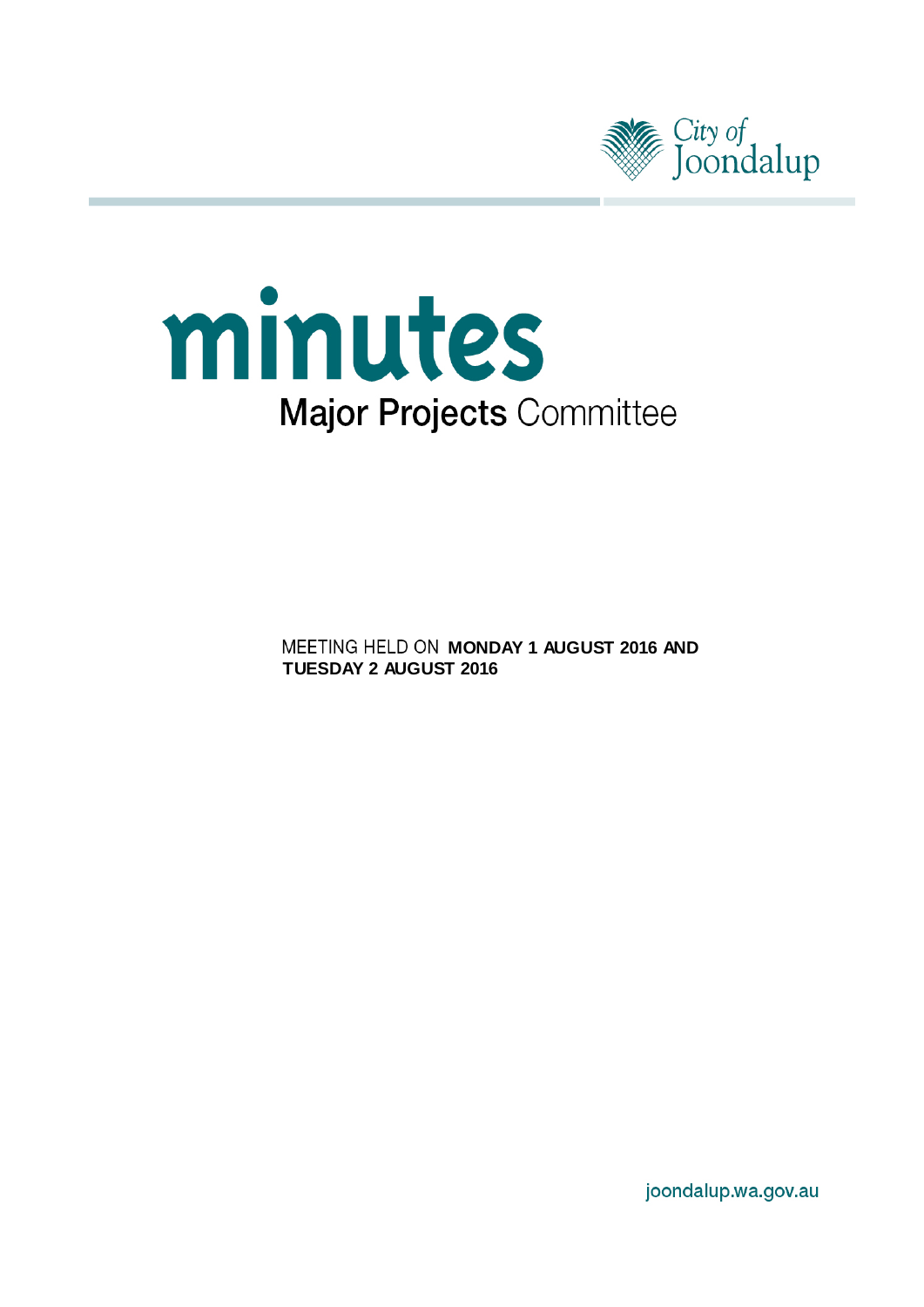# **TABLE OF CONTENTS**

| Item No.       | <b>Title</b>                                                                                                         | Page No. |
|----------------|----------------------------------------------------------------------------------------------------------------------|----------|
|                | <b>Declaration of Opening</b>                                                                                        | 4        |
|                | <b>Declarations of Interest</b>                                                                                      | 4        |
|                | Apologies/Leave of absence                                                                                           | 5        |
|                | <b>Confirmation of Minutes</b>                                                                                       | 5        |
|                | Announcements by the Presiding Member without discussion                                                             | 5        |
|                | Identification of matters for which the meeting may be closed to<br>the public                                       | 5        |
|                | <b>Petitions and deputations</b>                                                                                     | 5        |
|                | <b>Reports</b>                                                                                                       | 6        |
| $\mathbf 1$    | Joondalup Performing Arts and Cultural Facility Project Status<br>Report – [75577] - (discussed 1 August 2016)       | 6        |
| $\overline{2}$ | Ocean Reef Marina - Project Status Report - [04171] - (discussed<br>1 August 2016)                                   | 17       |
| 3              | Ocean Reef Marina - Structure Plan - [04171B] - (discussed<br>1 August 2016)                                         | 27       |
| 4              | Joondalup City Centre Development - Project Status Report -<br>[103036] - (discussed 1 August 2016)                  | 35       |
|                | Procedural Motion - That the Meeting be Adjourned - [08122,<br>02154]                                                | 43       |
|                | <b>Resumption of Meeting - [08122, 02154]</b>                                                                        | 43       |
| 5              | Confidential - Joondalup City Centre Development - Project<br>Structure/Model - [103036] - (discussed 2 August 2016) | 45       |
|                | <b>Urgent Business</b>                                                                                               | 47       |
|                | Motions of which previous notice has been given                                                                      | 47       |
|                | <b>Requests for Reports for future consideration</b>                                                                 | 47       |
|                | <b>Closure</b>                                                                                                       | 47       |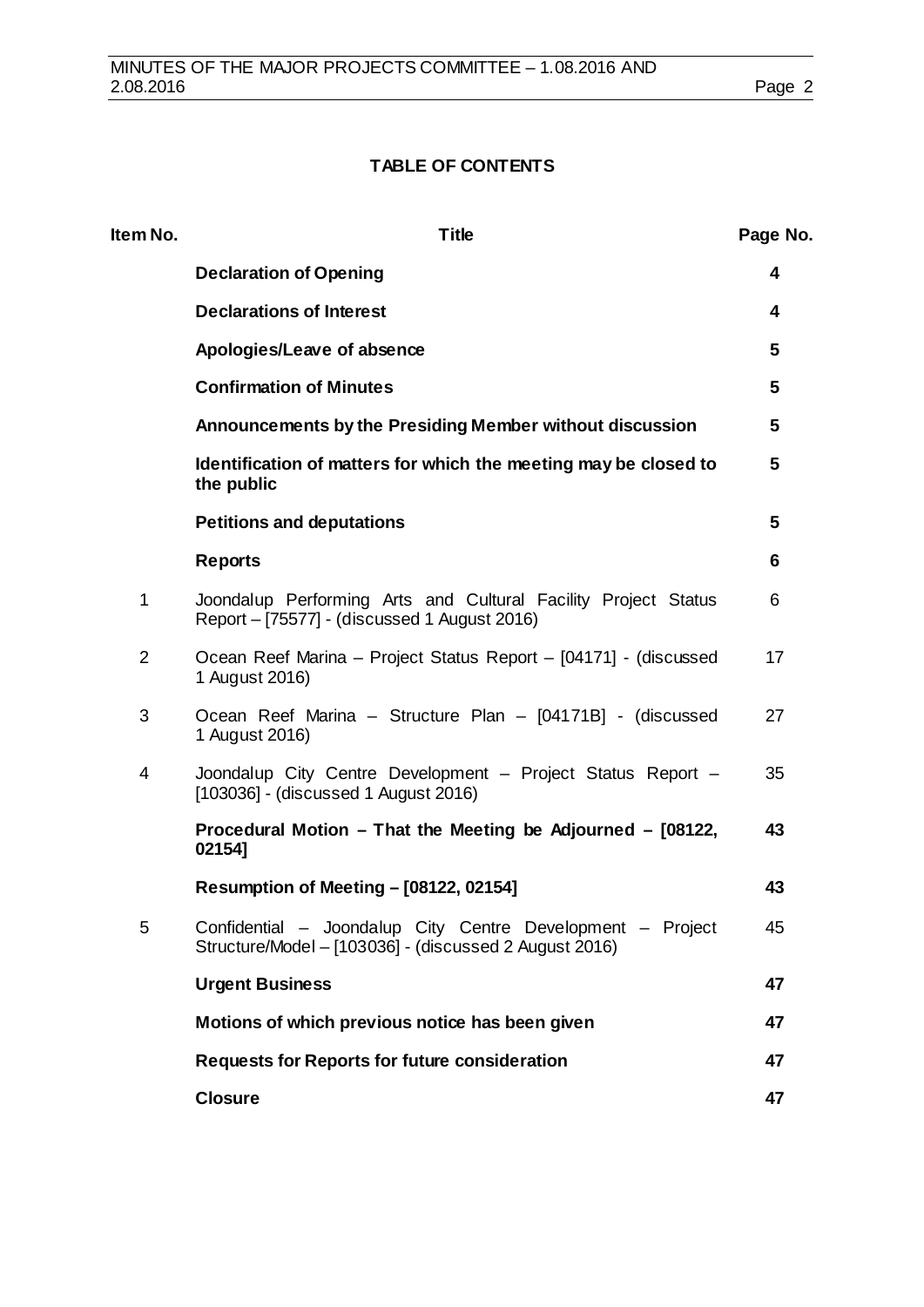# **CITY OF JOONDALUP**

# **MINUTES OF THE MAJOR PROJECTS COMMITTEE MEETING HELD IN CONFERENCE ROOMS 2 AND 1, JOONDALUP CIVIC CENTRE, BOAS AVENUE, JOONDALUP ON MONDAY 1 AUGUST 2016 AND TUESDAY 2 AUGUST 2016.**

# **ATTENDANCE**

#### **Committee Members**

| Mayor Troy Pickard<br>Cr Kerry Hollywood                                                      | <b>Presiding Member</b><br><b>Deputy Presiding Member</b>                                                     | Absent from 8.31pm to 8.38pm<br>from 8.31 pm to 8.38 pm;<br>Absent from 9.24pm to 9.26pm |
|-----------------------------------------------------------------------------------------------|---------------------------------------------------------------------------------------------------------------|------------------------------------------------------------------------------------------|
| Cr Nige Jones<br>Cr Liam Gobbert<br>Cr Mike Norman<br>Cr John Chester<br>Cr Russ Fishwick, JP |                                                                                                               | Absent from 8.28pm to 8.31pm<br>Absent from 9.19pm to 9.21pm                             |
| <b>Observers</b>                                                                              |                                                                                                               |                                                                                          |
| Cr Philippa Taylor<br><b>Cr Russell Poliwka</b><br>Cr Tom McLean, JP<br>Cr Sophie Dwyer       |                                                                                                               | to 8.45pm; Absent from 8.28pm to 8.31pm                                                  |
| <b>Officers</b>                                                                               |                                                                                                               |                                                                                          |
| Mr Garry Hunt<br>Ms Dale Page<br>Mr Blignault Olivier                                         | <b>Chief Executive Officer</b><br>Director Planning and Community Development<br><b>Manager City Projects</b> |                                                                                          |
|                                                                                               |                                                                                                               | Absent from 7.32pm to 7.34pm; 7.46pm to 7.50pm                                           |
| Mr Brad Sillence<br>Mrs Genevieve Hunter                                                      | <b>Manager Governance</b><br>Senior Projects Officer                                                          | and from $8.45 \text{pm}$ to $8.47 \text{pm}$                                            |
| Mr Scott Collins<br>Mrs Lesley Taylor                                                         | Senior Projects Officer<br>Governance Officer                                                                 | to 8.28pm                                                                                |
| Guests                                                                                        |                                                                                                               |                                                                                          |

In relation to Item 1 - Joondalup Performing Arts and Cultural Facility – Project Status Report

| Mr Ian McDougall      | Project Director, ARM Architecture        | from 7.00pm to 8.28pm |
|-----------------------|-------------------------------------------|-----------------------|
| Mr Andrew Lilleyman   | Design Director, ARM Architecture         | from 7.00pm to 8.28pm |
| Mr Luke Davey         | Project Architect, ARM Architecture       | from 7.00pm to 8.28pm |
| Ms Jenny Watson       | Project Team, ARM Architecture            | from 7.00pm to 8.28pm |
| Mr Jim Hultquist      | Senior Theatre Consultant (Schuler Shook) | from 7.00pm to 8.28pm |
| Mr Michael Chappell   | Managing Director, Pracsys                | from 7.00pm to 8.28pm |
| Ms Francesca Catalano | Consultant, Pracsys                       | from 7.00pm to 8.28pm |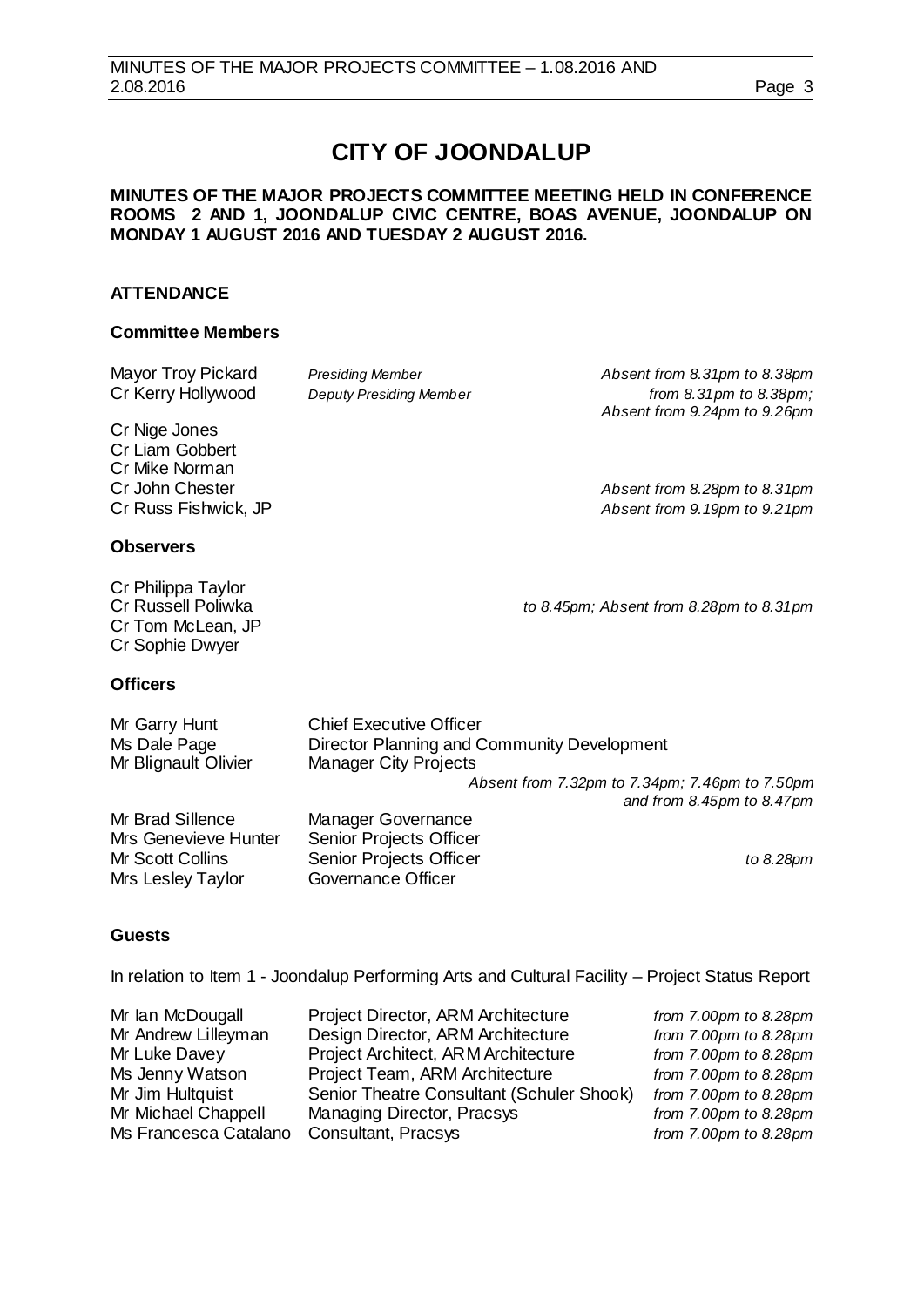|        |  |  | In relation to Item 4 - Confidential - Joondalup City Centre Development – Project Status |  |
|--------|--|--|-------------------------------------------------------------------------------------------|--|
| Report |  |  |                                                                                           |  |

| Mr Tony Hatt      | Chief Executive Officer, Devwest Group Pty Ltd |                              |  |  |  |  |
|-------------------|------------------------------------------------|------------------------------|--|--|--|--|
|                   |                                                | from $8.47$ pm to $10.14$ pm |  |  |  |  |
| Mr Chad Ferguson  | Executive Director, Devwest Group Pty Ltd      | from $8.47$ pm to $10.14$ pm |  |  |  |  |
| Mr Damon Ferguson | Executive Director, Devwest Group Pty Ltd      | 8.47pm to 10.14pm            |  |  |  |  |
| Mr Will Schofield | Woods Bagot Architecture                       | 8.47pm to 10.14pm            |  |  |  |  |

# <span id="page-3-0"></span>**DECLARATION OF OPENING**

The Presiding Member declared the meeting open at 7.00pm.

# <span id="page-3-1"></span>**DECLARATIONS OF INTEREST**

#### **Disclosures Financial / Proximity Interest**

A declaration under this section requires that the nature of the interest must be disclosed. Consequently a member who has made a declaration must not preside, participate in, or be present during any discussion or decision-making procedure relating to the matter the subject of the declaration. An employee is required to disclose their financial interest and if required to do so by the Council must disclose the extent of the interest. Employees are required to disclose their financial interests where they are required to present verbal or written reports to the Council. Employees are able to continue to provide advice to the Council in the decision making process if they have disclosed their interest.

| <b>Name/Position</b>      | Cr Russell Poliwka.                                         |
|---------------------------|-------------------------------------------------------------|
| <b>Item No./Subject</b>   | Item 4 - Joondalup City Centre Development – Project Status |
|                           | Report.                                                     |
| <b>Nature of interest</b> | Proximity Interest.                                         |
| <b>Extent of Interest</b> | Cr Poliwka owns property opposite the development site.     |

| <b>Name/Position</b>      | Cr Russell Poliwka.                                         |
|---------------------------|-------------------------------------------------------------|
| <b>Item No./Subject</b>   | Item 5 - Confidential - Joondalup City Centre Development - |
|                           | Project Structure/Model.                                    |
| <b>Nature of interest</b> | Proximity Interest.                                         |
| <b>Extent of Interest</b> | Cr Poliwka owns property opposite the development site.     |

#### **Disclosures of interest affecting impartiality**

Nil.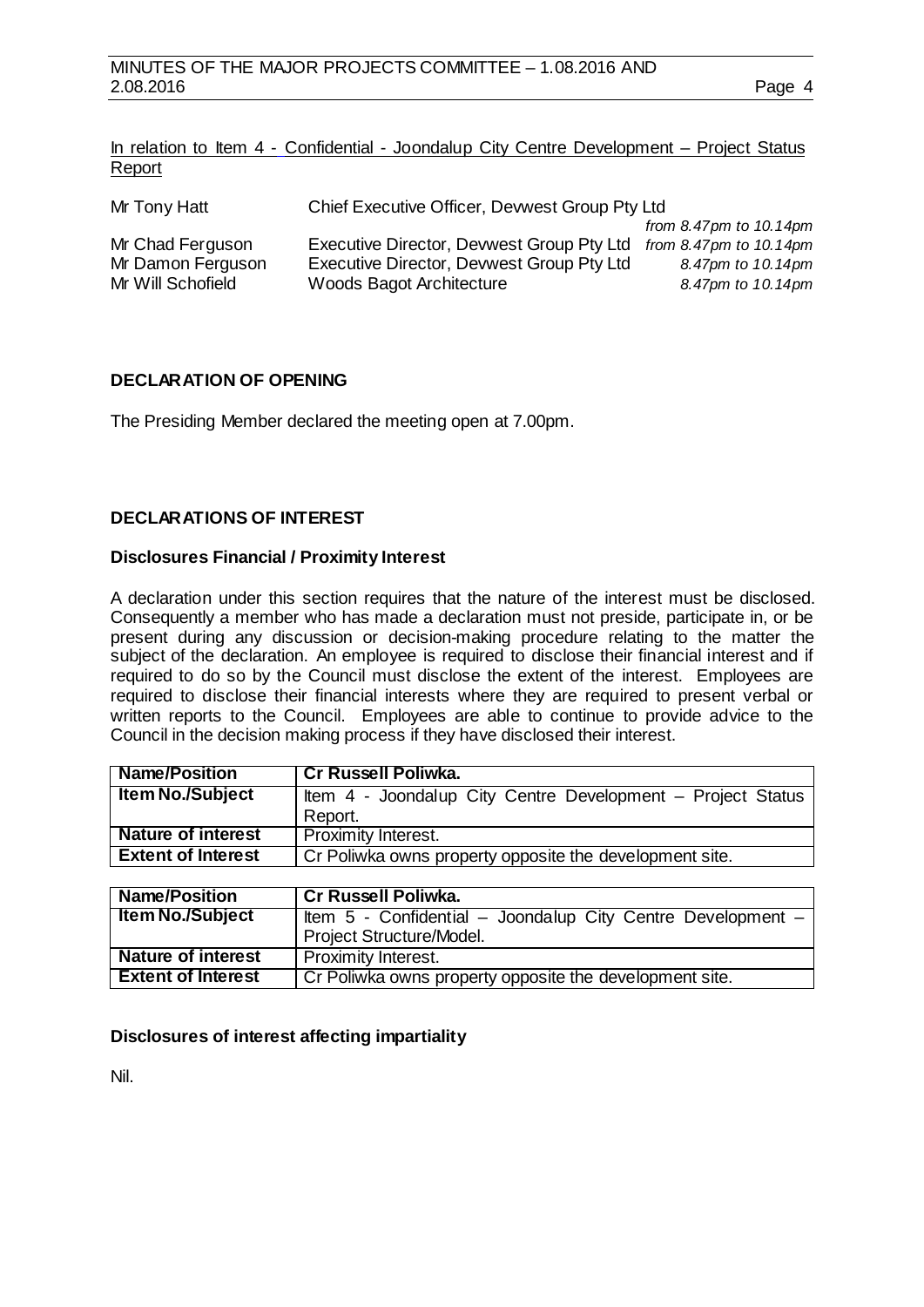# <span id="page-4-0"></span>**APOLOGIES/LEAVE OF ABSENCE**

# **Apology**

Cr John Logan.

# **Leave of Absence Previously Approved**

| Cr Liam Gobbert | 29 August to 4 October 2016 inclusive;       |
|-----------------|----------------------------------------------|
| Cr Sophie Dwyer | 11 September to 16 September 2016 inclusive; |
| Cr Sophie Dwyer | 6 November to 11 November 2016 inclusive.    |

# <span id="page-4-1"></span>**CONFIRMATION OF MINUTES**

## MINUTES OF THE MAJOR PROJECTS COMMITTEE HELD ON 13 JUNE 2016

**MOVED Cr Gobbert, SECONDED Cr Hollywood that the minutes of the meeting of the Major Projects Committee held on 13 June 2016 be confirmed as a true and correct record.**

#### **The Motion was Put and CARRIED (7/0)**

**In favour of the Motion:** Mayor Pickard, Crs Chester, Fishwick, Gobbert, Hollywood, Jones and Norman.

# <span id="page-4-2"></span>**ANNOUNCEMENTS BY THE PRESIDING MEMBER WITHOUT DISCUSSION**

The Presiding Member thanked the teams from ARM Architecture and Pracsys for their comprehensive and informative presentations prior to the Major Projects Committee meeting in relation to the Joondalup Performing Arts and Cultural Facility.

# <span id="page-4-3"></span>**IDENTIFICATION OF MATTERS FOR WHICH THE MEETING MAY BE CLOSED TO THE PUBLIC**

In accordance with Clause 5.2 of the City's *Meeting Procedures Local Law 2013*, this meeting was not open to the public.

# <span id="page-4-4"></span>**PETITIONS AND DEPUTATIONS**

Nil.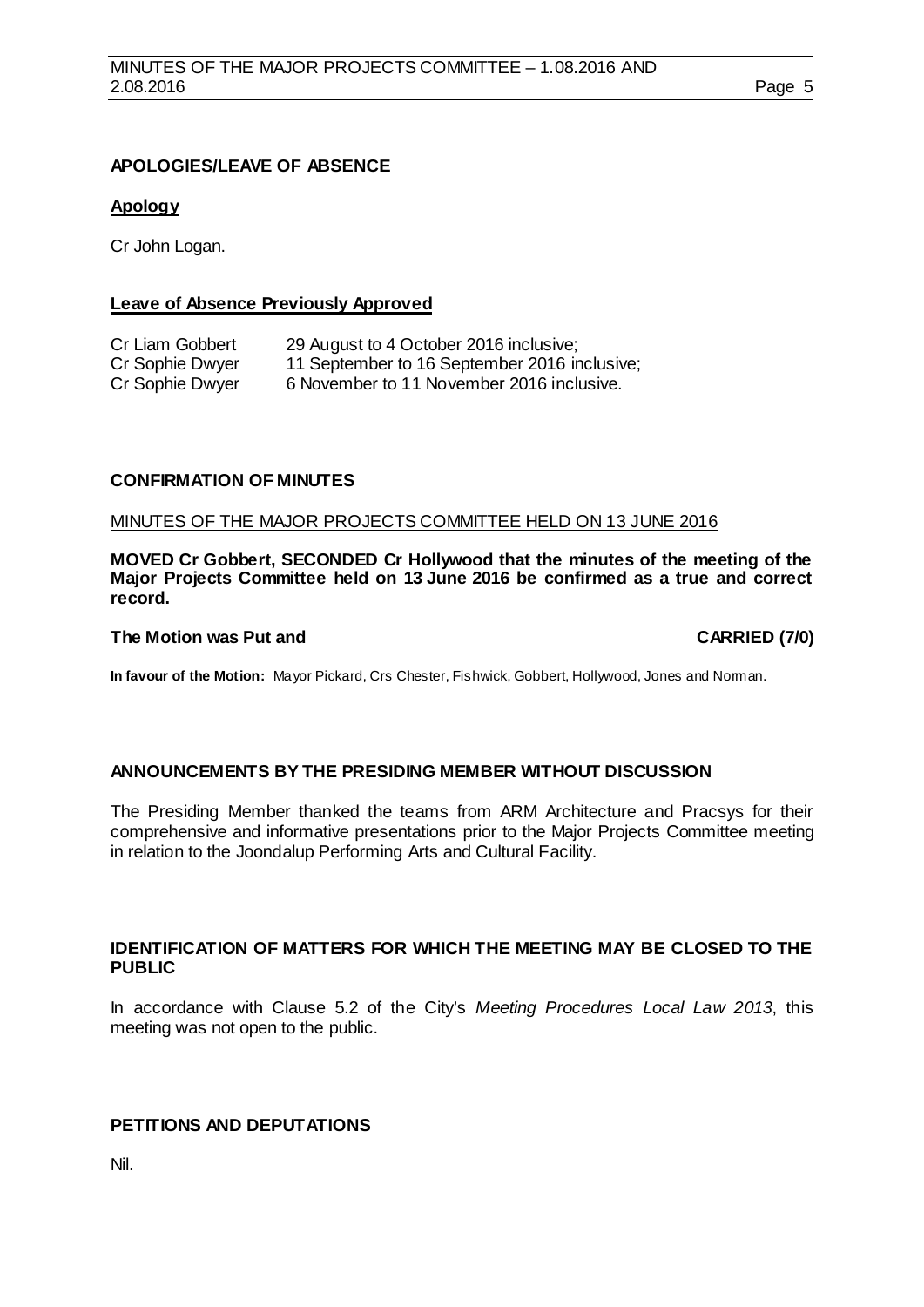#### <span id="page-5-0"></span>**REPORTS**

# <span id="page-5-1"></span>**ITEM 1 JOONDALUP PERFORMING ARTS AND CULTURAL FACILITY – PROJECT STATUS REPORT WARD** North

| <b>RESPONSIBLE</b><br><b>DIRECTOR</b> | Mr Garry Hunt<br><b>Chief Executive Officer</b> |
|---------------------------------------|-------------------------------------------------|
|                                       |                                                 |
|                                       |                                                 |

**FILE NUMBER** 75577, 101515

**ATTACHMENT** Nil

**AUTHORITY / DISCRETION** Information - includes items provided to Council for information purposes only that do not require a decision of Council (that is for 'noting').

# **PURPOSE**

For the Major Projects Committee to note updated information on the Joondalup Performing Arts and Cultural Facility (JPACF) schematic design and social and economic impacts.

#### **EXECUTIVE SUMMARY**

At its meeting held on 15 December 2015 (C77-12/15 refers*),* Council considered a report entitled Joondalup Performing Arts and Cultural Facility Business Case and Progression Options Report. The report provided a business case for the JPACF facility and options to progress the project through a schematic design stage. Upon consideration of the report it was resolved that Council:

- *"1 NOTES the Business Case, at this point in time, for the Joondalup Performing Arts and Cultural Facility as detailed in Attachment 1 to Report C77-12/15;*
- *2 REQUESTS the Chief Executive Officer to proceed with the schematic design stage of the Joondalup Performing Arts and Cultural Facility project and NOTES Ashton Raggatt MacDougall Pty Ltd T/A ARM Architecture will undertake the schematic design based on the scope of works and fee proposal as outlined in Report C77-12/15;*
- *3 NOTES the Business Case for the Joondalup Performing Arts and Cultural Facility project is final at this point in time and will be further refined for Council's approval in view of the outcomes of the schematic design stage and revised costings;*
- *4 NOTES the Chief Executive Officer will submit a grant application to Round Three of the Federal Government's National Stronger Regions Fund."*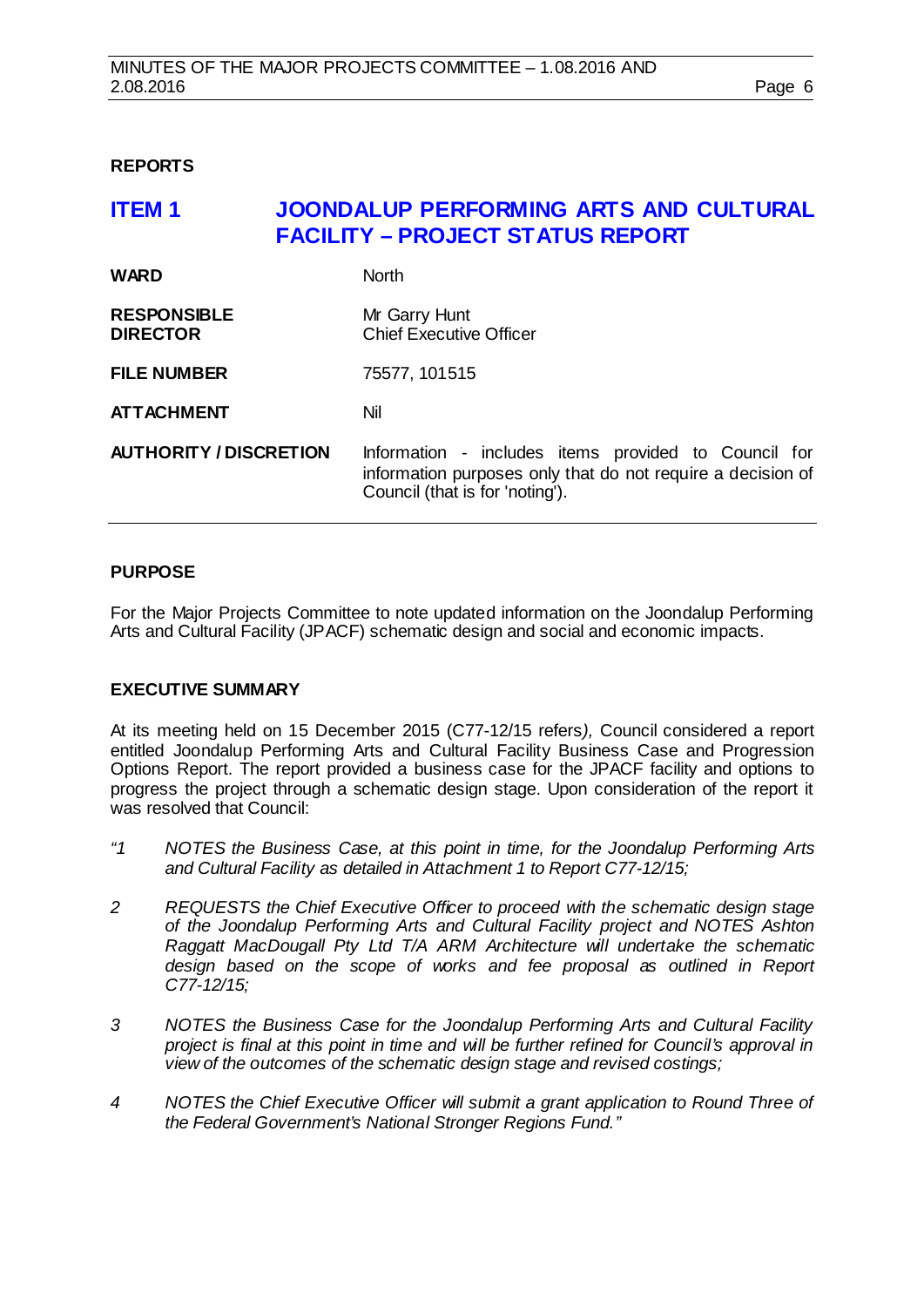At its meeting held on 4 April 2016 the Major Projects Committee noted a presentation on the progress of the schematic design stage delivered by the project architects ARM Architecture and at its meeting held on 13 June 2016 the Major Projects Committee noted further progress on the project, including work undertaken by consultants on the social and economic impact of the JPACF.

Since then ARM Architecture has finalised the schematic design process and has now completed a draft schematic design report. A presentation on the details of the schematic design report along with details of the work undertaken in relation to social and economic impacts will be made to the Major Projects Committee. Subsequent to feedback from the Major Projects Committee the Business Case will be refined and presented for Council approval.

It should be noted that the City prepared and submitted a grant application for \$10 million to Round Three of the Federal Government's National Stronger Regions (NSRF) Fund in March 2016. The NSRF guidelines indicate that the announcement of successful applications is expected in July 2016 however at the time of writing this report no announcements had been made.

*It is therefore recommended that the Major Projects Committee NOTES the:*

- *1 Joondalup Performing Arts and Cultural Facility Project Status Report;*
- *2 Business Case for the Joondalup Performing Arts and Cultural Facility will be reviewed and refined for Council's approval in view of the outcomes of the schematic design stage.*

# **BACKGROUND**

At its meeting held on 20 February 2013 the JPACF Steering Committee recommended that Council noted the JPACF Market Analysis and Feasibility Study and supported the progression of the JPACF project.

It was identified that one of the key stages of the JPACF project was the progression of a concept design for the facility based on the "Art Box" model as outlined in the JPACF Market Analysis and Feasibility Study.

At its meeting held on 19 March 2013 (CJ040-03/13 refers) it was agreed in part that Council:

- *"1 APPROVES the "Art Box" as the preferred model for the basis of an architectural design competition for the development of a refined conceptual design for the Joondalup Performing Arts and Cultural Facility;*
- *2 AUTHORISES the Chief Executive Officer to initiate an architectural design competition for the development of a refined conceptual design for the Joondalup Performing Arts and Cultural Facility."*

The City commenced a two stage architectural design competition through an Expression of Interest process in April 2013.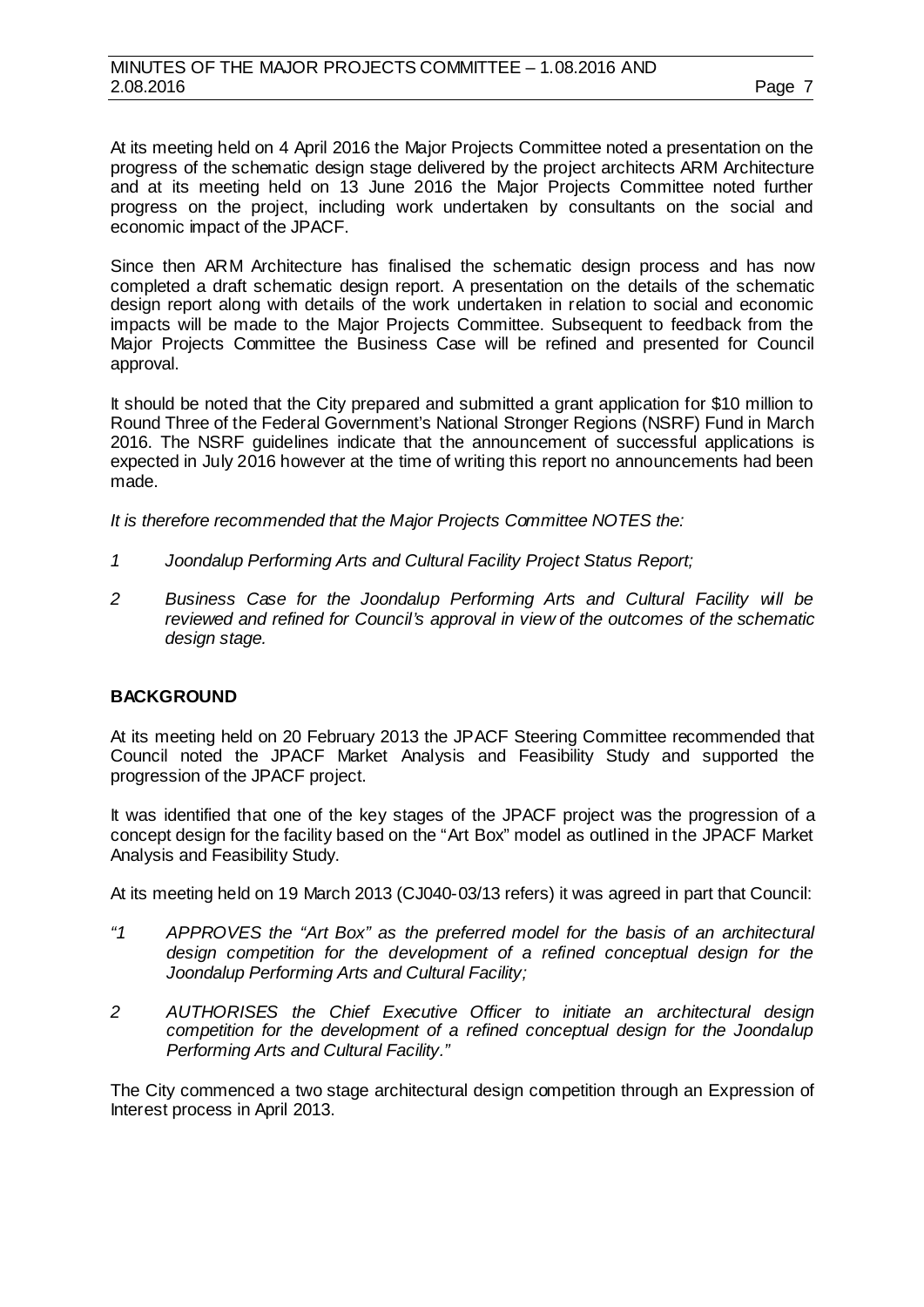At its meeting held on 15 April 2014 (CJ060-04/14 and CJ061-04/14 refer), Council considered two reports relating to the JPACF project progress and the Architectural Design Competition and it was resolved in part that Council:

*"2 SUPPORTS progressing the Joondalup Performing Arts and Cultural Facility Project in accordance with the project program as detailed in Attachment 2 to Report CJ060- 04/14, including the undertaking of a social impact assessment of the Joondalup Performing Arts and Cultural Facility."*

and:

- *"1 ENDORSES Ashton Raggatt McDougall Pty Ltd T/A ARM Architecture as the winner of the Joondalup Performing Arts and Cultural Facility Architectural Design Competition;*
- *2 AUTHORISES the Chief Executive Officer to enter into negotiations with*  Ashton Raggatt McDougall Pty Ltd T/A ARM Architecture to determine the *architectural fees and project program to get to a modified conceptual design as required to enable the project to progress."*

At its meeting held on 12 March 2015 the JPACF Steering Committee considered the report entitled Joondalup Performing Arts and Cultural Facility – Progress Report. The report outlined the progress on the project including details of the design review of the concept design, funding strategy and business case. At this meeting the project architects – ARM Architecture, presented on the progress of the design review process. The JPACF Steering Committee resolved, in part, as follows:

*"That the Joondalup Performing Arts and Cultural Facility Steering Committee:*

- *3 REQUESTS the Chief Executive Officer provide a further report on the following:*
	- *3.1 Traffic treatments and modelling around the facility;*
	- *3.2 Designated use and location of the art gallery;*
	- *3.3 Seating capacity of the main auditorium;*
	- *3.4 Treatment and considerations of the external plant and infrastructure adjoining the facility;*
	- *3.5 Treatment and visual presence of the eastern facade adjacent to West Coast Institute."*

A further progress report was considered by the JPACF Steering Committee at its meeting held on 24 June 2015. The report and accompanying presentation detailed the design review findings, funding strategy and progress on the business case based on the ARM Architecture design. The JPACF Steering Committee raised several questions regarding the business case section of the report and the Chief Executive Officer was requested to prepare a report with further details on the business case. The resultant report was considered by the JPACF Steering Committee at its meeting held on 22 July 2015.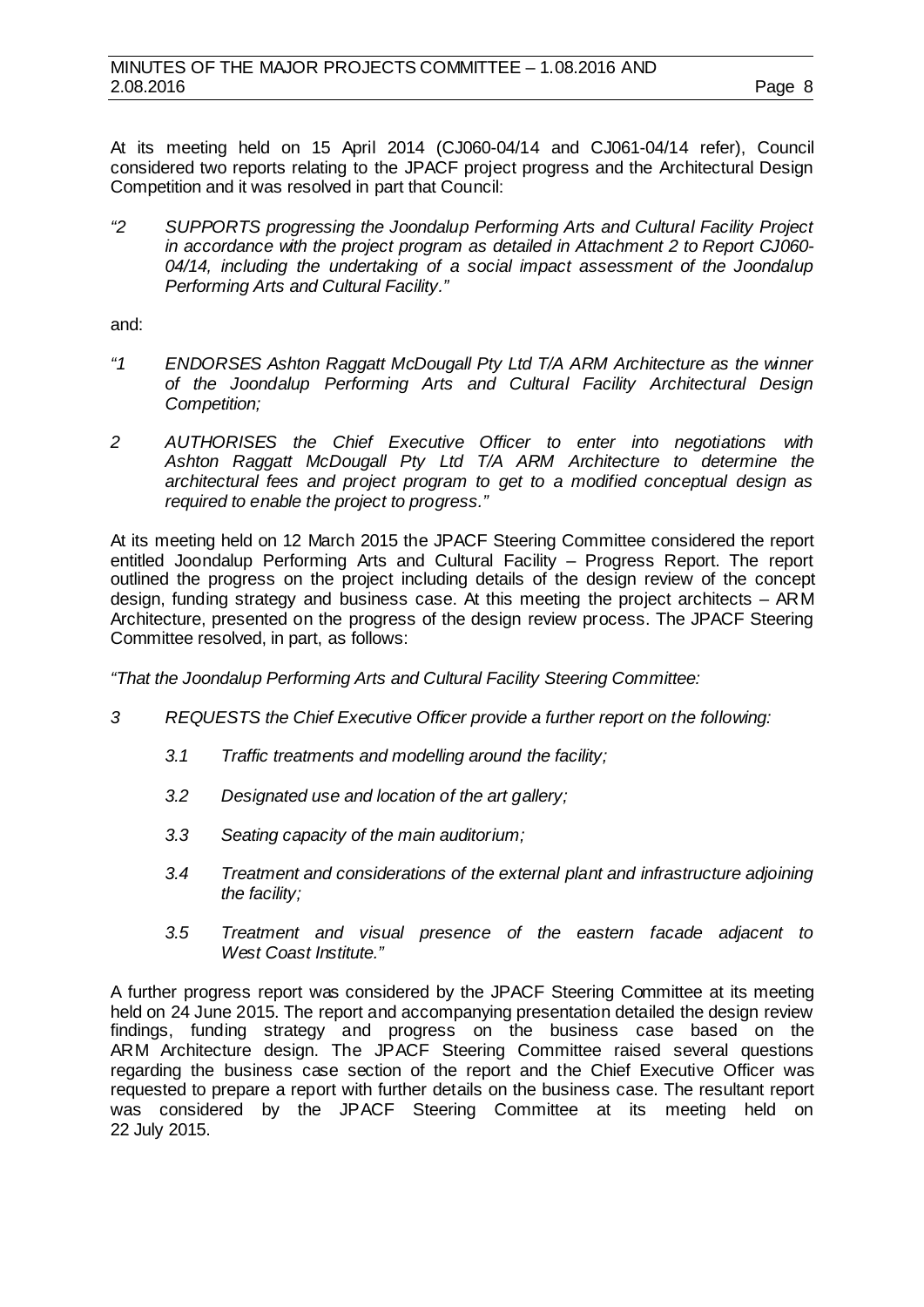As recommended by the JPACF Steering Committee, at its meeting held on 28 July 2015 (CJ125-0715 and CJ126-07/15 refer) it was resolved that Council:

- *"1 NOTES the details of the design review of the Joondalup Performing Arts and Cultural Facility Project as detailed in Report CJ125-07/15 and as presented at the Joondalup Performing Arts and Cultural Facility Steering Committee;*
- *2 REQUESTS the Chief Executive Officer to provide a further report to the Joondalup Performing Arts and Cultural Facility Steering Committee outlining a strategy and costings for the schematic design stage of the project and to present a full business case for formal adoption of Council;*
- *3 NOTES the summary of the Joondalup Performing Arts and Cultural Facility Business Case as presented in this Report and NOTES the Chief Executive Officer will submit a grant application to the Federal Government's National Stronger Regions Fund."*

*and:*

*"That Council NOTES the progress of the draft business case for the Joondalup Performing Arts and Cultural Facility and REQUESTS a final business case be presented to Council for adoption."*

At its meeting held on 15 December 2015 (C77-12/15 refers), Council considered a report entitled Joondalup Performing Arts and Cultural Facility Business Case and Progression Options Report. The report provided a business case for the JPACF facility and options to progress the project through a schematic design stage. Upon consideration of the report it was resolved that Council:

- *"1 NOTES the Business Case, at this point in time, for the Joondalup Performing Arts and Cultural Facility as detailed in Attachment 1 to Report C77-12/15;*
- *2 REQUESTS the Chief Executive Officer to proceed with the schematic design stage of the Joondalup Performing Arts and Cultural Facility project and NOTES Ashton Raggatt MacDougall Pty Ltd T/A ARM Architecture will undertake the schematic design based on the scope of works and fee proposal as outlined in Report C77- 12/15;*
- *3 NOTES the Business Case for the Joondalup Performing Arts and Cultural Facility project is final at this point in time and will be further refined for Council's approval in view of the outcomes of the schematic design stage and revised costings;*
- *4 NOTES the Chief Executive Officer will submit a grant application to Round Three of the Federal Government's National Stronger Regions Fund."*

The City prepared and submitted a grant application for \$10 million to Round Three of the Federal Government's NSRF in March 2016.

At its meeting held on 4 April 2016 the Major Projects Committee noted a presentation on the progress of the schematic design stage from the project architects ARM Architecture.

At its meeting held on 13 June 2016 the Major Projects Committee noted the progress on the project.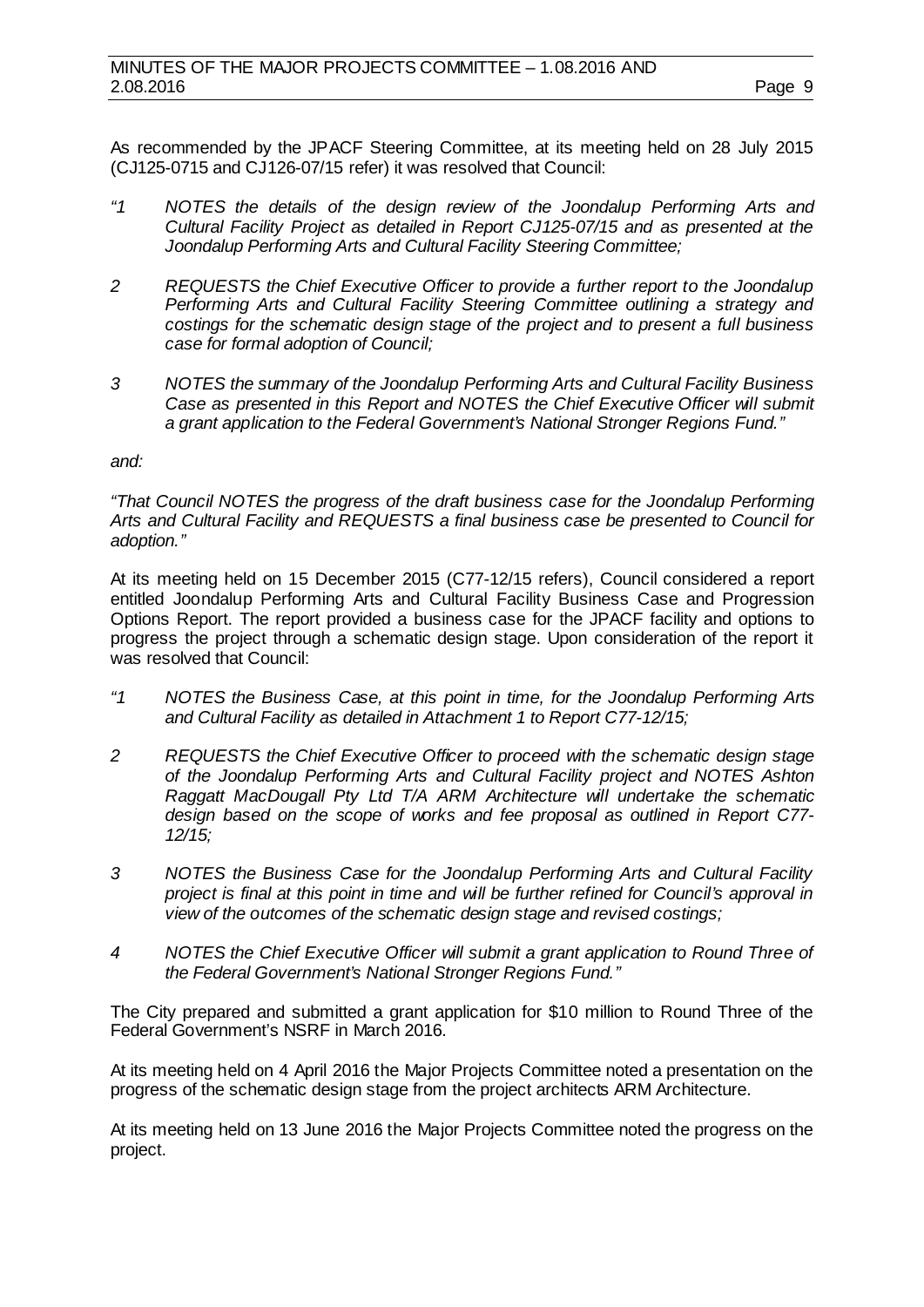# **DETAILS**

#### Schematic Design Report

The draft schematic design report for the JPACF has now been completed. The report covers the overarching design strategy for the project and includes detailed planning and technical specifications, development plans, rendered artists impressions and costings.

The City, working with ARM Architecture, undertook a process of value engineering to finalise costings for the facility. Based on the completed schematic design report the capital cost for the JPACF has been revised from \$97.6 million to \$99.7 million.

In undertaking the schematic design stage ARM Architecture commissioned and coordinated a specialised design team comprising theatre, acoustic, building services, ecological sustainable development, structural/civil, traffic and quantity surveyor consultants. A second quantity surveyor consultant was also engaged by ARM Architecture to undertake a peer review of the costings.

From an early stage of the project and on an on-going basis the City engaged the services of an architectural advisor – Mr Rod Mollett, to facilitate the schematic design process and to offer expert opinion on the process and deliverables. The City also engaged a performing arts management and operations consultant to advise the City on the manageability of the facility as it progressed through the schematic design process.

All aspects of the conceptual design were reviewed in detail, design principles were questioned and specialist input sought and incorporated. While the design intent from the concept was adhered to there have nonetheless been changes made to the design. These changes have led to an increase in the capital costs however significantly improved the overall design and constructability of the JPACF.

Changes to the concept design resulting from the detailed analysis of the various building functions and input by specialist project advisors include:

- foyer layout and access to theatres and the gallery
- relationship between the black box theatre and the main foyer
- café, bars and public amenities replanned to improve capacity, outlook and flow
- location and form of the primary foyer stair access
- improved lift access
- improved connection between the car park, foyer and community spaces
- other changes to reflect input by sub consultants and to accommodate various building services
- more detailed internal planning of the back of house and the connectivity between the various spaces
- rationalisation of the external fabric and roof structure in terms of materiality and constructability
- external forecourt and surrounds further developed.

#### Business Case

During the undertaking of the schematic design process additional research into economic and social impacts of the JPACF was commissioned. The work undertaken provides an additional layer to the extensive body of work already completed for the project, positioning JPACF in a broader context and identifying a range of additional local and regional social and economic benefits. The work also expands the initial steps taken in building a benefit cost ratio for the JPACF by taking account of the broader regional economic benefits.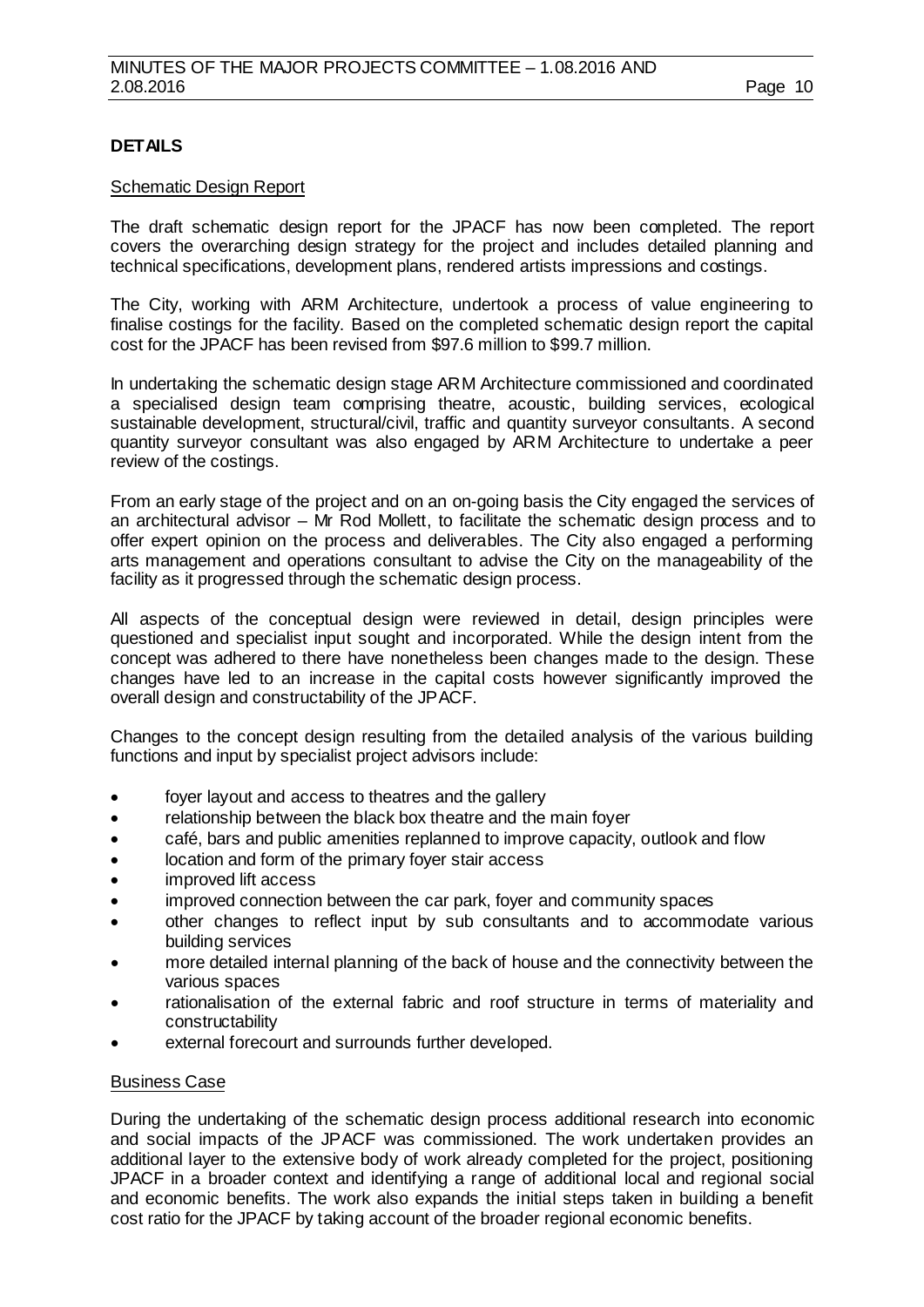Specialist consultants Pracsys undertook analysis of potential social return on investment (SROI) resulting from the development of the JPACF. The social and economic benefits of arts and culture have been widely researched however there is increasing demand from decision makers for the translation of benefits into quantified financial returns in order to justify investment. Additional research was also undertaken into how the JPACF will address disadvantage in Perth's northern corridor. This work was a particular requirement of a funding application for the National Stronger Regions Fund.

The additional research along with updated costing details resulting from the schematic design process has now been used to build an overall benefit cost ratio for the JPACF.

#### Funding

The funding strategy for the facility assumes a contribution of \$10 million from the Federal Government towards the capital costs. As noted by the Major Projects Committee at its meeting held on 13 June 2016 the City prepared and submitted a grant application for \$10 million to Round Three of the Federal Government's National Stronger Regions Fund (NSRF) in March 2016.

The NSRF guidelines indicate that the announcement of successful applications is expected in July 2016 however at the time of writing this report no announcements had been made. The City has previously been advised by staff from the Federal Department of Infrastructure and Regional Development, the department responsible for administering the NSRF, that decisions regarding the program will be a matter for the Australian Government following the 2016 Federal Election.

The NSRF program commenced in 2015 and provides funding of \$1 billion over five years. In Round One and Two of the program 163 applicants were successful in obtaining funding for projects with several cultural and arts projects receiving funding as outlined below:

| <b>NSRF</b><br><b>Round</b> | <b>Applicant</b>                                | Project<br><b>Name</b>                                      | <b>Project Description</b>                                                                                          | <b>Project</b><br>Value                                            | <b>Funding</b><br><b>Approved</b> |
|-----------------------------|-------------------------------------------------|-------------------------------------------------------------|---------------------------------------------------------------------------------------------------------------------|--------------------------------------------------------------------|-----------------------------------|
| 1                           | Casey City<br>Council, Vic                      | Regional<br>Arts Centre<br>(Stage 1)                        | Regional Arts Centre including<br>a theatre, studio space,<br>function centre and regional<br>art gallery (Stage 1) | \$55,000,000<br>(Stage 1)<br><b>Total Project</b><br>\$125,000,000 | \$10,000,000                      |
| $\overline{2}$              | Eurobodall<br>a Shire<br>Council,<br><b>NSW</b> | Library, Arts<br>and Cultural<br>Hub Stage 1                | The outcome of this project is<br>Stage 1 of the Moruya Library,<br>Arts and Cultural Hub.                          | \$1,000,000                                                        | \$500,000                         |
| $\overline{2}$              | Gosford<br>City<br>Council,<br><b>NSW</b>       | Regional<br>Performing<br>Arts and<br>Conference<br>Cent re | Includes a 1000 seat<br>multipurpose auditorium, a<br>200 seat studio and<br>associated facilities.                 | \$30,000,000                                                       | \$10,000,000                      |
| $\overline{2}$              | Goulburn<br>Mulwaree<br>Council,<br><b>NSW</b>  | Performing<br>Arts Centre                                   | Centre for performing arts,<br>entertainment experiences.                                                           | \$4,000,000                                                        | \$1,000,000                       |
| $\overline{2}$              | Lismore<br>City<br>Council,<br><b>NSW</b>       | Cultural<br>Precinct                                        | A signature Town Square and<br>Cultural Precinct for Lismore,<br>including redeveloped<br>Regional Gallery.         | \$5,800,000                                                        | \$2,850,000                       |
| $\overline{2}$              | City of<br>Karratha,<br><b>WA</b>               | Arts and<br>Community<br>Precinct                           | A multipurpose facility that will<br>provide artistic development,<br>self-learning and cultural<br>opportunities.  | \$56,000,000                                                       | \$10,000,000                      |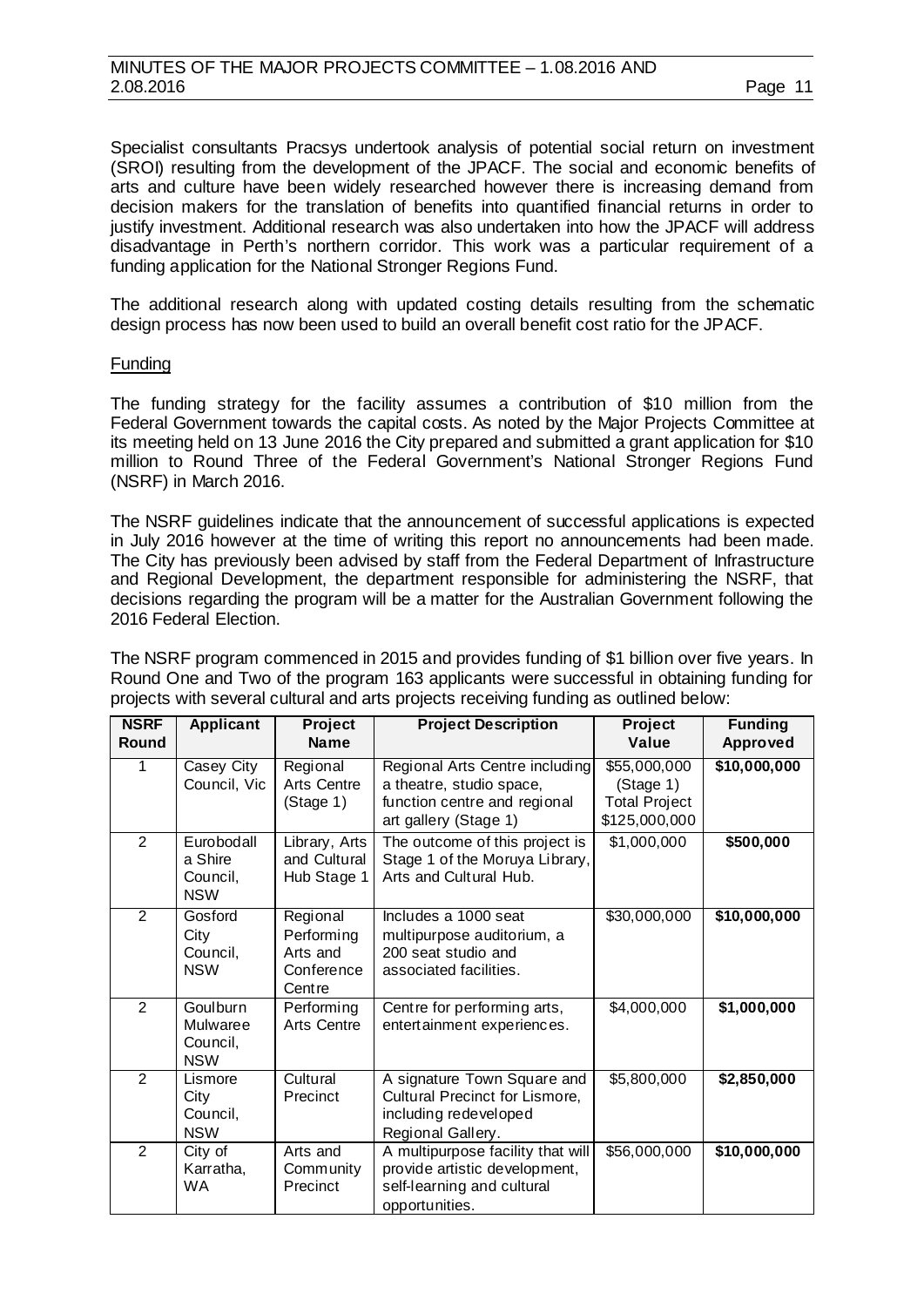| <b>NSRF</b><br>Round | Applicant                          | <b>Project</b><br><b>Name</b>         | <b>Project Description</b>                           | <b>Project</b><br>Value | <b>Funding</b><br>Approved |
|----------------------|------------------------------------|---------------------------------------|------------------------------------------------------|-------------------------|----------------------------|
|                      | Shire of<br>Pingelly,<br><b>WA</b> | Recreation<br>and Cultural<br>Cent re | A multifunctional sporting and<br>community complex. | \$8,120,000             | \$3,888,595                |

The City has planned for the JPACF for a number of years and implemented strategies, including the sale of vacant surplus land, to contribute to the cost of the project. At present there is \$21 million in the Joondalup Performing Arts and Cultural Facility Reserve and the Tamala Park Land Sales Reserve, dedicated to the development of the JPACF. It is estimated that there will be \$45 million in total available at the point of construction.

The remainder of the funding would derive from borrowings from the Western Australia Treasury Corporation, to be repaid over a 15 year term at fixed interest rate. It is estimated that approximately two-thirds of the borrowings will be repaid using future proceeds from the sale of surplus land, with the remaining one-third being funded from general municipal funds.

# Project timelines

Several options exist to progress the project resulting in numerous scenarios leading to the completion of construction of the facility. The project timelines last considered by Council in December 2015 will be refined to take into account the current status of the project and the funding requirements of Round Three of the National Stronger Regions Fund (NSRF), assuming the City's application for funding is successful and Council decides to proceed with the project.

It is important to note that there are certain milestone requirements in order to meet the conditions of funding for the NSRF. The NSRF expects that the City will enter into a funding agreement soon after the successful announcement of the City's application. The NSRF expects that the project is in an 'investment ready' state, which means construction must commence within 12 months of signing the funding agreement and that construction of the facility will be completed by December 2019.

Once Council has considered the business case for the facility it has the option to approve progress to the next stage of design, being design development. If Council decides to progress the project to a design development stage, public consultation could be undertaken parallel to the design development process.

#### *Design Development*

The design development stage would take approximately six months to complete and cost approximately \$1.8 million. The cost for design development has been budgeted for in the 2016-17 Budget, as approved by Council. The design development stage would follow a similar structure to the schematic design stage however adding greater detail and design resolve:

- Schedule of feedback received and design changes since the Schematic Design Report.
- Schedule of issues yet to be resolved and action proposed to resolve them.
- Descriptions of each functional area/room now include materials and finishes, proposed furniture, and indicative 3D views.
- Design Development architectural drawings, including site plan, all floor plans, ceiling plans, elevations and building sections at 1:100, as well as key sections and details at a larger scale.
- Rendered views.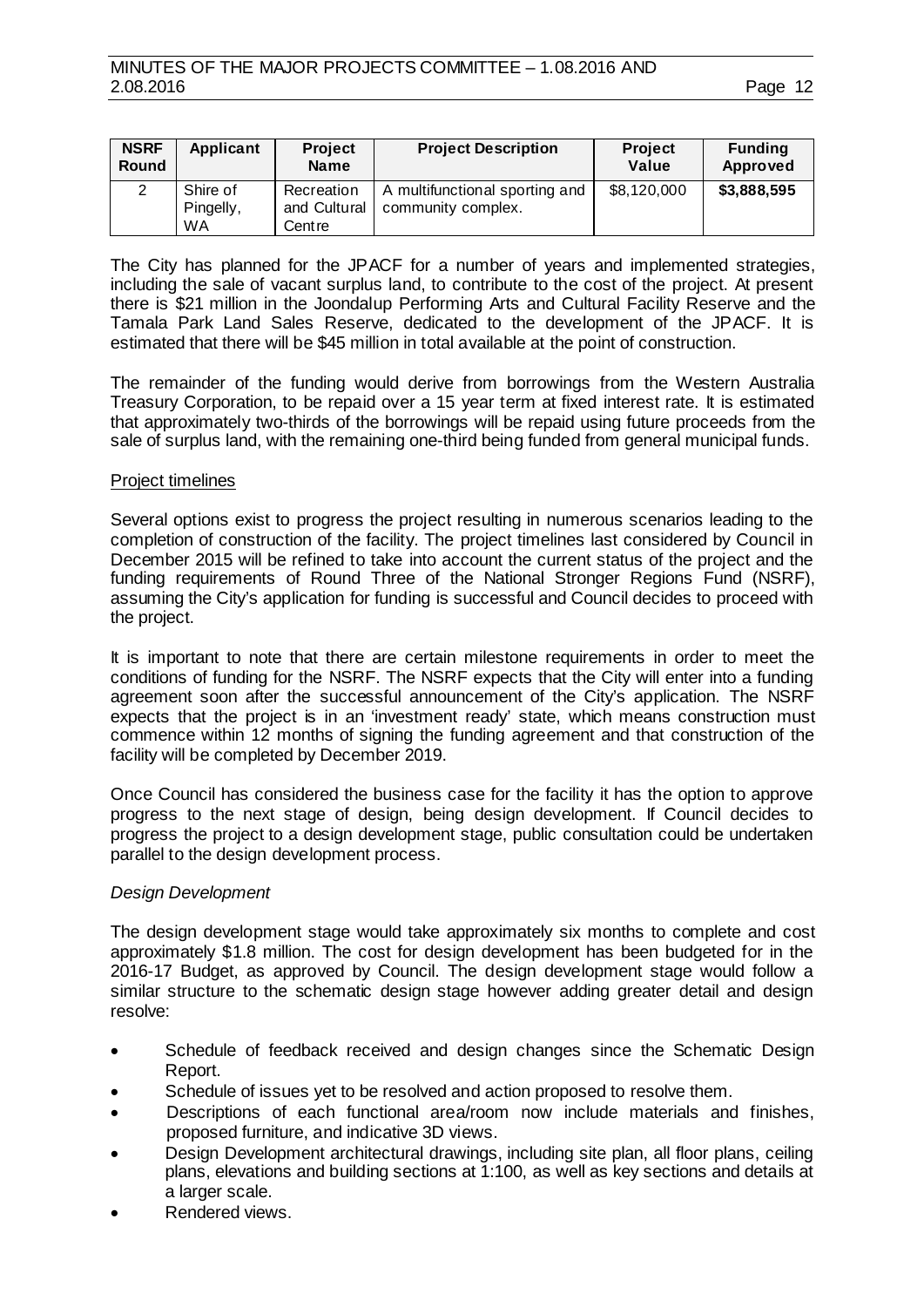# MINUTES OF THE MAJOR PROJECTS COMMITTEE - 1.08.2016 AND 2.08.2016 2.08.2016 Page 13

- Exterior and Interior Materials Schedules (including samples board), Planting Schedule, Fixtures and Equipment Schedule, Furniture Schedule.
- Design Development Reports from all sub‐consultants, including drawing sets where relevant.
- Room Data Sheets.

# **Issues and options considered**

Not applicable.

# **Legislation / Strategic Community Plan / policy implications**

| Legislation |  |  |  | The City is governed by the requirements of the             |  |
|-------------|--|--|--|-------------------------------------------------------------|--|
|             |  |  |  | Local Government Act 1995 in relation to dealings involving |  |
|             |  |  |  | commercial undertakings and land development.               |  |

# **Strategic Community Plan**

| Key theme | Community Wellbeing. |
|-----------|----------------------|
|-----------|----------------------|

| <b>Objective</b> | Cultural development. |
|------------------|-----------------------|
|------------------|-----------------------|

**Strategic initiative** Establish a significant cultural facility with the capacity to attract a world-class visual and performing arts events.

**Policy** Not applicable.

#### **Risk management considerations**

A comprehensive risk management plan outlining the risks apparent to the project has been prepared and is continually updated as the project progresses. The financial risks and sensitivities will be outlined in the Business Case.

# **Financial / budget implications**

Current financial year impact

| Account no.          | 1-210-C1002.                                     |
|----------------------|--------------------------------------------------|
| <b>Budget Item</b>   | Joondalup Performing Arts and Cultural Facility. |
| <b>Budget amount</b> | \$11,300,000                                     |
| Amount spent to date | 1.800                                            |
| <b>Balance</b>       | \$11,298,200                                     |

The budget allocated for 2016-17 is for the engagement of expert consultants and other costs associated with project management, site assessment, schematic design fees, design development fees, documentation and tendering and commencement of construction (subject to progression of the project).

#### Future financial year impact

The development of the JPACF will require a significant financial contribution towards the capital cost, on-going costs and an annual subsidy for the facility's operations.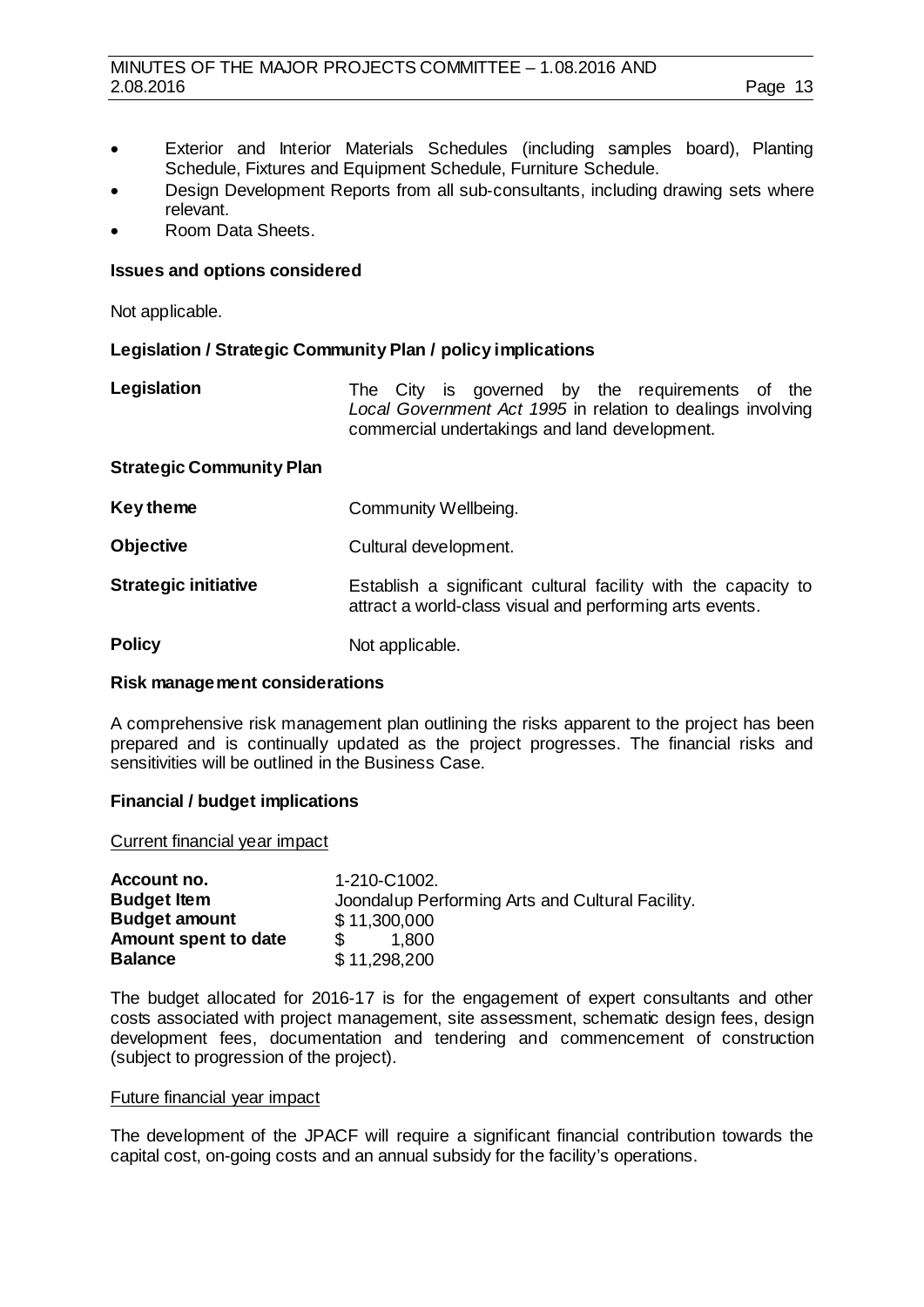The schematic design report outlines that the estimated capital cost of the facility is \$99.7 million in today's dollars. This includes costs for the Jinan Garden, traffic improvements, external works and project management.

The financial analysis undertaken to date for the JPACF indicates an annual operating subsidy of between \$800,000 and \$900,000 (excluding borrowing costs and depreciation). Investigations have indicated that annual operating subsidies for comparable facilities in Australia can exceed \$1 million. Additionally there will be average annual cash expenditure for the first 15 years of approximately \$3.2 million borrowings and \$1.5 million interest (excludes depreciation).

#### **20 Year Strategic Financial Plan impact**  \$97.6 million.

**Impact year** 2018-19.

All amounts quoted in this report are exclusive of GST.

# **Regional significance**

The construction of the Joondalup Performing Arts and Cultural Facility will enhance the City Centre as the major commercial, educational, recreational and arts and culture centre for the northern corridor of the Perth metropolitan area.

# **Sustainability implications**

The sustainability implications have been considered during the schematic design stage and will be incorporated into the Business Case for the facility.

# **Consultation**

From the early stages of the project the City has consulted widely on the JPACF project:

- In the initial scoping and planning phases of the project a comprehensive survey of various schools, community groups and professional cultural and performing arts performers and artists was undertaken by the City.
- In the preparation of the 2012 Market Analysis and Feasibility Study, numerous performing arts managers, local, performing arts venues, arts producers, local cultural organisations and existing, school, convention, sporting and learning facility representatives were consulted with.
- During the architectural design competition for the concept design, ratepayers, residents and the broader community were given the opportunity to view the four conceptual design submissions and vote and comment on their preferred design. The City received over 450 votes and numerous comments.
- On an on-going basis the City has consulted with performing arts facility managers, the Department of Culture and the Arts and the Perth Theatre Trust. The City has also liaised with experts in the performing arts, conferencing, events, exhibitions and education sectors.
- The City has briefed Government and Opposition representatives at both state and federal level highlighting the local and regional, social and economic benefit of this proposed facility, with the intention of obtaining financial support.
- Throughout the various phases of the project consultants specialising in facility operation and management, architecture and social, economic and financial analysis, have been engaged by the City.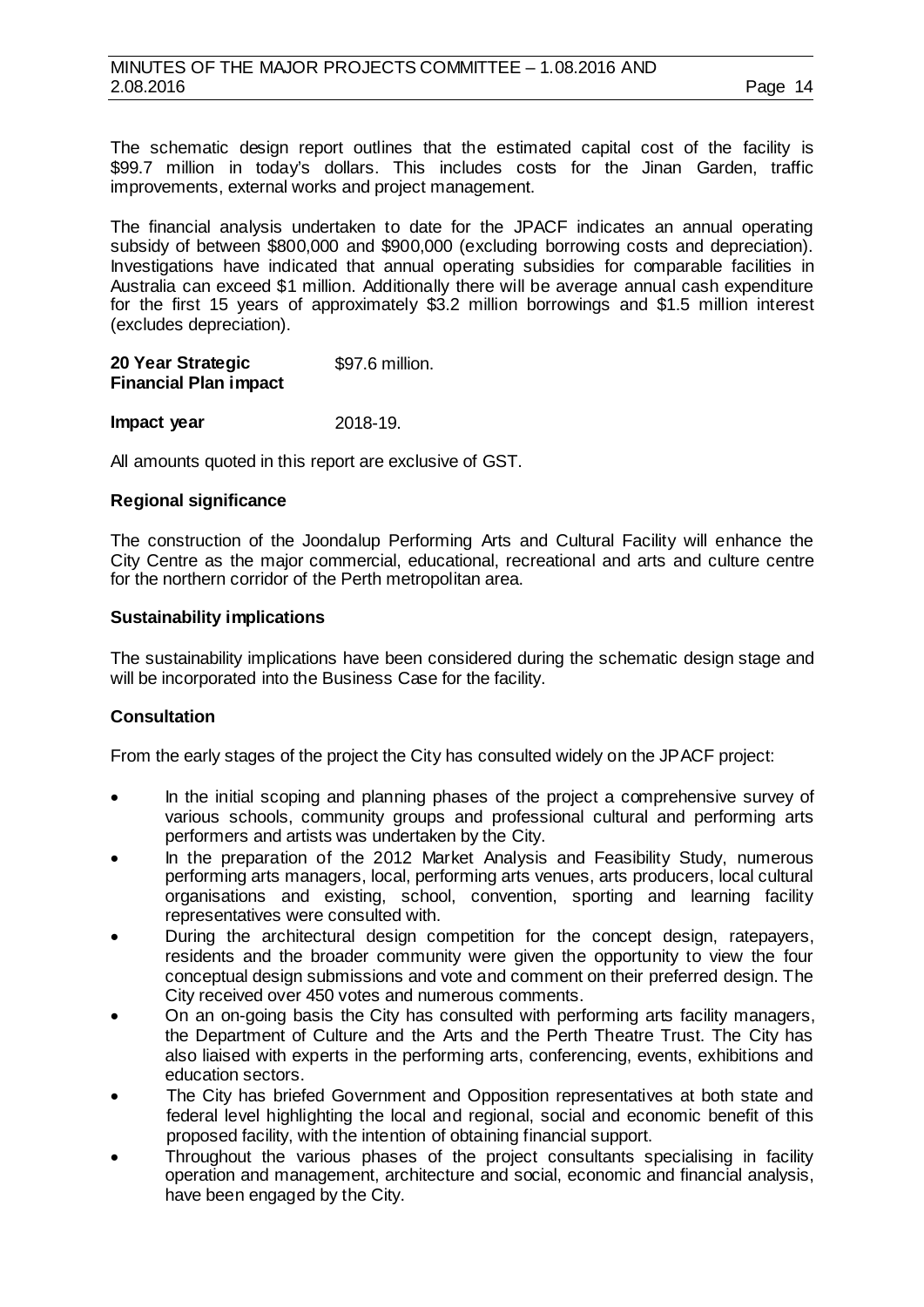The City will provide further community consultation opportunities in alignment with the community engagement protocol which has been established by the City to ensure an open, transparent and accountable approach to all community engagement activities. Pending future decisions to progress the JPACF project there may be a requirement for a business plan for the JPACF to be publically advertised in accordance with the requirements of the *Local Government Act 1995.* 

# **COMMENT**

The design for the JPACF responds to the project vision endorsed by Council, which articulates the intent and purpose of progressing the project:

- Provide a world class, state of the art facility; incorporating innovative and sustainable design, symbiotic with the existing natural and built environment that is a place for the pursuit of activities such as performing arts, visual arts and crafts, film and media and cultural events for the community of Perth's northern corridor.
- Provide a facility that can host a mixture of commercial and community activities that creates an inclusive environment that becomes a place to celebrate imagination and creativity, inspiring individuals and the community to take part in culture and the arts and raise the aspirations of all users.
- Reinforce the Joondalup City Centre as the creative and educational centre of the northern corridor.

The JPACF will be a significant piece of cultural infrastructure for the City of Joondalup and the northern corridor of Perth and represents a major investment for the City and its ratepayers. Council, in making a decision to proceed with the project, will need to consider the capital and on-going costs as well as the projected social and economic benefits resulting from the development.

# **VOTING REQUIREMENTS**

Simple Majority.

# **OFFICER'S RECOMMENDATION**

That the Major Projects Committee NOTES the:

- 1 Joondalup Performing Arts and Cultural Facility Project Status Report;
- 2 Business Case for the Joondalup Performing Arts and Cultural Facility will be reviewed and refined for Council's approval in view of the outcomes of the schematic design stage.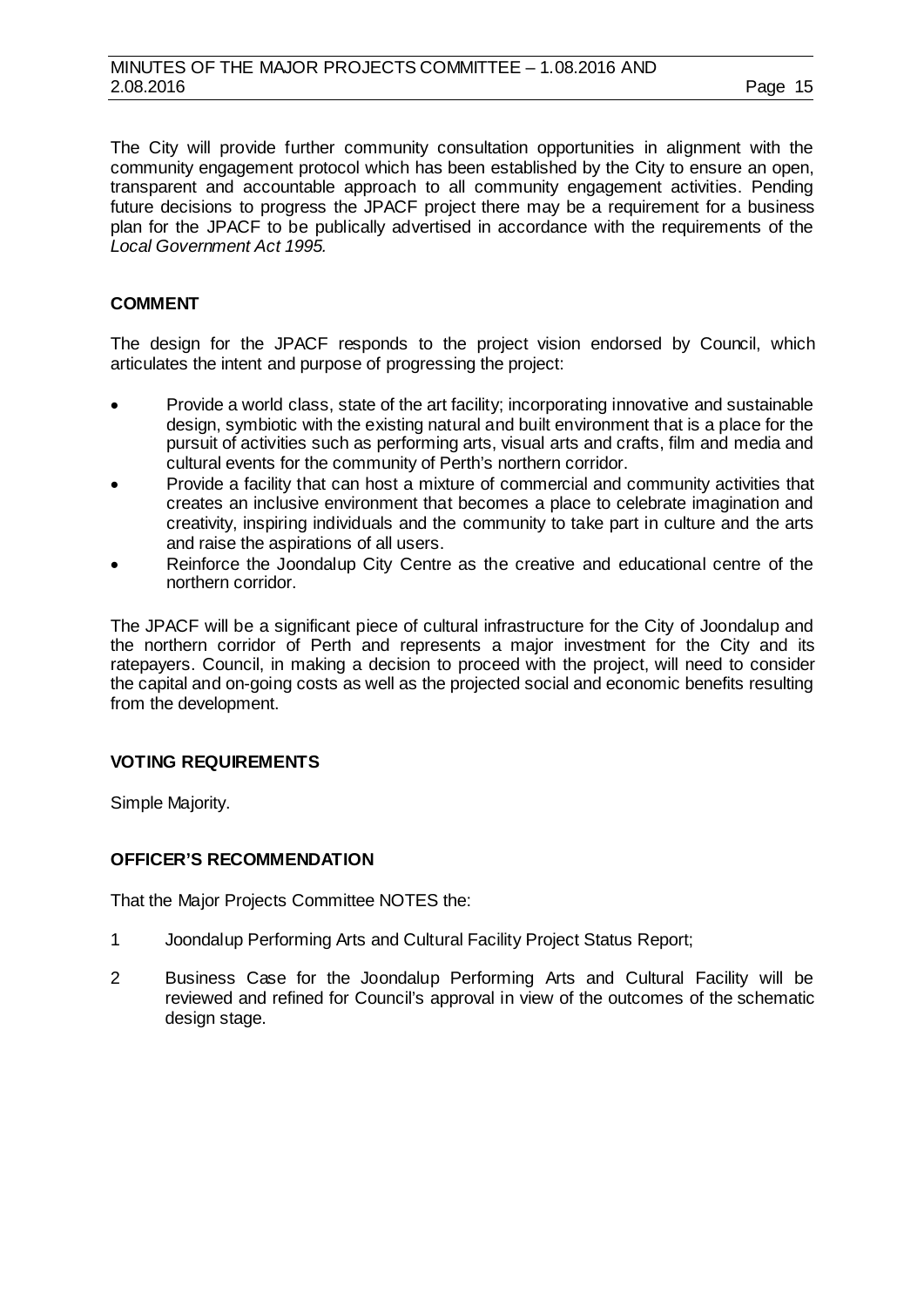**MOVED Cr Gobbert, SECONDED Cr Hollywood that the Major Projects Committee:**

- **1 NOTES the Joondalup Performing Arts and Cultural Facility Project Status Report;**
- **2 REQUESTS the Chief Executive Officer to review and refine the Business Case for the Joondalup Performing Arts and Cultural Facility taking into account the outcomes of the schematic design stage and the assessment of social and economic impacts, and a further report be presented to the October meeting of the Major Projects Committee with the intention of making the information available for public comment following Council's consideration of this item.**

# **The Motion was Put and CARRIED (7/0)**

**In favour of the Motion:** Mayor Pickard, Crs Chester, Fishwick, Gobbert, Hollywood, Jones and Norman.

*Messrs Ian McDougall, Andrew Lilleyman, Luke Davey, Jim Hultquist and Ms Jenny Watson of ARM Architecture left the room at 8.28pm.*

*Mr Michael Chappell and Ms Francesca Catalano of Pracsys left the room at 8.28pm.*

*Crs Poliwka and Chester left the room at 8.28pm.*

*Mr Scott Collins, Senior Project Officer left the room at 8.28pm.*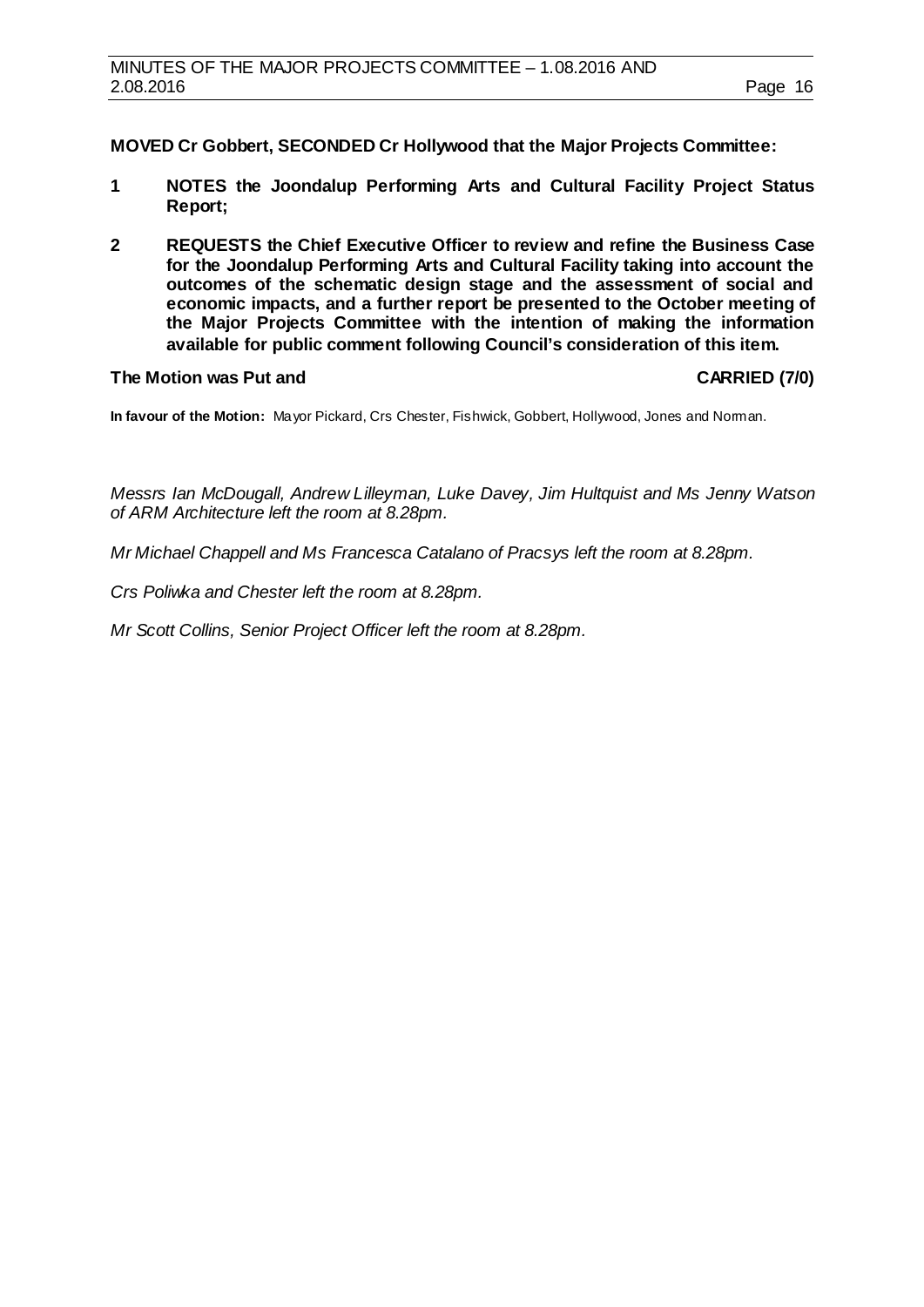# <span id="page-16-0"></span>**ITEM 2 OCEAN REEF MARINA – PROJECT STATUS REPORT**

| <b>WARD</b>                           | North-Central                                                                                                                                          |            |                                      |     |    |
|---------------------------------------|--------------------------------------------------------------------------------------------------------------------------------------------------------|------------|--------------------------------------|-----|----|
| <b>RESPONSIBLE</b><br><b>DIRECTOR</b> | Mr Garry Hunt<br>Office of the CEO                                                                                                                     |            |                                      |     |    |
| <b>FILE NUMBER</b>                    | 04171, 101515                                                                                                                                          |            |                                      |     |    |
| <b>ATTACHMENTS</b>                    | Attachment 1                                                                                                                                           | June 2016) | Indicative Approvals Timeline        | (as | at |
|                                       | Attachment 2                                                                                                                                           |            | <b>Communications Plan materials</b> |     |    |
| <b>AUTHORITY / DISCRETION</b>         | Information - includes items provided to Council for<br>information purposes only that do not require a decision of<br>Council (that is for 'noting'). |            |                                      |     |    |

# **PURPOSE**

For the Major Projects Committee to note the progress of the Ocean Reef Marina project with particular emphasis on the environmental and planning approvals.

#### **GLOSSARY**

| <b>DoP</b>           | Department of Planning.                           |
|----------------------|---------------------------------------------------|
| <b>DPaW</b>          | Department of Parks and Wildlife.                 |
| DPS <sub>2</sub>     | District Planning Scheme No. 2.                   |
| <b>EPA</b>           | Environmental Protection Authority.               |
| <b>ESD</b>           | <b>Environmental Scoping Document.</b>            |
| <b>MRS</b>           | Metropolitan Region Scheme.                       |
| <b>NPO</b>           | Negotiated Planning Outcome.                      |
| <b>OEPA</b>          | Office of the Environmental Protection Authority. |
| Ocean Reef Marina SP | Ocean Reef Marina Structure Plan.                 |
| <b>PER</b>           | <b>Public Environmental Review.</b>               |
| <b>SPP</b>           | State Planning Policy.                            |
| <b>WAPC</b>          | Western Australian Planning Commission.           |
|                      |                                                   |

# **EXECUTIVE SUMMARY**

To progress the approval of the Ocean Reef Marina project the following activities and tasks have been undertaken since the last meeting of the Major Projects Committee held on 13 June 2016:

- 1 Finalisation of the reports/studies required for the Metropolitan Region Scheme (MRS) amendment.
- 2 Review of the agencies responses to the draft Public Environmental Review (PER) and the commencement of the additional required tasks.
- 3 Stakeholder engagement.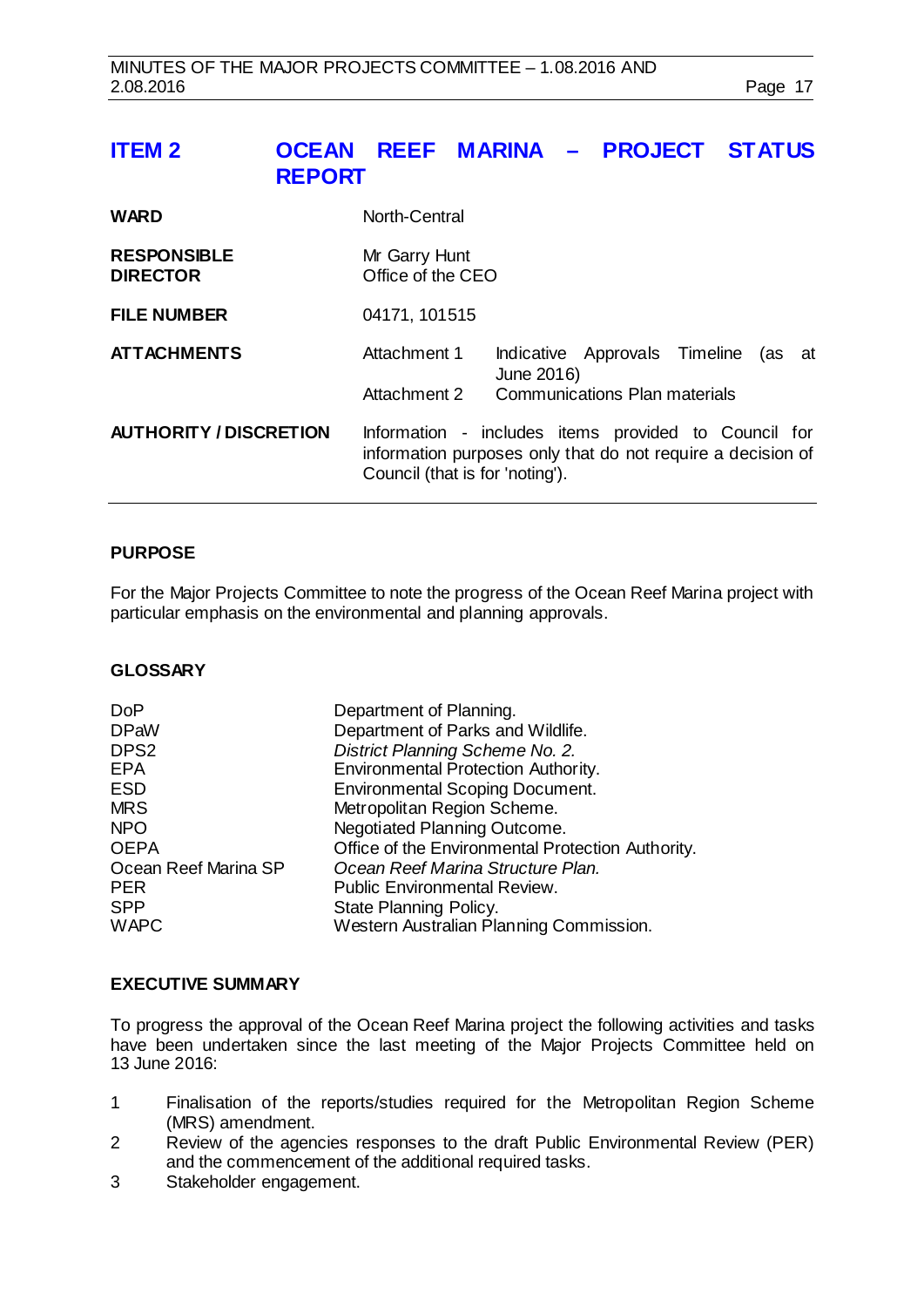- 4 Engagement with the State Government regarding the proponency of the project.<br>5 Preparation of materials to facilitate the implementation of the Ocean Reef Ma
- Preparation of materials to facilitate the implementation of the Ocean Reef Marina communications plan.
- 6 Preparation of reports to Council requesting the initiation of amendments to the City's district boundary and *District Planning Scheme No. 2* (DPS2).
- 7 Review and amendments to the proposal *Ocean Reef Marina Structure Plan* (SP).

Details of Items 1-6 are provided in this Report and details of Item 7 are provided in the report titled *Ocean Reef Marina Structure Plan* on this agenda.

The project is progressing in accordance with the Ocean Reef Marina Indicative Approvals Timeline (Attachment 1 refers). However it should be noted that an updated PER timetable is anticipated to be received from the Environmental Protection Authority (EPA) taking cognisance of the expected re-submission date of 22 August 2016.

*It is therefore recommended the Major Projects Committee NOTES:*

- *1 the Ocean Reef Marina Project Status Report;*
- *2 that a report will be presented to Council seeking approval for the re-submission of the draft Public Environmental Review to the Office of the Environmental Protection Authority.*

# **BACKGROUND**

# **Environmental and Planning Approval**

The City is pursuing planning approval for the Ocean Reef Marina through a MRS Amendment request, lodged with the Western Australian Planning Commission (WAPC) in April 2014. In accordance with the Ocean Reef Marina Indicative Approvals Timeline (Attachment 1 refers), the assessment process and timeline for the MRS Amendment is broadly outlined as follows:

|           | WAPC resolves to initiate the MRS Amendment.                                                                 | April 2014       | Completed |
|-----------|--------------------------------------------------------------------------------------------------------------|------------------|-----------|
|           | Referral to EPA for assessment and determination.                                                            | June 2014        | Completed |
|           | Department of Planning (DoP) / WAPC review of<br>amendment and finalisation of outstanding issues.           | August 2016      |           |
| $\bullet$ | Public advertising of MRS amendment (public<br>submissions) and Bush Forever Negotiated Planning<br>Outcome. | Aug/Sept<br>2016 |           |
| $\bullet$ | Consideration / response to public submissions.                                                              | Feb 2017         |           |
|           | Final consideration of the MRS Amendment by the<br>WAPC (following finalisation of the PER).                 | Sept 2017        |           |
|           | Report to Minister.                                                                                          | Nov 2017         |           |
|           | Amendment presented to Governor for approval.                                                                | Nov 2017         |           |
|           | Amendment before both Houses of Parliament for 12<br>sitting days.                                           | Jan 2018         |           |
|           | Notice of approval published in the Government<br>Gazette.                                                   | Jan 2018         |           |
|           | Final notification.                                                                                          | Jan 2018         |           |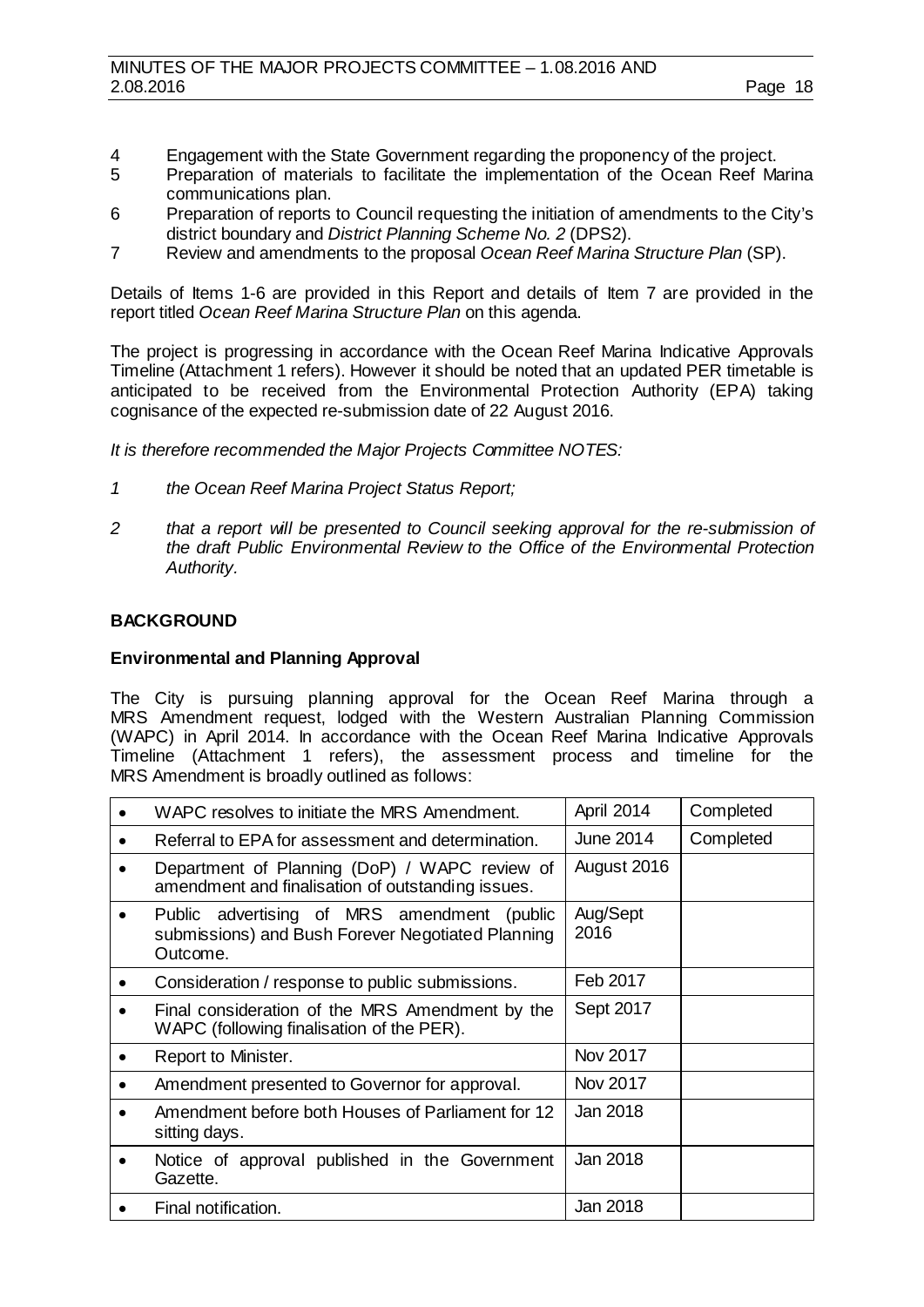To manage the potential impacts of the MRS Amendment on Bush Forever Site 325 the WAPC requires agreement of the Ocean Reef Marina Negotiated Planning Outcome (NPO) prior to final approval of the MRS Amendment.

The draft NPO was forwarded to the Office of the Environmental Protection Authority (OEPA), Department of Planning (DoP) and the Department of Parks and Wildlife (DPaW) in February 2016 for review and in-principle agreement. In April 2016, DPaW advised the City that they had no objections to the draft NPO subject to a minor amendment relating to the identification of potential acquisition sites.

It is anticipated that the draft NPO will be advertised with the MRS amendment in August/September 2016.

Occurring in parallel with the MRS Amendment, the marine based components of the Ocean Reef Marina project are being assessed by the EPA under the *Environmental Protection Act 1986* via a PER.

Following agreement of the Environmental Scoping Document (ESD), the City commenced the studies/investigations required to address the key environmental factors identified by the EPA. The draft PER together with relevant appendices was forwarded to the OEPA for preliminary review in May 2016.

In accordance with the Ocean Reef Marina Indicative Approvals Timeline (Attachment 1 refers), the PER assessment process and timeline is broadly outlined as follows:

|           | Proposed referred to the EPA.                                   | April 2014       | Completed |
|-----------|-----------------------------------------------------------------|------------------|-----------|
| $\bullet$ | Seven day public comment period.                                | <b>June 2014</b> | Completed |
|           | EPA assessment determination (PER).                             | <b>June 2014</b> | Completed |
| $\bullet$ | Preparation and agreement of ESD.                               | Sept 2015        | Completed |
|           | Completion of baseline environmental reports.                   | Oct 2015         | Completed |
|           | Assess impacts of modelled impacts.                             | March 2016       | Completed |
|           | Preparation of management plans.                                | March 2016       | Completed |
|           | Submission to the City of draft PER document.                   | April 2016       | Completed |
|           | Finalisation of draft PER document.                             | May 2016         | Completed |
|           | Submission to the OEPA of draft PER document (first<br>review). | May 2016         | Completed |
|           | Finalisation and resubmission of PER.                           | <b>July 2016</b> |           |
| $\bullet$ | OEPA review of final PER.                                       | August 2016      |           |
| $\bullet$ | Public advertising (public submissions) - Eight weeks.          | Aug/Sept 2016    |           |
|           | Review and response to public submissions.                      | Feb 2017         |           |
|           | OEPA assessment of proposal for consideration by<br>EPA.        | March 2017       |           |
|           | and finalisation of EPA assessment<br>Preparation<br>report.    | May 2017         |           |
|           | Appeals period (two weeks) and determination of<br>appeals.     | <b>July 2017</b> |           |
|           | Ministerial statement.                                          | August 2017      |           |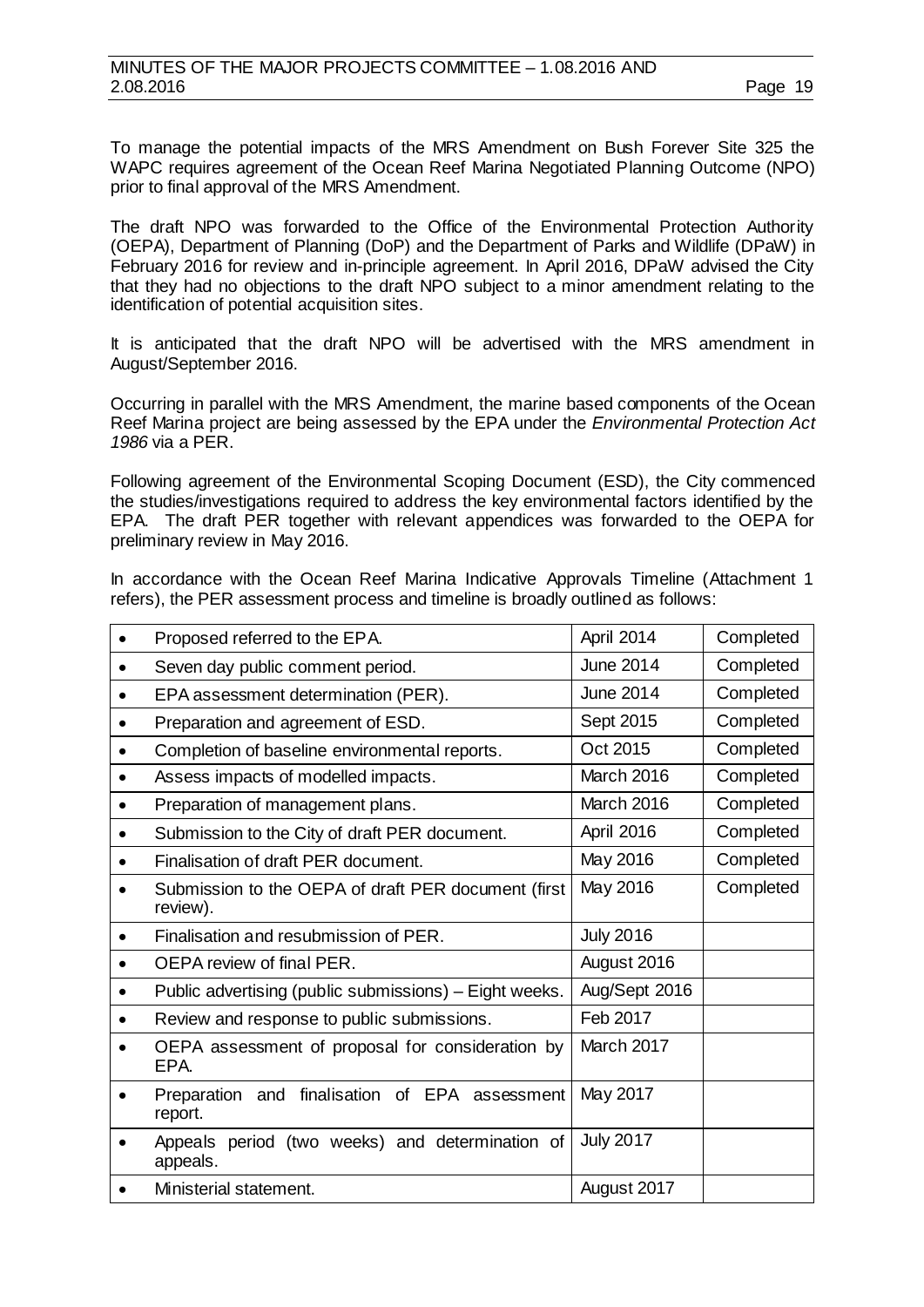It should be noted that the proposed timelines are based on a number of key assumptions and are subject to variation.

# **DETAILS**

# **1 Metropolitan Region Scheme Amendment**

The City sought further confirmation from DoP that all requirements for advertising the MRS amendment concurrently with the PER have been completed. DoP advised that a review of the *Ocean Reef Marina Coastal Hazard Risk Management Adaptation Plan* (CHRMAP) and the updated Bushfire Assessment and Bushfire Attack Level Assessment was currently being undertaken.

These documents accompany the MRS amendment and once they are deemed adequate by DoP, all requirements will be satisfied. The City will continue to liaise with the DoP and other relevant agencies to ensure that any issues raised during the review process are adequately addressed.

In July 2016 the City received advice from the Director General of DoP that there are no objections to the concurrent advertising of the MRS amendment and PER.

# **2 Public Environmental Review**

On 6 May 2016 the City formally submitted the draft PER together with the required investigations and studies to the OEPA for preliminary review and comment.

The draft PER was forwarded to the Department of Transport, Department of Fisheries, DoP and officers within the OEPA for comment on whether the requirements of the ESD had been met.

All comments were received by the City on 30 June 2016. Following a review of the comments, a work schedule was prepared to identify the additional tasks required and the information needed to amend the draft PER for resubmission to the OEPA. The following timeline has been determined:

| What                                                                 | When           |
|----------------------------------------------------------------------|----------------|
| Technical inputs from consultants.                                   | 25 July 2016   |
| Draft responses to agency comments prepared.                         | 25 July 2016   |
| Revise PER and Management Plans as required from agency<br>comments. | 1 August 2016  |
| Review of all documents and submission to the City.                  | 5 August 2016  |
| City review and revision of documents.                               | 12 August 2016 |
| Council endorsement to resubmit PER.                                 | 16 August 2016 |
| Resubmission of documents to OEPA.                                   | 22 August 2016 |

In broad terms, the agency comments relate to the level of detail required and the clarification of specific issues. The project team considers that the additional work being undertaken will not affect the reported environmental impacts of the Ocean Reef Marina on the marine environment or the results of the original investigations/studies.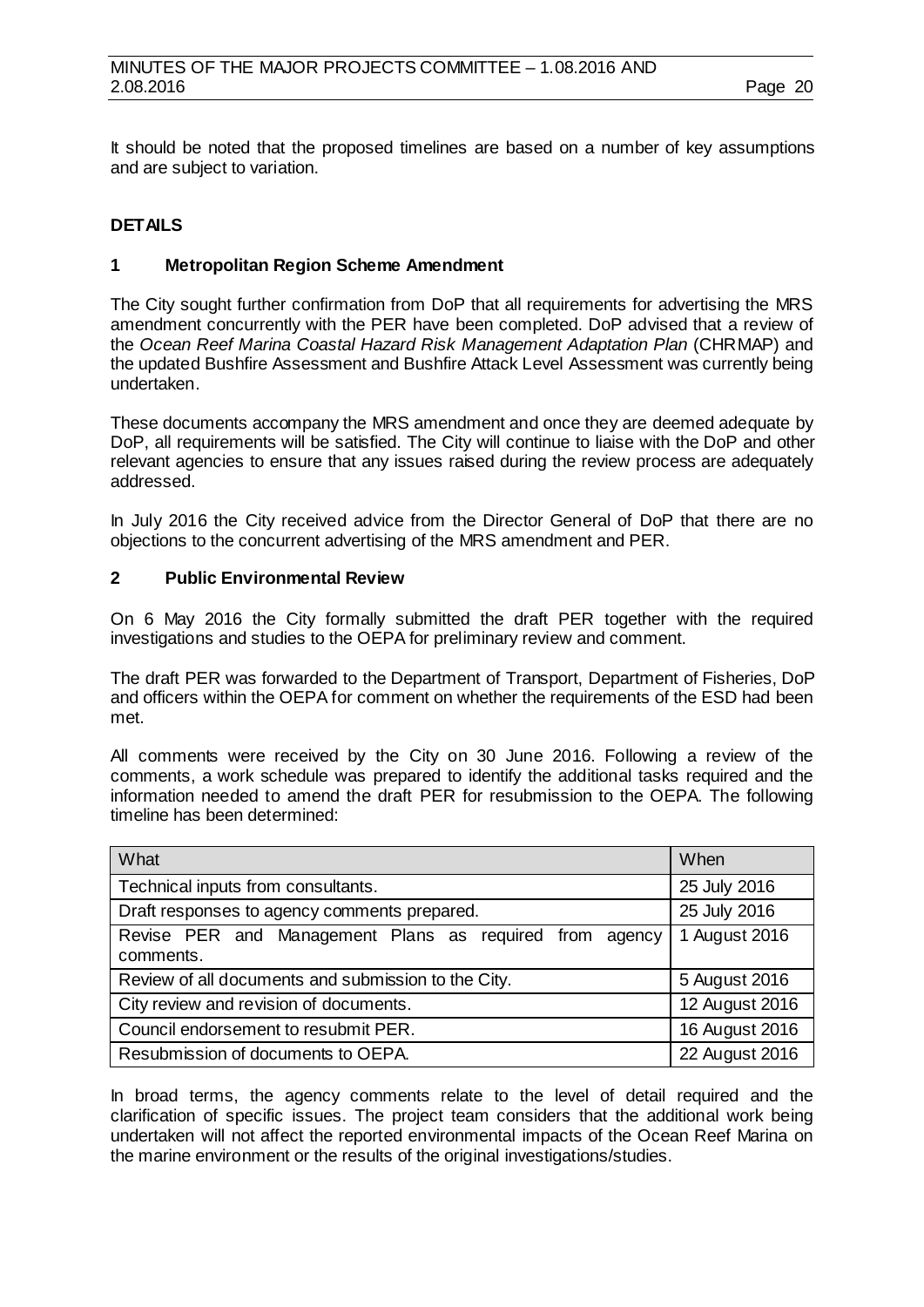The specific issues to be addressed in the amended draft PER relate to:

- Marine environmental quality:
	- o Water quality monitoring/modelling.<br>
	o Sediment sampling.
	- o Sediment sampling.<br> **b** Elements of the prop
	- o Elements of the proposal affecting environmental quality.<br>
	o Potential algal concentrations.
	- o Potential algal concentrations.<br>
	o Additional monitoring regime
	- Additional monitoring regimes to be included in the management plans (construction and operation).
- Benthic<sup>[1](#page-20-0)</sup> communities and habitat:
	- o Additional level of detail required for the habitat map.<br>
	o lmpact on fish habitat.
	- Impact on fish habitat.
- Marine fauna:
	- o Predicted impact on non-conservation significant fauna species.<br>
	o Predicted impact on fish species.
	- o Predicted impact on fish species.<br>
	O Values and significance of marine
	- o Values and significance of marine fauna in proximity to the proposal.<br>
	Interpretation of Further detail required on the proposed mitigation measures, moniment
	- Further detail required on the proposed mitigation measures, monitoring and management of residual impacts.
- Coastal processes:
	- o Seasonal variation in coastal processes.<br>
	o Seagrass wrack management.
	- Seagrass wrack management.
- Intergrating factors offsets:
	- o Residual impacts to the Marmion Marine Park.<br>
	Potential residual impacts to areas outside of the
	- Potential residual impacts to areas outside of the Marmion Marine Park.

Prior to finalising the amendments to the draft PER, the City will engage with the relevant agencies to ensure that the issues raised have been adequately addressed.

It is proposed that the amended draft PER be presented to Council at its meeting scheduled to be held on 16 August 2016 seeking approval to re-submit the document to the OEPA for approval to advertise.

# **3 Stakeholder Engagement**

The City has continued to liaise with the OEPA, DPaW, DoP and other relevant agencies on the preparation and finalisation of the PER and the MRS amendment. The City will continue this liaison to ensure that any issues identified are adequately addressed in the relevant documents.

A briefing on the project was also provided by Mayor Troy Pickard and the Chief Executive Officer to the Hon. Donna Faragher MLC (Minister for Planning), Ms Gail McGowan (Director General, DoP) and Mr Jan Norberger MLA (Member for Joondalup).

In addition to the above the following has occurred:

- Following the announcement of funding for the project in the 2016-17 State Budget (refer below), clarification was sought from the Hon. Colin Barnett MLA (Premier) on the actions required to finalise the required agreements with the State Government.
- Correspondence was received from the Hon. Donna Faragher MLC (Minister for Planning) confirming support for concurrent advertising of the MRS amendment and the PER.

<span id="page-20-0"></span> $1$  Sea floor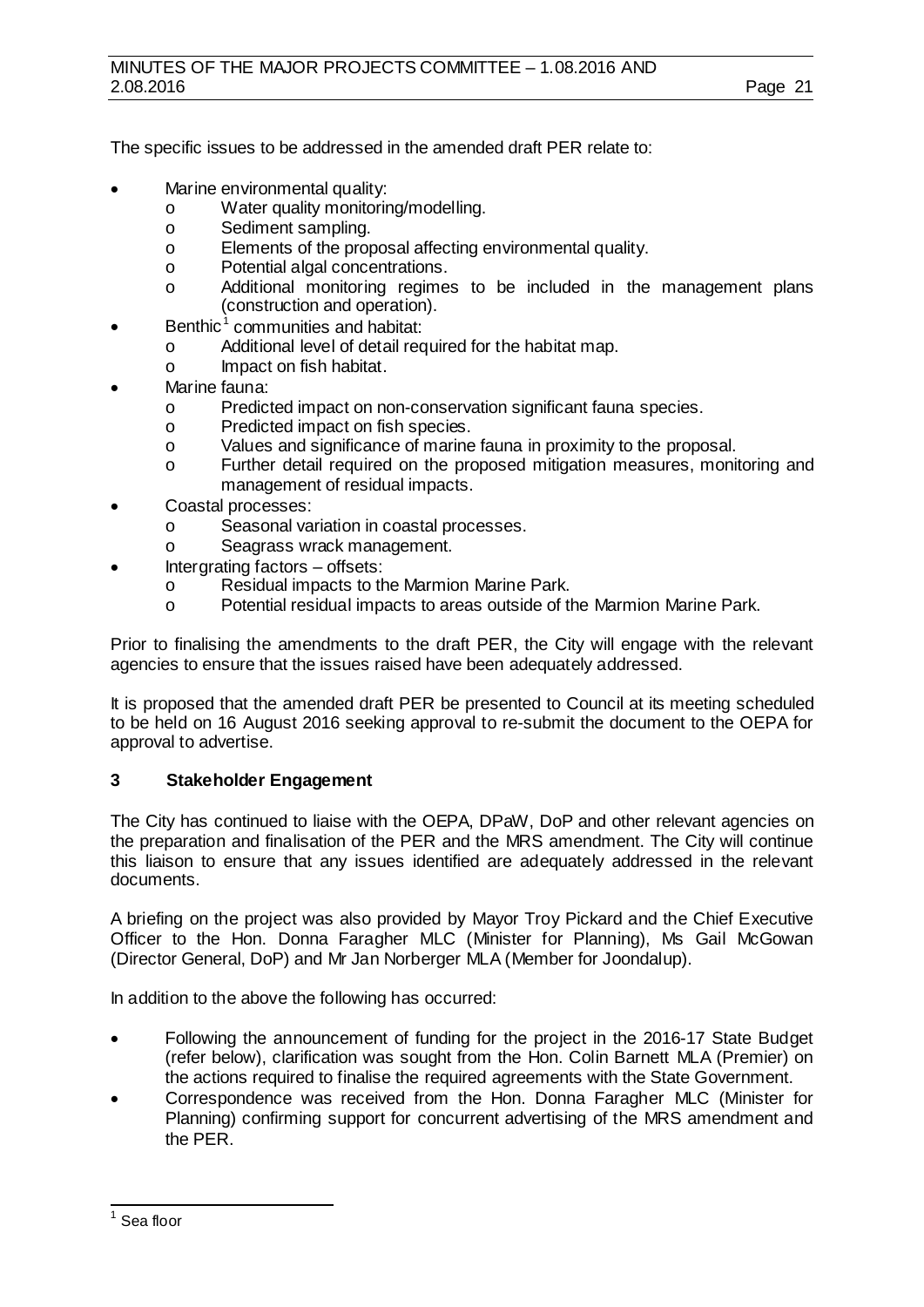# **4 Engagement with the State Government regarding the proponency of the project**

At its meeting held on 19 April 2016 (CJ064-04/16 refers) it was agreed that Council, among other things:

*"2 REQUESTS the City briefs both major political parties on the Ocean Reef Marina project and seeks their support for the project in the lead up to the 2017 State Election."*

On 8 June 2016 a briefing on the project was provided by Mayor Troy Pickard and the Chief Executive Officer to the Hon. Donna Faragher MLC (Minister for Planning),<br>Ms Gail McGowan (Director General, DoP) and Mr Jan Norberger MLA McGowan (Director General, DoP) and Mr<sup>1</sup> Jan Norberger MLA (Member for Joondalup).

In the 2016-17 State Budget the State Government allocated \$500,000 for the *Ocean Reef Marina Structure Plan* (refer pages 109 and page 111 of Budget Paper No. 3<sup>[2](#page-21-0)</sup>

Page 111 of Budget Paper No.3 states:

*"An amount of \$500,000 will be provided to the City of Joondalup to complete the Ocean Reef Marina Structure Plan".*

The City has continued to provide assistance to LandCorp in relation to the review of the *Ocean Reef Marina Concept Plan* and financial viability. In July 2016 LandCorp advised the City that a technical report has been prepared and forwarded to the Chief Executive Officer of LandCorp for input. Based on the findings of the review, this input will include suggested recommendations. LandCorp will continue to liaise with the relevant recommendations. LandCorp will continue to liaise with the relevant State Government minister to determine the process to be followed for the presentation of the final report to the State Government Cabinet.

# **5 Ocean Reef Marina Communications Strategy**

The content of the materials required for community engagement have been finalised and are currently being designed. The activities as detailed in the *Ocean Reef Marina Communications Strategy,* noted by Council at its meeting held on 19 April 2016 (CJ065-04/16 refers), will commence once certainty regarding the date for public advertising of the MRS Amendment and PER is established.

Details of the materials prepared are provided in Attachment 2.

# **6 District boundary and District Planning Scheme No. 2 amendments**

As noted by the Major Projects Committee at its meeting held on 13 June 2016 two separate reports will be presented to Council seeking approval to initiate amendments to the City's district boundary and DPS2. It is proposed that these reports be presented to the Council meeting scheduled to be held on 16 August 2016.

As the marina will fall outside of the City's district boundary and the boundary of DPS2, the City is now unable to formally prepare, lodge and advertise the structure plan as prescribed in the *Planning and Development (Local Planning Schemes) Regulations 2015.*

<span id="page-21-0"></span> <sup>2</sup> 2016-2017 Budget Paper No. 3 can be accessed from the [Our State Budget website.](http://www.ourstatebudget.wa.gov.au/Budget-Papers/)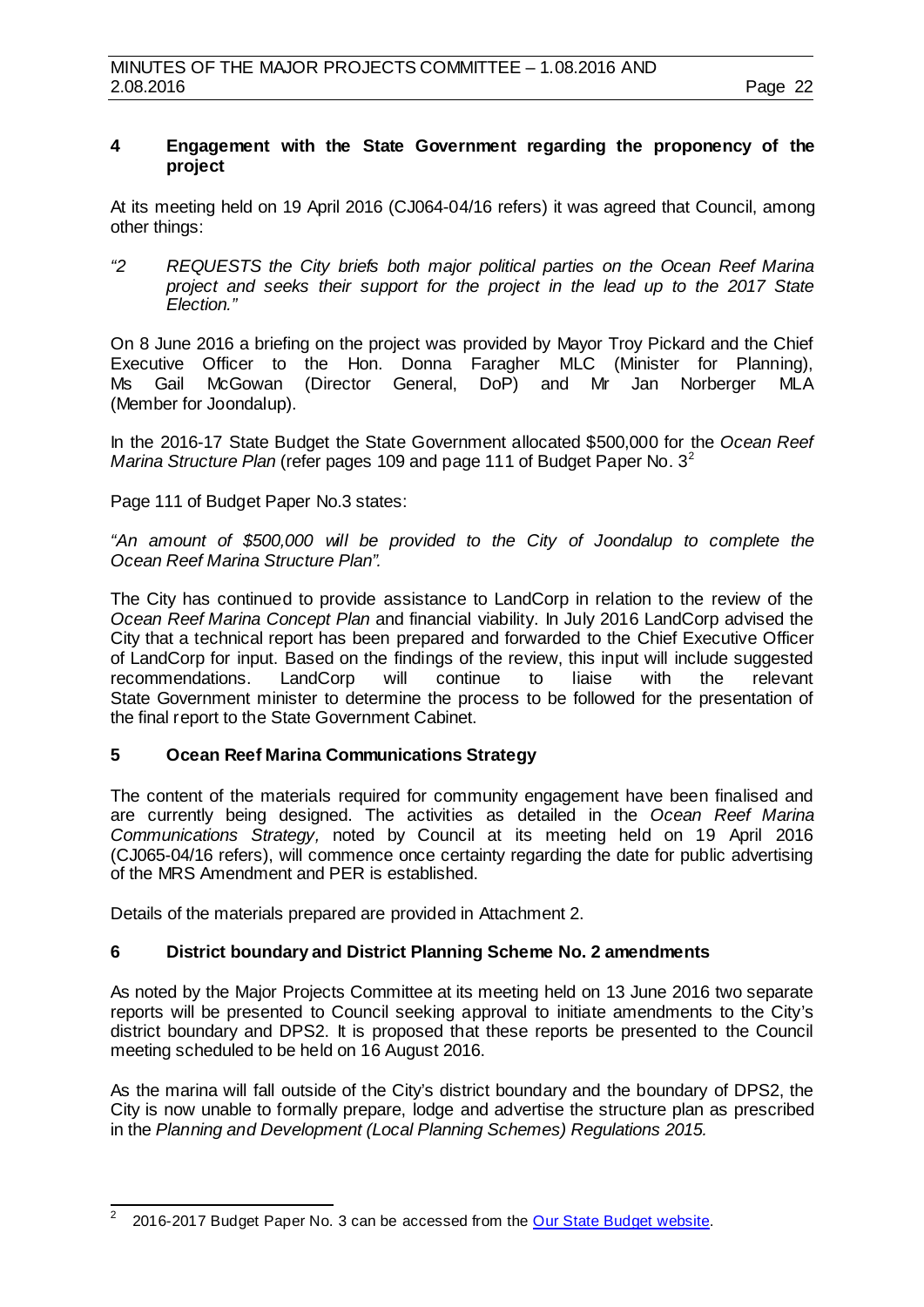The proposed boundary amendments will include the entire Ocean Reef Marina including the water body and boat pens.

#### **Issues and options considered**

To ensure that Elected Members are provided with sufficient information to enable an informed decision to be made, it is proposed that a separate briefing session be held to present a detailed summary of the draft PER. The briefing session will provide an outline of the potential environmental impacts of the Ocean Reef Marina, results of the various studies and the process from here onwards.

# **Legislation / Strategic Community Plan / policy implications**

| Legislation                     | The City is governed by the requirements of the<br>Local Government Act 1995 in relation to dealings involving<br>commercial undertakings and land development.                                                                                                                                                                                                                                                                                                                                                                                                                                                                                                               |
|---------------------------------|-------------------------------------------------------------------------------------------------------------------------------------------------------------------------------------------------------------------------------------------------------------------------------------------------------------------------------------------------------------------------------------------------------------------------------------------------------------------------------------------------------------------------------------------------------------------------------------------------------------------------------------------------------------------------------|
|                                 | Other applicable legislation includes:                                                                                                                                                                                                                                                                                                                                                                                                                                                                                                                                                                                                                                        |
|                                 | Planning and Development Act 2005.<br>$\bullet$<br><b>Environmental Protection Act 1986.</b><br>$\bullet$<br>Environmental<br>Protection,<br><b>Biodiversity</b><br>and<br>$\bullet$<br>Conservations Act 1999 (Cwlth).                                                                                                                                                                                                                                                                                                                                                                                                                                                       |
|                                 | The approvals for the development are influenced by various<br>Western Australian Position Statements and Guidance<br>Statements, guidelines and policies, including:                                                                                                                                                                                                                                                                                                                                                                                                                                                                                                         |
|                                 | Development Control Policy 1.8: Canal Estates and<br>Artificial Waterways Developments.<br>SPP 2.6: State Coastal Planning Policy.<br>٠<br>SPP 2.8: Bushland Policy for the Perth Metropolitan<br>$\bullet$<br>Region.<br>SPP 3.7 Planning in Bushfire Prone Areas.<br>Environmental Assessment Guidelines Nos 1, 3, 6, 7,<br>$\bullet$<br>8, 9, 10 and 15.<br>Guidelines for Preparing a Public Environmental<br>Review.<br>Perth's Coastal Waters: Environmental Values and<br>Objectives.<br>Sea Level Change in Western Australia - Application<br>٠<br>of Coastal Planning.<br>Coastal Hazard Risk Management and Adaptation<br>$\bullet$<br><b>Planning Guidelines.</b> |
| <b>Strategic Community Plan</b> |                                                                                                                                                                                                                                                                                                                                                                                                                                                                                                                                                                                                                                                                               |
| <b>Key theme</b>                | Economic prosperity, vibrancy and growth.                                                                                                                                                                                                                                                                                                                                                                                                                                                                                                                                                                                                                                     |
| <b>Objective</b>                | Destination City.                                                                                                                                                                                                                                                                                                                                                                                                                                                                                                                                                                                                                                                             |
| <b>Strategic initiative</b>     | Facilitate<br>establishment<br>the<br>of<br>major<br>tourism<br>infrastructure.<br>Encourage diverse accommodation options.                                                                                                                                                                                                                                                                                                                                                                                                                                                                                                                                                   |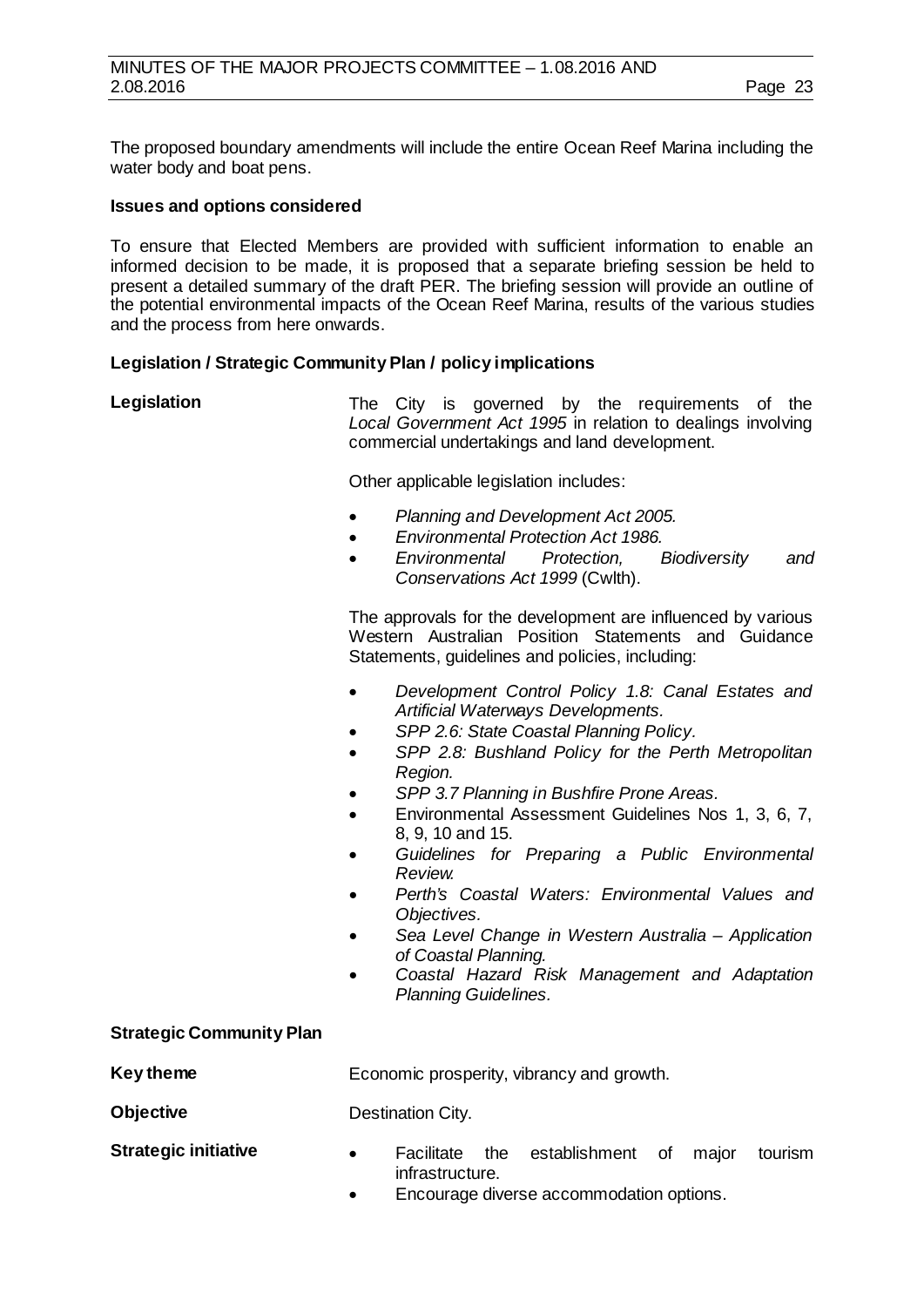**Policy** Not applicable.

# **Risk management considerations**

The City has amassed a substantial amount of information on all aspects of the project over a number of years. This information together with that currently being compiled ensures that the City is well positioned to respond to the requirements of the relevant approvals processes.

The City's intended engagement with the relevant agencies prior to re-submission of the amended draft PER will ensure that the comments and issues raised by these agencies are adequately addressed. This will attempt to mitigate the risk of the EPA/OEPA requiring further amendments before approving the PER for public advertising.

The City has also sought confirmation of agency support for the concurrent advertising of the PER and MRS amendment at all levels. Continued engagement with the agencies, in particular the DoP and the identification of further mitigation strategies, will limit the risk of this desirable outcome not eventuating. Further, this engagement will mitigate the risk of the approvals process not being progressed in accordance with the indicative approvals timeline.

The Ocean Reef Marina Risk Management Assessment is continuously updated taking cognisance of the environmental and planning approvals process.

Furthermore, the extensive engagement with both State and Commonwealth departments and agencies, as well as constant review of the project, has sought to mitigate the risk of not obtaining approval for the Ocean Reef Marina to be developed.

# **Financial / budget implications**

Current financial year impact

| Account no.          | C <sub>1001</sub>  |
|----------------------|--------------------|
| <b>Budget Item</b>   | Ocean Reef Marina. |
| <b>Budget amount</b> | \$882,313          |
| Amount spent to date | \$48,582           |
| <b>Balance</b>       | \$833,731          |

Note: The 2016-17 approved budget includes income of \$500,000 (State Government financial contribution).

#### Total Project Expenditure

| 2007-08                       | 133,241       |
|-------------------------------|---------------|
| 2008-09                       | \$<br>968,284 |
| 2009-10                       | 266,604<br>\$ |
| 2010-11                       | 325,046<br>\$ |
| 2011-12                       | 388,552<br>\$ |
| 2012-13                       | \$<br>376,393 |
| 2013-14                       | 838,371<br>\$ |
| 2014-15                       | \$1,314,917   |
| 2015-16                       | \$1,162,400   |
| 2016-17                       | 48,582<br>S   |
| <b>LESS Grants Received</b>   | \$(785,500)   |
| <b>Total City Expenditure</b> | \$5,036,890   |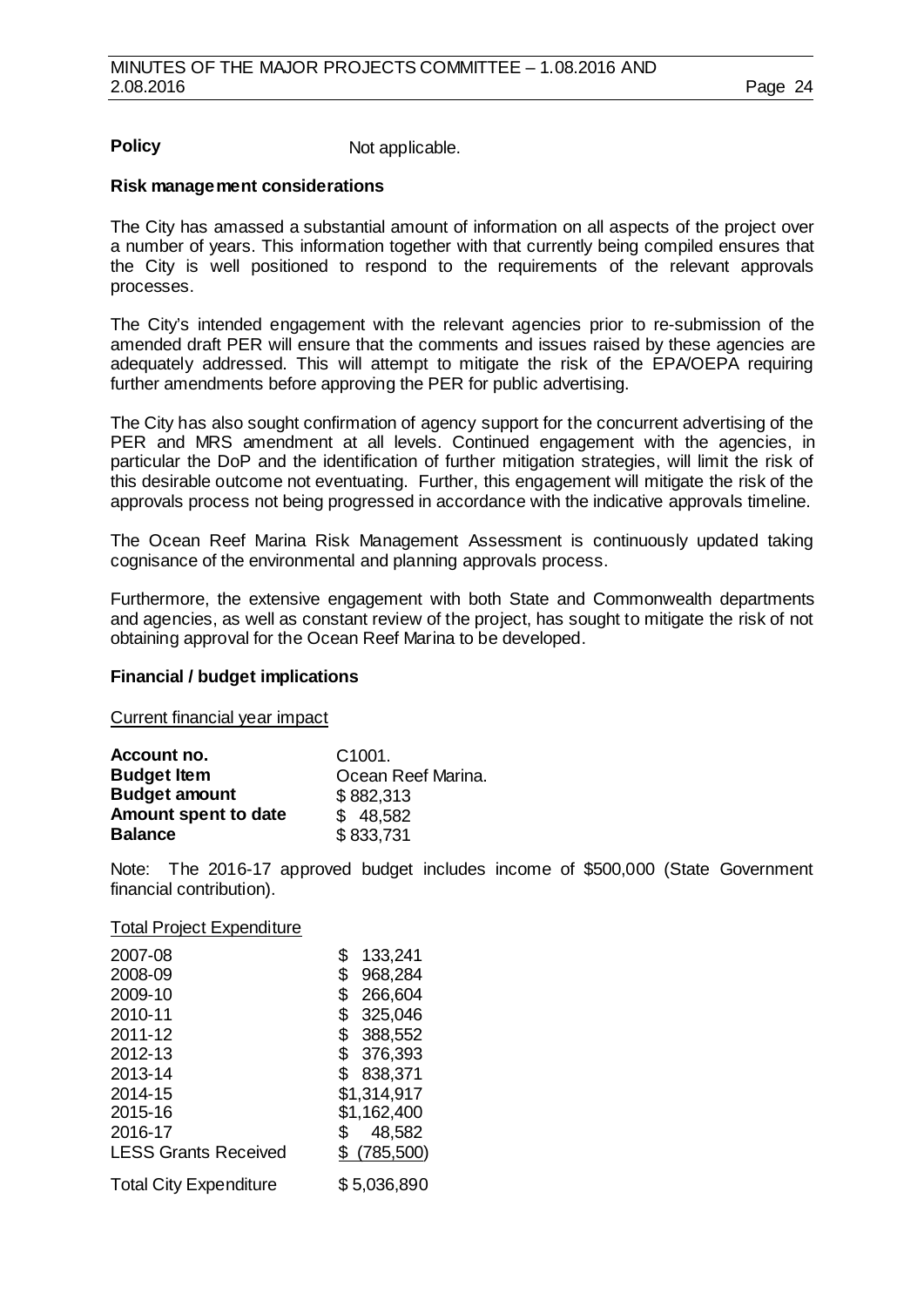| <b>Annual operating cost</b>                                   | The relevant business case/s, as far as possible, will include<br>anticipated on-going operating costs.                                                                                                                                                                                                                    |
|----------------------------------------------------------------|----------------------------------------------------------------------------------------------------------------------------------------------------------------------------------------------------------------------------------------------------------------------------------------------------------------------------|
| <b>Estimated annual income</b>                                 | The relevant business case/s, as far as possible, will include<br>estimated annual income.                                                                                                                                                                                                                                 |
| <b>Capital replacement</b>                                     | Detailed analysis will be required at the appropriate stage of<br>the project.                                                                                                                                                                                                                                             |
| 20<br><b>Strategic</b><br>Year<br><b>Financial Plan impact</b> | The City's 20 Year Strategic Financial Plan 2015-2016 to<br>2034-35 includes \$2,070,000 which represents capital<br>expenditure for the 2015-16, 2016-17 and financial years.<br>Further analysis of the impact on the 20 Year Strategic<br>Financial Plan will be undertaken at the appropriate stage of<br>the project. |
| Impact year                                                    | 2016-17.                                                                                                                                                                                                                                                                                                                   |

All amounts quoted in this report are exclusive of GST.

#### **Regional significance**

The Ocean Reef Marina development will become a significant tourist/visitor destination and a key focal point within the northern Perth corridor.

#### **Sustainability implications**

Progression of the Ocean Reef Marina planning process requires a number of studies/reports addressing key issues pertaining to sustainability (such as social and economic impact and environmental sustainability). As part of the documentation supporting the MRS Amendment, Structure Plan and the Public Environmental Review the required management plans will be developed.

#### **Consultation**

Extensive on-going consultation with State Government departments and agencies is required to ensure the relevant approvals processes proceed in accordance with expectations and agreed timelines.

The MRS Amendment and PER require statutory public consultation. In-principle agreement has been obtained from the relevant decision making authorities to undertake this public consultation concurrently.

#### **COMMENT**

The Ocean Reef Marina project is continuing to be progressed in accordance with the Indicative Approvals Timelines (June 2016) and, subject to agreement by the relevant agencies, it is anticipated that public advertising of the MRS Amendment and PER will occur in September 2016.

However, this anticipated public advertising date is dependent on the re-submission of the amended draft PER to the OEPA by late August and approval from the EPA/OEPA that the document is adequate for public advertising.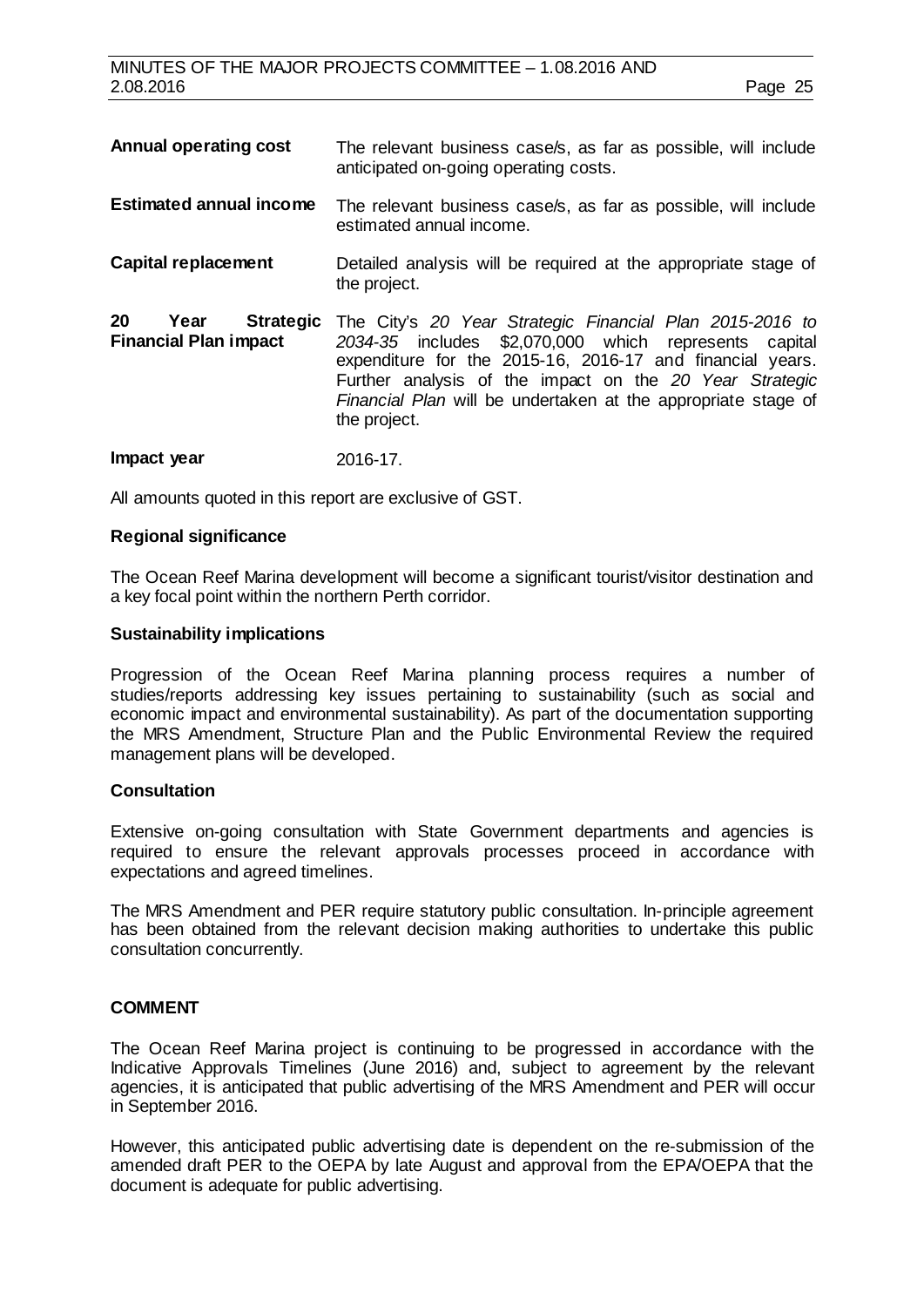# **VOTING REQUIREMENTS**

Simple Majority.

*Crs Poliwka and Chester entered the room at 8.31pm.*

*The Presiding Member left the room at 8.31pm. The Deputy Presiding Member assumed the chair.*

**MOVED Cr Gobbert, SECONDED Cr Fishwick that the Major Projects Committee NOTES:**

- **1 the Ocean Reef Marina Project Status Report;**
- **2 that a report will be presented to Council seeking approval for the re-submission of the draft Public Environmental Review to the Office of the Environmental Protection Authority.**

#### **The Motion was Put and CARRIED (6/0)**

**In favour of the Motion:** Crs Hollywood, Chester, Fishwick, Gobbert, Jones and Norman.

*Appendix 1 refers*

*[To access this attachment on electronic document, click here: Attach1agnMPC160801.pdf](http://www.joondalup.wa.gov.au/files/committees/MAPC/2016/Attach1agnMPC160801.pdf)*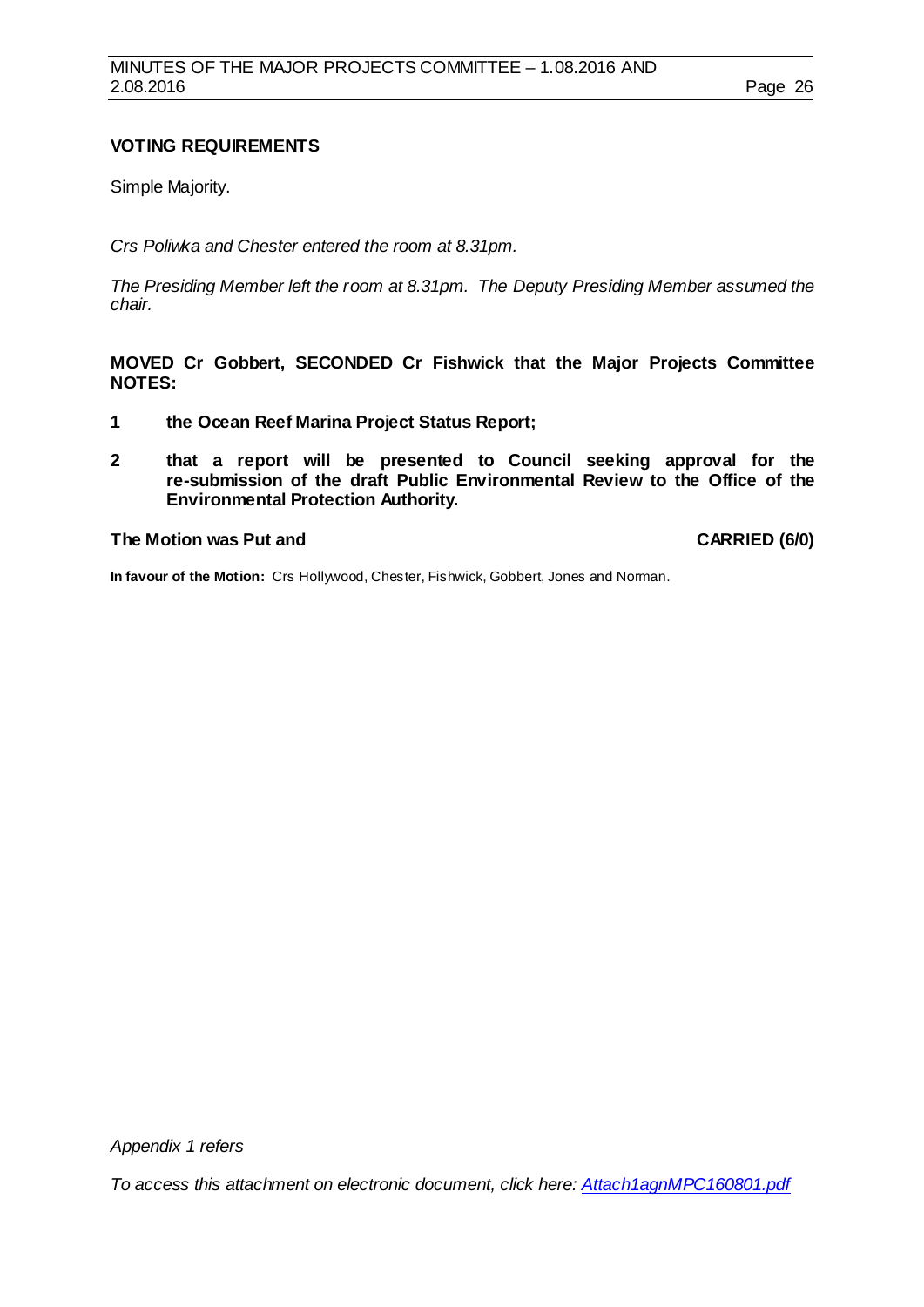# <span id="page-26-0"></span>**ITEM 3 OCEAN REEF MARINA STRUCTURE PLAN**

| <b>WARD</b>                           | <b>North Central</b>                                                                                                                                   |
|---------------------------------------|--------------------------------------------------------------------------------------------------------------------------------------------------------|
| <b>RESPONSIBLE</b><br><b>DIRECTOR</b> | Mr Garry Hunt<br>Office of the CEO                                                                                                                     |
| <b>FILE NUMBER</b>                    | 04171B, 101515                                                                                                                                         |
| <b>ATTACHMENTS</b>                    | Nil                                                                                                                                                    |
| <b>AUTHORITY / DISCRETION</b>         | Information – includes items provided to Council for<br>information purposes only that do not require a decision of<br>Council (that is for 'noting'). |

# **PURPOSE**

For the Major Projects Committee to note the City's intention to publically release the draft proposed Ocean Reef Marina Structure Plan, once completed, concurrently with the public advertising of the Metropolitan Region Scheme (MRS) amendment and Public Environmental Review (PER).

#### **EXECUTIVE SUMMARY**

Based on the current concept plan, the proposed draft Ocean Reef Marina Structure Plan (the Plan) is being prepared in two parts.

Part One is the implementation component of the plan, outlining its purpose and intent and provides information on the following:

- Protected environmental and heritage features.
- Buffers to separate housing areas from major utility infrastructure.
- Proposed zones and reservations, based on the local planning scheme.
- Residential density.
- Movement network and hierarchy including neighbourhood connectors, bike/pedestrian paths.
- Commercial sites.
- Open space network.
- Education and community sites.

Part Two contains the explanatory component of the plan and provides background and explanation, including design methodology, relevance and compliance with the planning framework at the State and local level. It also includes technical information and supporting plans and maps.

Under the new *Planning and Development (Local Planning Schemes) Regulations 2015,*  formal consideration and adoption of the plan can now only occur following gazettal of amendments to the City's district boundary, *District Planning Scheme No. 2* boundary and the MRS boundary.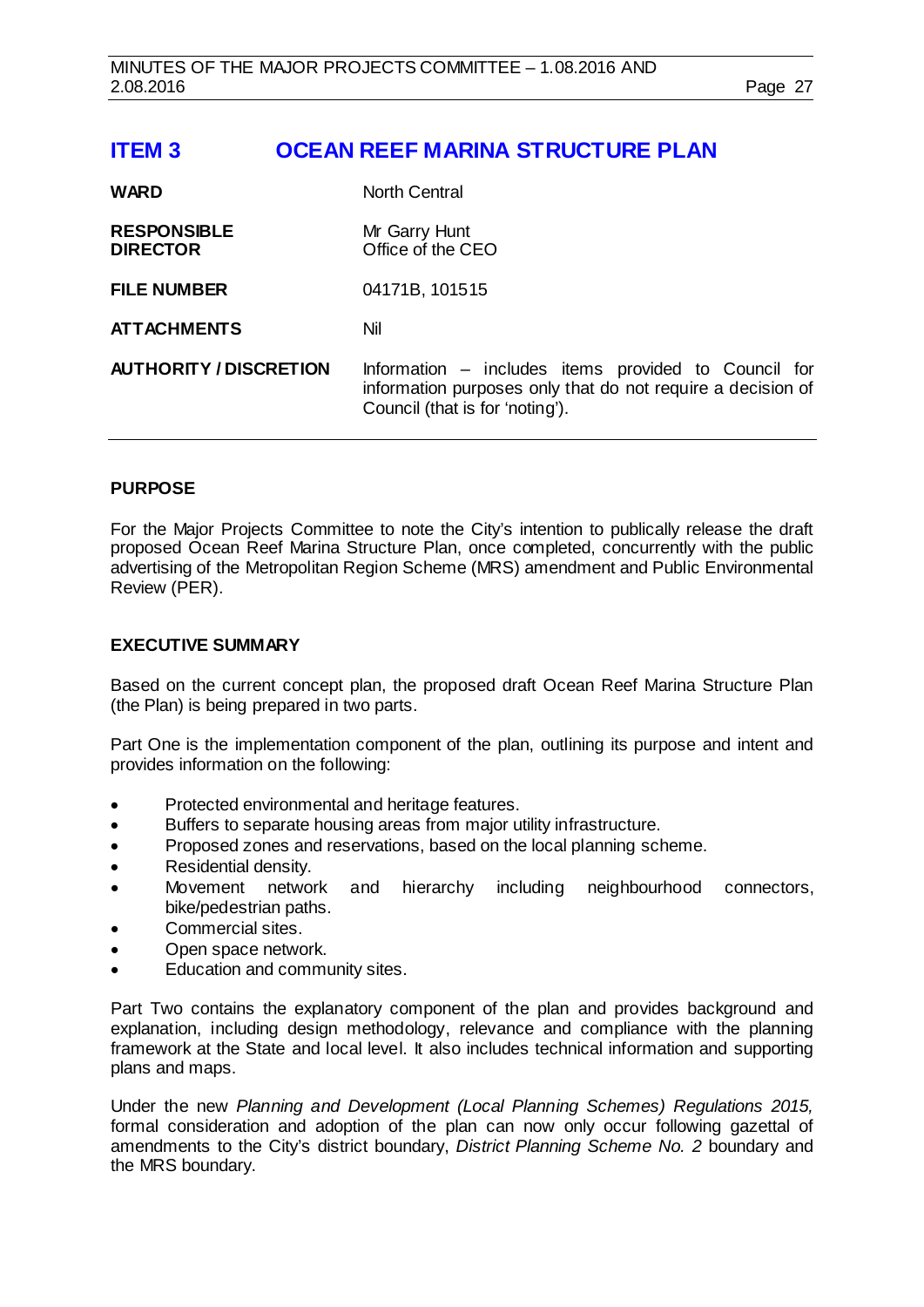It is the City's intention to make the proposed draft plan, once completed, available to the public to view as part of the Ocean Reef Marina communications plan. The proposed draft plan will therefore be available to be viewed by the public concurrently with the MRS amendment and PER documents. This enables all relevant environmental and planning information to be considered at the same time. In accordance with the Ocean Reef Marina Indicative Approvals Timelines (June 2016), it is anticipated that public advertising will commence in August/September 2016. This also coincides with the release of the relevant communications plan materials.

*It is therefore recommended that Council NOTES:*

- *1 the City's intention to publically release the proposed draft Ocean Reef Marina Structure Plan, once completed, as part of the City's Ocean Reef Marina communications plan, concurrently with the statutory public advertising of the Metropolitan Region Scheme Amendment and Public Environmental Review;*
- *2 that the final Ocean Reef Marina Structure Plan will be formally submitted for Council consideration following gazettal of the amendments to the City's district boundary, District Planning Scheme No. 2 boundary and Metropolitan Region Scheme boundary.*

# **BACKGROUND**

At its meeting held on 5 December 2009 (CJ285-12/09 refers), it was agreed that Council proceed with the preparation of a structure plan for the Ocean Reef Marina.

The proposed draft plan, based on the concept plan that accompanied the MRS amendment request, has been substantially progressed and is nearing completion. The City, in liaison with the DoP regarding the proposed draft structure plan, has been considering the most suitable approach to ensuring that high quality town planning and urban design outcomes are achieved within the development; particularly in view of the introduction in October 2015 of the *Planning and Development (Local Planning Schemes) Regulations 2015* and the *Structure Plan* and *Local Development Plan Frameworks.*

Throughout the project, it has been anticipated that the plan could be formally submitted and advertised with the PER and the MRS Amendment. Formal consideration and adoption of the structure plan would then occur following gazettal of the MRS Amendment.

Further, as a fully developed Ocean Reef Marina will fall outside of the City's local scheme and district boundary area, it was also anticipated that the required amendments to DPS2 and the City's district boundary would occur in line with gazettal of the MRS Amendment.

Prior to the gazettal of the *Planning and Development (Local Planning Schemes) Regulations 2015* in October 2015 there was no specific requirement restricting the preparation of a structure plan to a particular area. However, the new regulations now specifically restrict the preparation of a structure plan to areas within the boundary of the local government's local planning scheme. Legal advice received by the City in May 2016 confirms that this restriction prohibits the City from processing the structure plan under the *Planning and Development (Local Planning Schemes) Regulations 2015*, until the district boundary and scheme boundary has been amended to include the Ocean Reef Marina development site.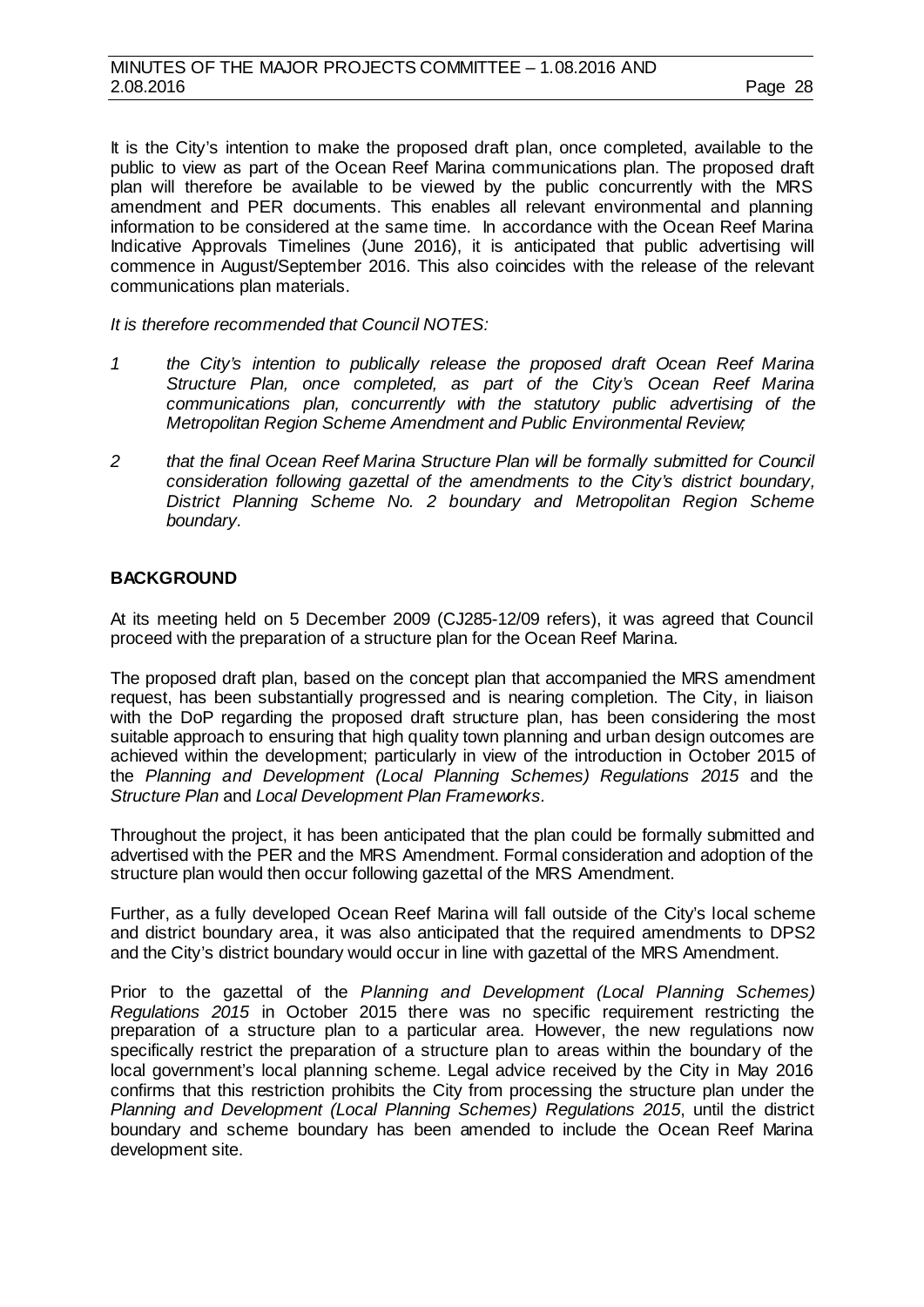The Ocean Reef Marina Project Status Report presented to the Major Projects Committee at its meeting held on 13 June 2016, proposed that the draft plan, once completed, be made available to the public concurrently with the advertising of the PER and MRS Amendment. As previously outlined, it is of significant importance that all possible detailed information is available to, and considered by, the public at the same time. The proposed draft plan will provide the community with information on the proposed guidelines for the development and the built form and provides an explanation as to why the specific built forms are in a particular location. The plan will be supported by the current concept plan, technical information and studies supporting the City's vision for the development.

At its meeting held on 13 June 2016 the Major Projects Committee noted that a report will be presented to Council for the initiation of amendments to the City's DPS2 and district boundary.

Once the DPS2, district boundary and MRS amendments have been finalised and gazetted, the formal process for consideration of the final plan can be instigated. The process and timeline for formal consideration of the final plan is broadly outlined as follows:

| Final notification of the MRS Amendment                   | January 2018   |
|-----------------------------------------------------------|----------------|
| Formal lodgement to the City of the structure plan        | January 2018   |
| Preliminary assessment of the structure plan              | February 2018  |
| Formal advertising of the structure plan by the City      | March 2018     |
| Consideration of submissions                              | May 2018       |
| Assessment and adoption of the structure plan by the WAPC | September 2018 |

It should be noted that the proposed timelines are based on a number of key assumptions, the timing of the PER and MRS Amendment finalisation and are subject to variation.

# **DETAILS**

The proposed draft plan is being prepared in two parts.

# **Ocean Reef Marina Structure Plan – Part 1: Implementation**

Part 1 contains the structure plan map and outlines the purpose and intent of the plan, including requirements that will be applied when assessing subdivision and development applications over the land to which the plan relates. The plan aligns with the City's DPS2 and relevant WAPC policy requirements.

The plan outlines the land use, zones and reserves applicable with the plan area including, but not limited to:

Mixed Use Zone: The plan aims to facilitate a mixture of building development forms integrating residential and non-residential uses. Development shall facilitate adaptable ground level development where specified to accommodate land use changes over time, sustainability of the marina through employment opportunities, self-sufficiency and a high level of pedestrian amenity. The predominant non-residential uses contemplated will be office, consulting rooms, restaurant/café and limited retail (in accordance with the land uses specified in DPS2).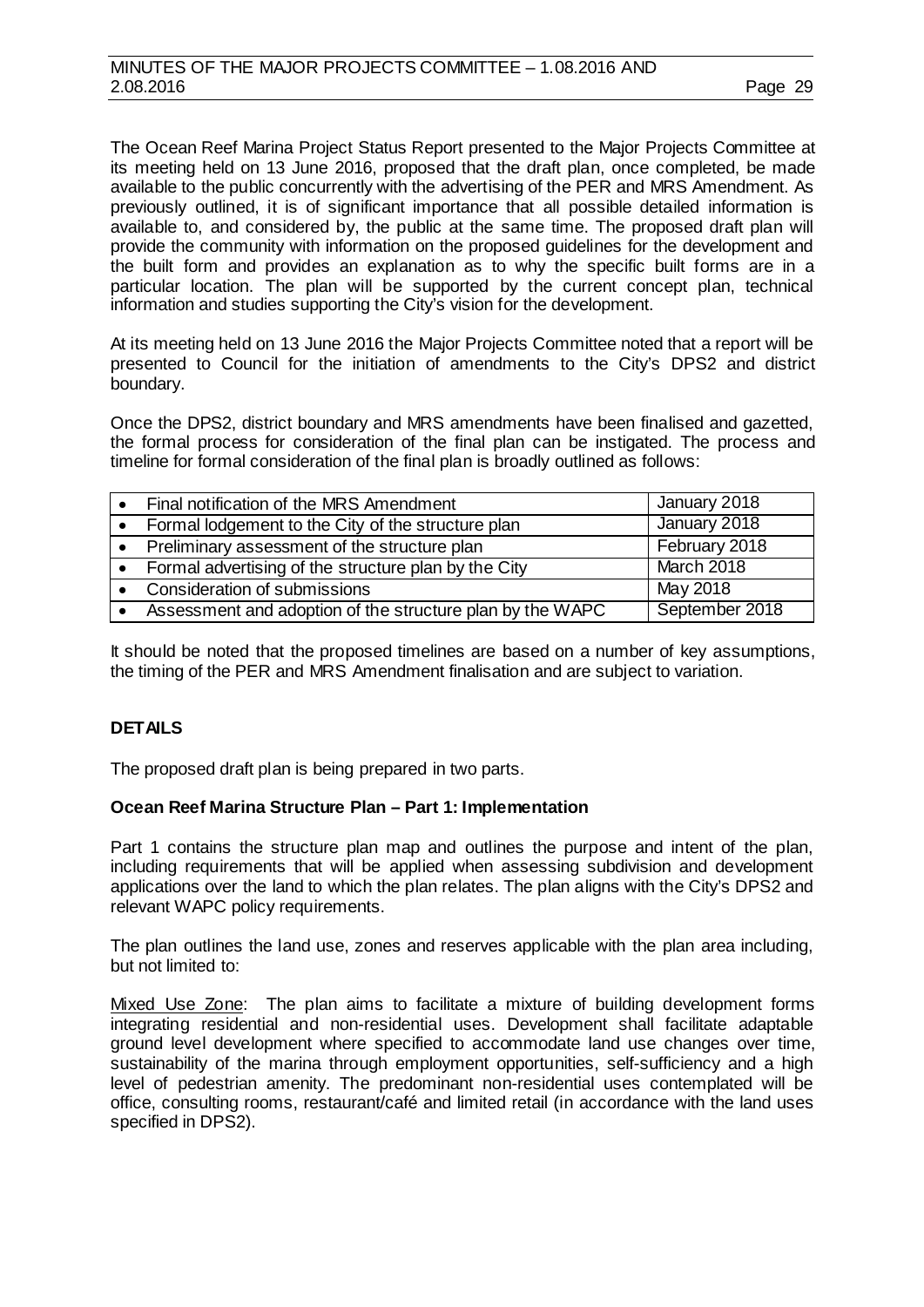Commercial Zone: The commercial zone aims to provide a wide range of uses and mixture of high employment generating shopping and business activities to support the marina village centre. Ground floor residential may be considered subject to appropriate adaptable building design which enables future conversion.

Public Open Space Local Reserve: Public open space shall be provided through the plan area in accordance with the requirements of the WAPC's operational policy *Liveable Neighbourhoods,* ensuring a wide variety of active and passive uses are catered for.

The plan also addresses the subdivision requirements for such items as:

- residential density targets
- finished floor levels
- vehicular access and laneways
- car parking
- active edges
- wind mitigation
- view corridors
- environmental or heritage features.

A local planning policy (LPP) for the Ocean Reef Marina, if considered appropriate, will address built form standards for buildings, works and other structures including:

- ground level activation
- design and development standards
- vehicle crossovers, parking ratios and reciprocal parking arrangements
- waste management
- any other matters the City considers to be relevant.

#### **Ocean Reef Marina Structure Plan – Part 2: Explanatory Information**

Part 2 provides the background and rationale for the plan and demonstrates the ability of the land to be developed for such a purpose. Part 2 also provides sufficient consideration against relevant planning, social, economic, environmental and governance factors.

Part 2 includes detailed information on:

- land description
- planning framework
- staging
- site conditions and constraints
- land use and subdivision requirements.

The plan is supported by the following investigations/studies:

- Flora and vegetation survey.
- Ocean Reef Marina Negotiated Planning Outcome for Bush Forever.
- Acid sulphate soils assessment and preliminary geotechnical investigations.
- Bushfire hazard assessment and bushfire attack level assessment.
- *Ocean Reef Marina Coastal Hazard and Risk Management Adaptation Plan.*
- Traffic and transport assessment and micro-simulation report.
- *Local Water Management Strategy.*
- Review of design and economic capability.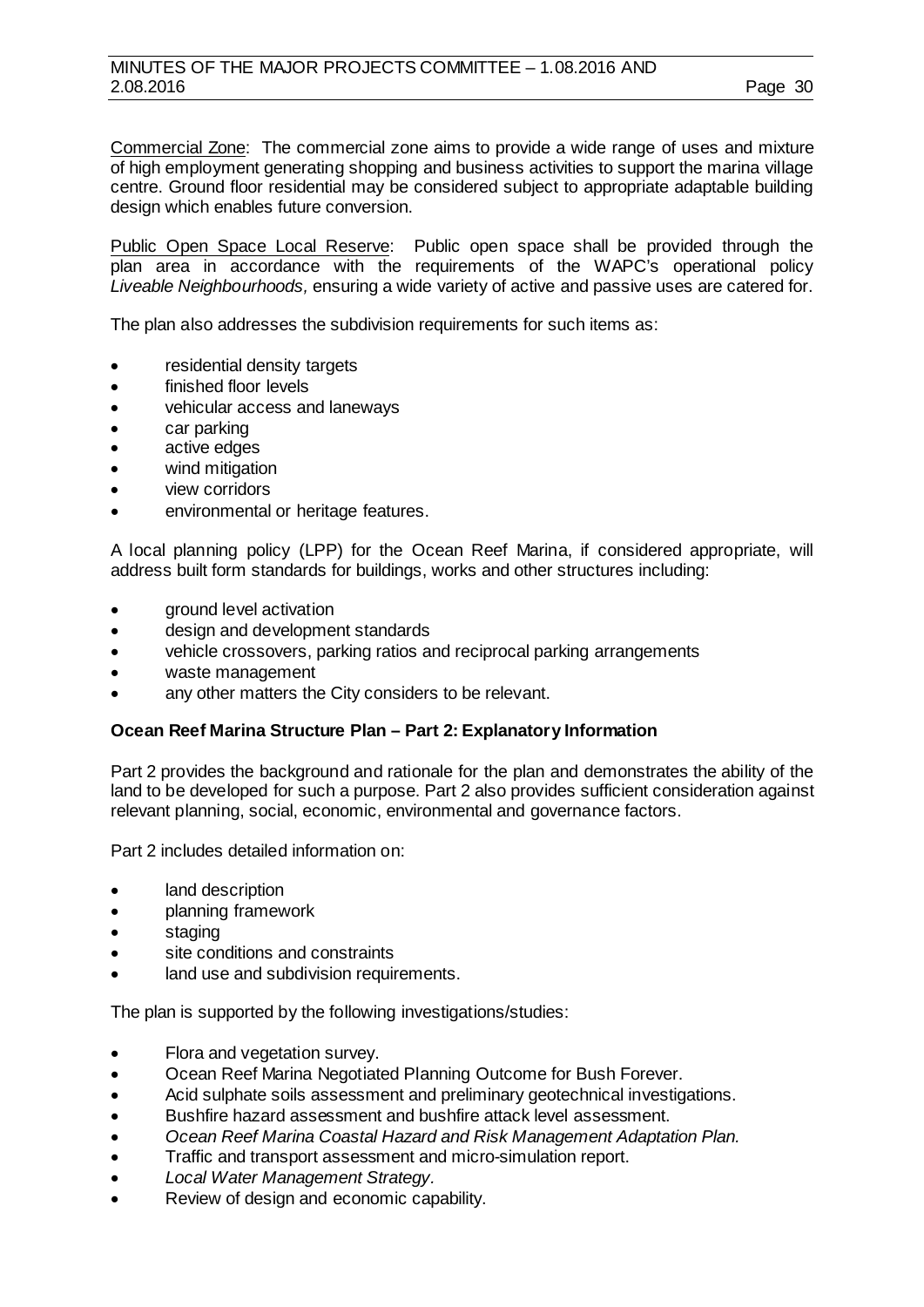The proposed draft plan contains a substantial amount of detailed information; however it is considered desirable that the proposed draft plan, once completed, is released for the public to view to coincide with the Ocean Reef Marina communications plan and concurrently with the MRS amendment and PER.

The materials currently being prepared for the Ocean Reef Marina communications plan include Frequently Asked Questions (FAQs). The FAQs will attempt to identify and respond to those issues considered to be of significance to the public (such as management of Bush Forever, coastal processes, climate change and sea level rise). The responses will include non-technical information and direct people to specific sections of the relevant documents, including the proposed draft plan, for more details.

Once the DPS2, district boundary and MRS amendments have been finalised and gazetted, the formal process for consideration of the final plan can be instigated.

#### **Issues and options considered**

The proposed plan is still considered to be a draft document and is not yet completed. Until the DPS2, district boundary and MRS amendments have been finalised, the proposed plan remains a draft. Continued liaison with the DoP and other relevant agencies may result in amendments to the plan.

The option exists not to release the proposed draft plan for the community view at this time but wait until the plan is finalised and formally submitted for Council approval for public advertising.

This would mean that the plan is only released once, that is only for formal public advertising. It is of significant importance that all possible detailed information is available to, and be considered by, the public at the same time. This approach provides the community with an open and transparent planning framework and ample context against which to consider the merits of the development.

It is considered that the environmental impacts of the project, both marine and land-based will be of particular interest to the community. The PER and accompanying investigations/studies and management plans relate only to the marine environment. Both the MRS amendment and the proposed draft plan provide detailed information on the land-based environment and will assist the community in understanding the potential environmental effects of the development and how these will be mitigated and managed.

The risk is, however, that the community may perceive that the City is seeking formal submissions on the proposed draft plan which is not the case at this time. This risk can be mitigated and managed through the adequate provision of easy to understand information via the communications plan.

# **Legislation / Strategic Community Plan / policy implications**

| Legislation |  |  |  | The City is governed by the requirements of the             |  |
|-------------|--|--|--|-------------------------------------------------------------|--|
|             |  |  |  | Local Government Act 1995 in relation to dealings involving |  |
|             |  |  |  | commercial undertakings and land development.               |  |

Other applicable legislation includes:

- *Planning and Development Act 2005.*
- *Environmental Protection Act 1986.*
- *Environmental Protection, Biodiversity and Conservation Act 1999* (Cwlth).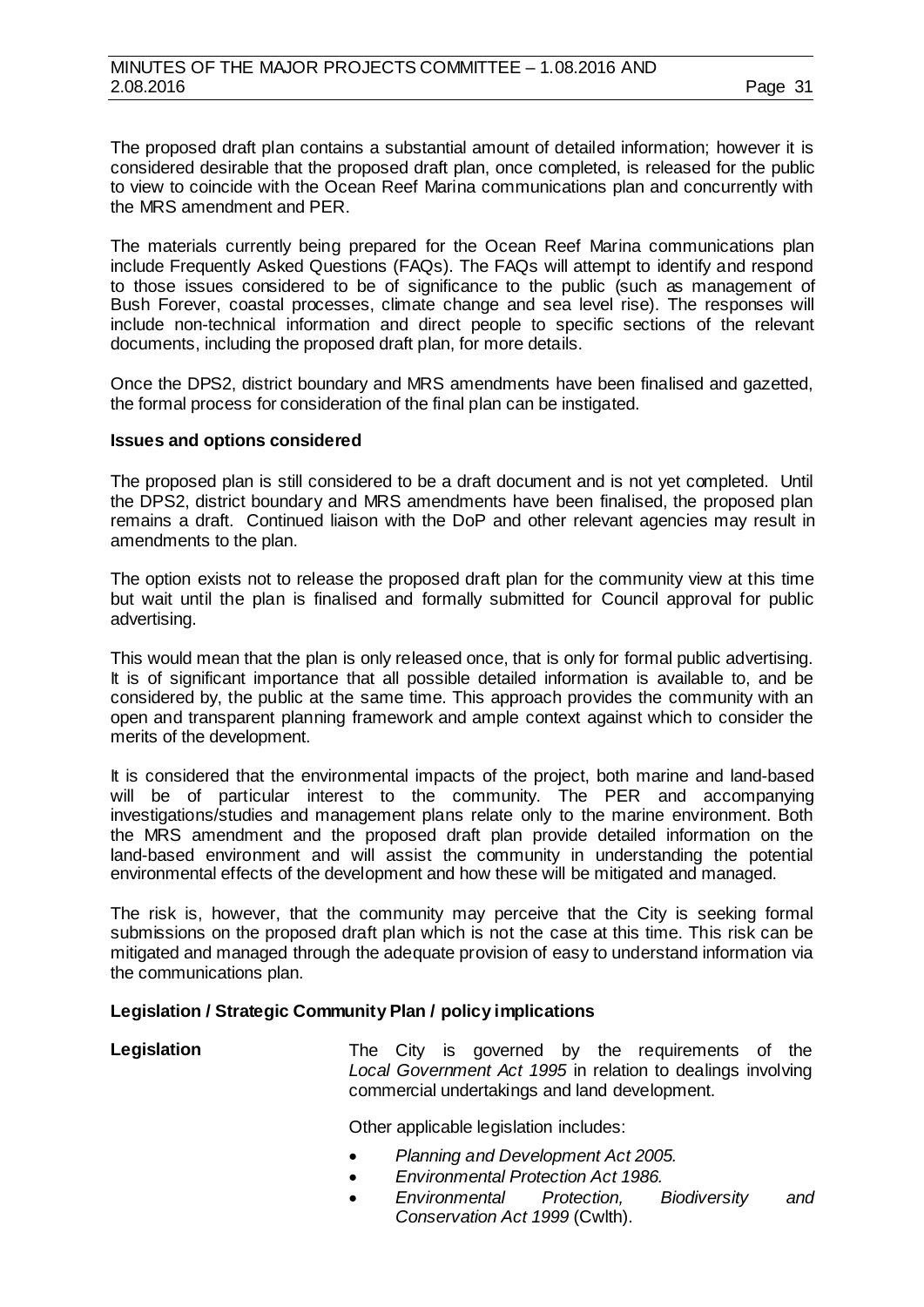The approvals for the development are influenced by State Planning policies:

- *2.6: State Coastal Planning Policy.*
- *2.8: Bushland Policy for the Perth Metropolitan Region.*

# **Strategic Community Plan**

| Destination City.                                  |                                          |
|----------------------------------------------------|------------------------------------------|
|                                                    |                                          |
| Facilitate the establishment of<br>infrastructure. | major<br>tourism                         |
|                                                    | Encourage diverse accommodation options. |

**Policy** Not applicable.

#### **Risk management considerations**

The City has amassed a substantial amount of information on all aspects of the project over a number of years. This information together with that currently being compiled ensures that the City is well positioned to respond to the requirements of the relevant approvals processes.

Continued engagement with the relevant decision making authorities, in particular the DoP and the identification of further mitigation strategies, will limit the risk of a less than desirable approvals outcome.

The Ocean Reef Marina Risk Management Assessment has been updated taking cognisance of the environmental and planning approval requirements.

#### Current financial year impact

| Account no.          | C <sub>1001</sub>  |
|----------------------|--------------------|
| <b>Budget Item</b>   | Ocean Reef Marina. |
| <b>Budget amount</b> | \$882,313          |
| Amount spent to date | \$48,582           |
| <b>Balance</b>       | \$833,731          |

Note: The 2016-17 approved budget includes income of \$500,000 (State Government financial contribution).

#### Total Project Expenditure

| 2007-08                     | \$<br>133,241 |
|-----------------------------|---------------|
| 2008-09                     | \$<br>968,284 |
| 2009-10                     | \$<br>266,604 |
| 2010-11                     | \$<br>325,046 |
| 2011-12                     | \$<br>388,552 |
| 2012-13                     | \$<br>376,393 |
| 2013-14                     | \$<br>838,371 |
| 2014-15                     | \$1,314,917   |
| 2015-16                     | \$1,162,400   |
| 2016-17                     | \$<br>48,582  |
| <b>LESS Grants Received</b> | \$(785,500)   |
|                             |               |

Total City Expenditure \$ 5,036,890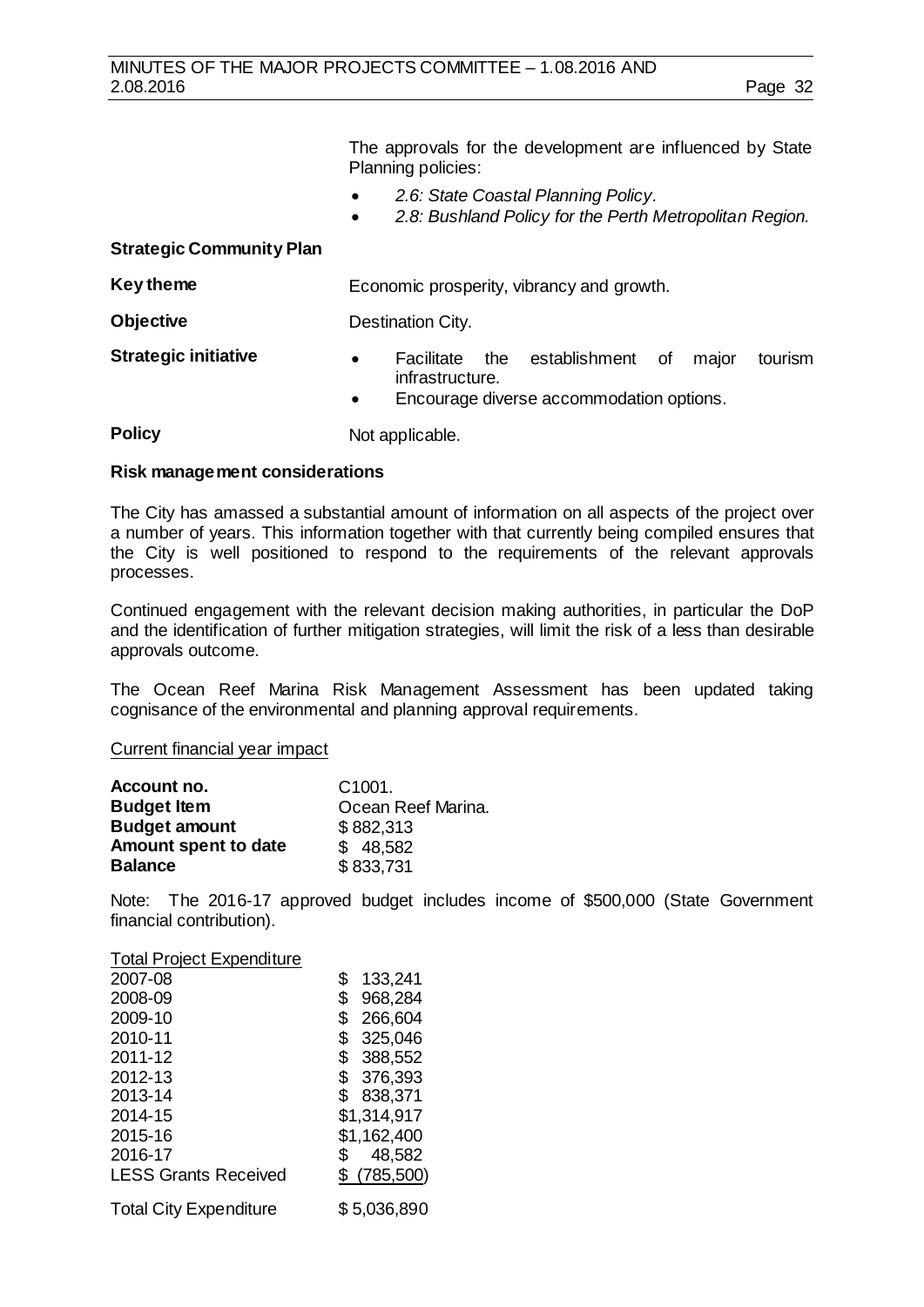| <b>Annual operating cost</b>                                   | The relevant business case/s, as far as possible, will include<br>anticipated on-going operating costs.                                                                                                                                                                                                                    |
|----------------------------------------------------------------|----------------------------------------------------------------------------------------------------------------------------------------------------------------------------------------------------------------------------------------------------------------------------------------------------------------------------|
| <b>Estimated annual income</b>                                 | The relevant business case/s, as far as possible, will include<br>estimated annual income.                                                                                                                                                                                                                                 |
| <b>Capital replacement</b>                                     | Detailed analysis will be required at the appropriate stage of<br>the project.                                                                                                                                                                                                                                             |
| 20<br><b>Strategic</b><br>Year<br><b>Financial Plan impact</b> | The City's 20 Year Strategic Financial Plan 2015-2016 to<br>2034-35 includes \$2,070,000 which represents capital<br>expenditure for the 2015-16, 2016-17 and financial years.<br>Further analysis of the impact on the 20 Year Strategic<br>Financial Plan will be undertaken at the appropriate stage of<br>the project. |
| Impact year                                                    | 2016-17.                                                                                                                                                                                                                                                                                                                   |

All amounts quoted in this report are exclusive of GST.

#### **Regional significance**

The Ocean Reef Marina development will become a significant tourist/visitor destination and a key focal point within the northern Perth corridor.

#### **Sustainability implications**

Progression of the Ocean Reef Marina planning process required a number of studies/reports addressing key issues pertaining to sustainability (such as social and economic impact and environmental sustainability). As part of the documentation supporting the MRS amendment, the plan and the PER, the required management plans will be developed.

#### **Consultation**

The City has undertaken extensive engagement with the DoP and other relevant agencies throughout the development of the proposed plan. This engagement will continue as the plan is completed and finalised for formal consideration.

#### **COMMENT**

The Ocean Reef Marina will fall outside the City's district and DPS2 boundaries. Under the new *Planning and Development (Local Planning Schemes) Regulations 2015*, the City is not able to formally prepare, lodge and advertise the *Ocean Reef Marina Structure Plan*. However, the City can still make the proposed draft plan, once completed, publically available outside of the formal planning process.

It is considered appropriate that all available information relevant to the planning and environmental approvals be made available to the community at the same time. Formal public advertising of the MRS amendment and PER and the public release of the proposed draft plan as part of the Ocean Reef Marina communications plan enables the community to consider the merits of the project holistically.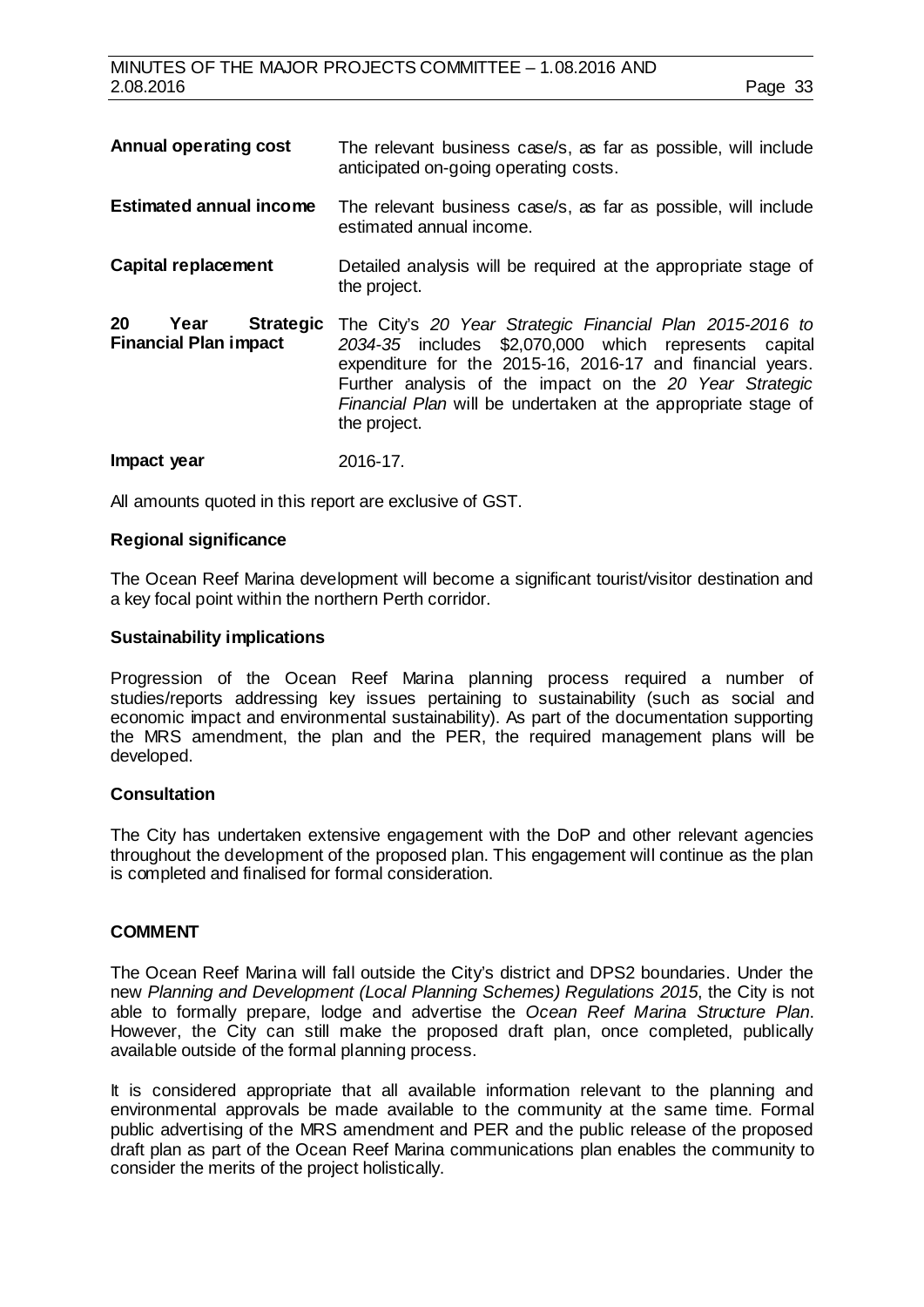# **VOTING REQUIREMENTS**

Simple Majority.

*The Presiding Member entered the room at 8.38pm and resumed the chair.*

*Cr Poliwka left the room at 8.45pm.*

*The Manager City Projects left the room at 8.45pm.*

**MOVED Cr Jones, SECONDED Cr Norman that the Major Projects Committee NOTES:**

- **1 the City's intention to publically release the proposed draft Ocean Reef Marina Structure Plan, once completed, as part of the City's Ocean Reef Marina communications plan, concurrently with the statutory public advertising of the Metropolitan Region Scheme Amendment and Public Environmental Review;**
- **2 that the final Ocean Reef Marina Structure Plan will be formally submitted for Council consideration following gazettal of the amendments to the City's district boundary, District Planning Scheme No. 2 boundary and Metropolitan Region Scheme boundary.**

# **The Motion was Put and CARRIED (7/0)**

**In favour of the Motion:** Mayor Pickard, Crs Chester, Fishwick, Gobbert, Hollywood, Jones and Norman.

*Messrs Tony Hatt, Chad Ferguson and Damon Ferguson of Devwest Group Pty Ltd and Mr Will Schofield of Woods Bagot Architecture entered the room at 8.47pm.*

*The Manager City Projects entered the room at 8.47pm.*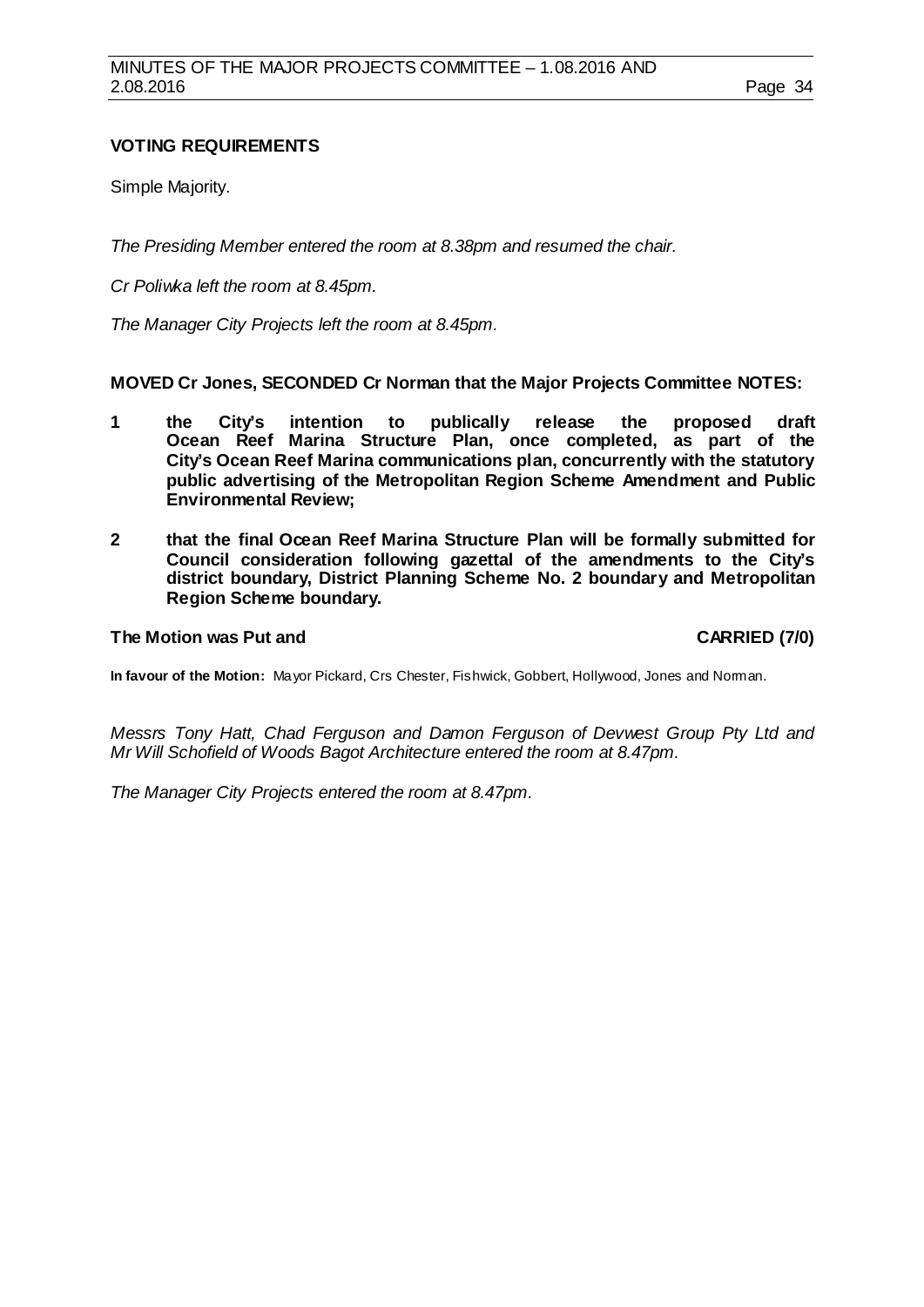# **Disclosure Proximity Interest**

| <b>Name/Position</b>      | <b>Cr Russell Poliwka.</b>                                  |
|---------------------------|-------------------------------------------------------------|
| <b>Item No./Subject</b>   | Item 4 - Joondalup City Centre Development – Project Status |
|                           | Report.                                                     |
| <b>Nature of interest</b> | Proximity Interest.                                         |
| <b>Extent of Interest</b> | Cr Poliwka owns property opposite the development site.     |

# <span id="page-34-0"></span>**ITEM 4 JOONDALUP CITY CENTRE DEVELOPMENT - PROJECT STATUS REPORT**

| <b>WARD</b>                           | <b>North</b>                                                                                                        |
|---------------------------------------|---------------------------------------------------------------------------------------------------------------------|
| <b>RESPONSIBLE</b><br><b>DIRECTOR</b> | Mr Garry Hunt<br>Office of the CEO                                                                                  |
| <b>FILE NUMBER</b>                    | 103036, 101515                                                                                                      |
| <b>ATTACHMENTS</b>                    | Nil                                                                                                                 |
| <b>AUTHORITY / DISCRETION</b>         | Information - includes items provided to Council for<br>information purposes only that do not require a decision of |

#### **PURPOSE**

For the Major Projects Committee to note the progress on the Joondalup City Centre Development project.

Council (that is for 'noting').

#### **EXECUTIVE SUMMARY**

At its meeting held on 13 June 2016 the Major Projects Committee noted the progress made on the Joondalup City Centre Development project.

Since that time the City's development partner, Devwest Group Pty Ltd (Devwest) has progressed negotiations with potential end-users of the development. These negotiations, including the specific requirements of the end-users in terms of built form and lot size have contributed to the development of four options for amendments to the *Joondalup City Centre Development (known as Boas Place) Concept Plan.* To provide the planning framework for the development, Design Guidelines are also being prepared.

The four concept plan options together with a progress report on the status of the end-user negotiation will be presented to the Major Projects Committee by Devwest and architects Woods Bagot.

In order to enable Boas Place to be effectively marketed by both the City and Devwest, a branding strategy is being developed.

*It is therefore recommended that the Major Projects Committee NOTES the Joondalup City Centre Development Project Status Report.*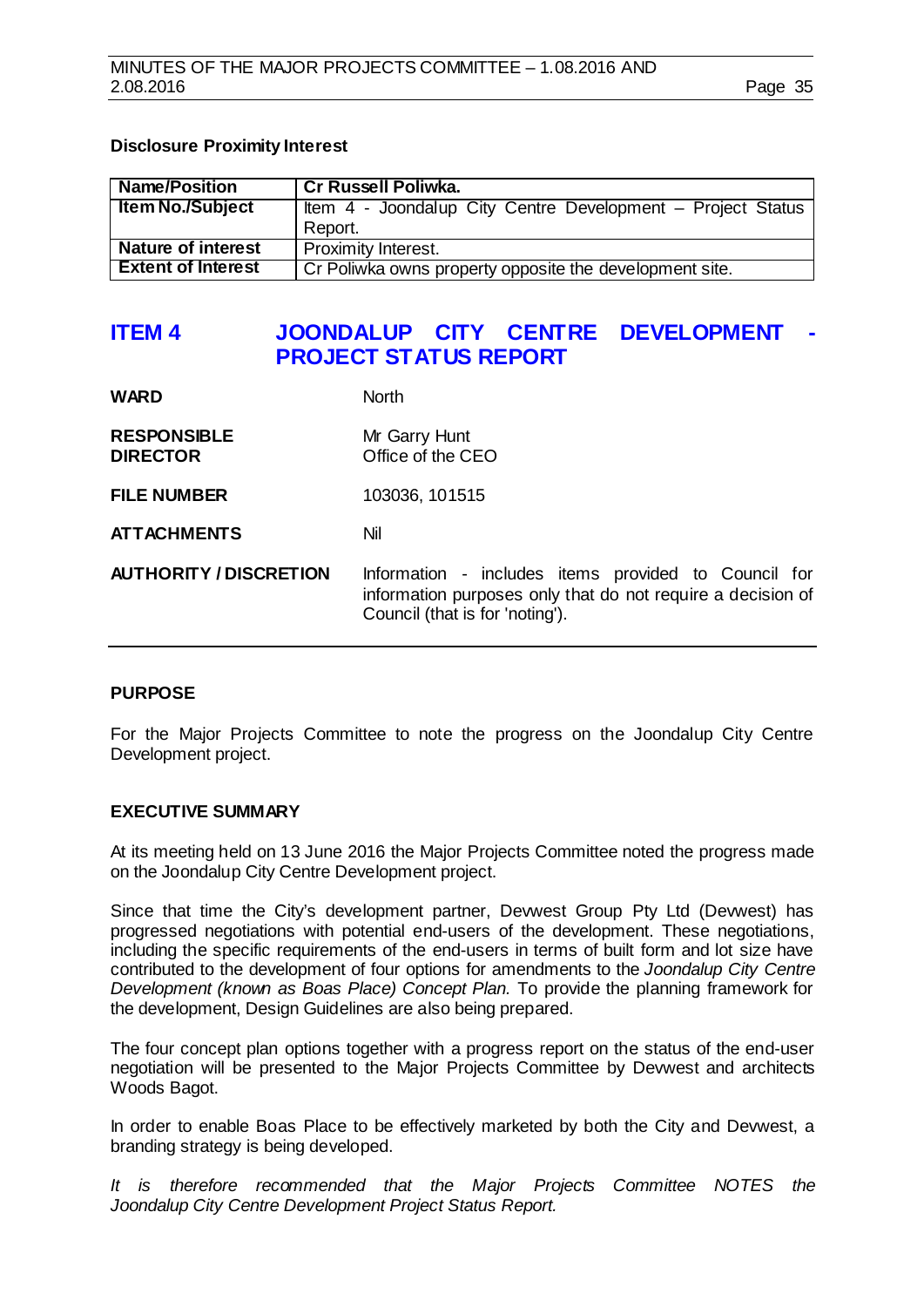# **BACKGROUND**

At its meeting held on 2 December 2014 (JSC03-12/14 refers), Council endorsed Devwest as the preferred respondent to the City's request for Expressions of Interest for the Joondalup City Centre Development.

At its meeting held on 9 December 2014 (C72-12/14 refers), the City executed a Memorandum of Understanding with Devwest which, among other things, outlined the process for the development of a concept plan for the development. The Memorandum of Understanding was subsequently extended in December 2015 for a further 12 months (C78-12/15 refers).

The *Joondalup City Centre Concept Plan* (known as Boas Place) was developed with input from Elected Members, the City's planning officers and the Devwest project team to meet the strategic objectives identified for the project.

The *Boas Place Concept Plan* formed the basis of the City's submission to the State Government for office accommodation in Joondalup. Government's decision that the City was not the preferred respondent and to progress the realisation of the City's overall vision for the establishment of a Joondalup City Centre through the *Boas Place Concept Plan,* at its meeting held on 16 February 2016 (CJ026-2/16 refers), it was agreed that Council:

- *"1 AUTHORISES the Chief Executive Officer, in light of the advice received from State Government on the City's office development proposal, to progress negotiations with Devwest Group Pty Ltd towards the review of the Boas Place Concept Plan and the development of a renewed strategy for the delivery of the components of the City Centre precinct;*
- *2 REQUESTS Devwest Group Pty Ltd to submit a revised Boas Place Concept Plan identifying proposals for development of the site."*

In negotiations with the City, Devwest reviewed the components of the *Boas Place Concept Plan* and through market analyses and research:

- identified potential uses from the various property sectors (retail, hotel, commercial, residential) that would meet the Boas Place objectives
- in consideration of the current economic climate, determined which of the potential uses could be viable in Boas Place
- identified the major players within each sector
- developed a strategy to engage and secure users under arrangements that are commercially and financially viable for the City, Devwest and the user.

Devwest presented the outcomes of the above to the Major Projects Committee at its meeting held on 4 April 2016. In broad terms, Devwest proposed the following components and construction priorities for Boas Place:

- 1 Hotel.
- 2 Student accommodation.<br>3 Commercial office building
- 3 Commercial office building lead by market demand.<br>4 Aged care/independent living units co-located with c
- Aged care/independent living units  $-$  co-located with child care and medical facilities
- 5 Residential lead by market demand.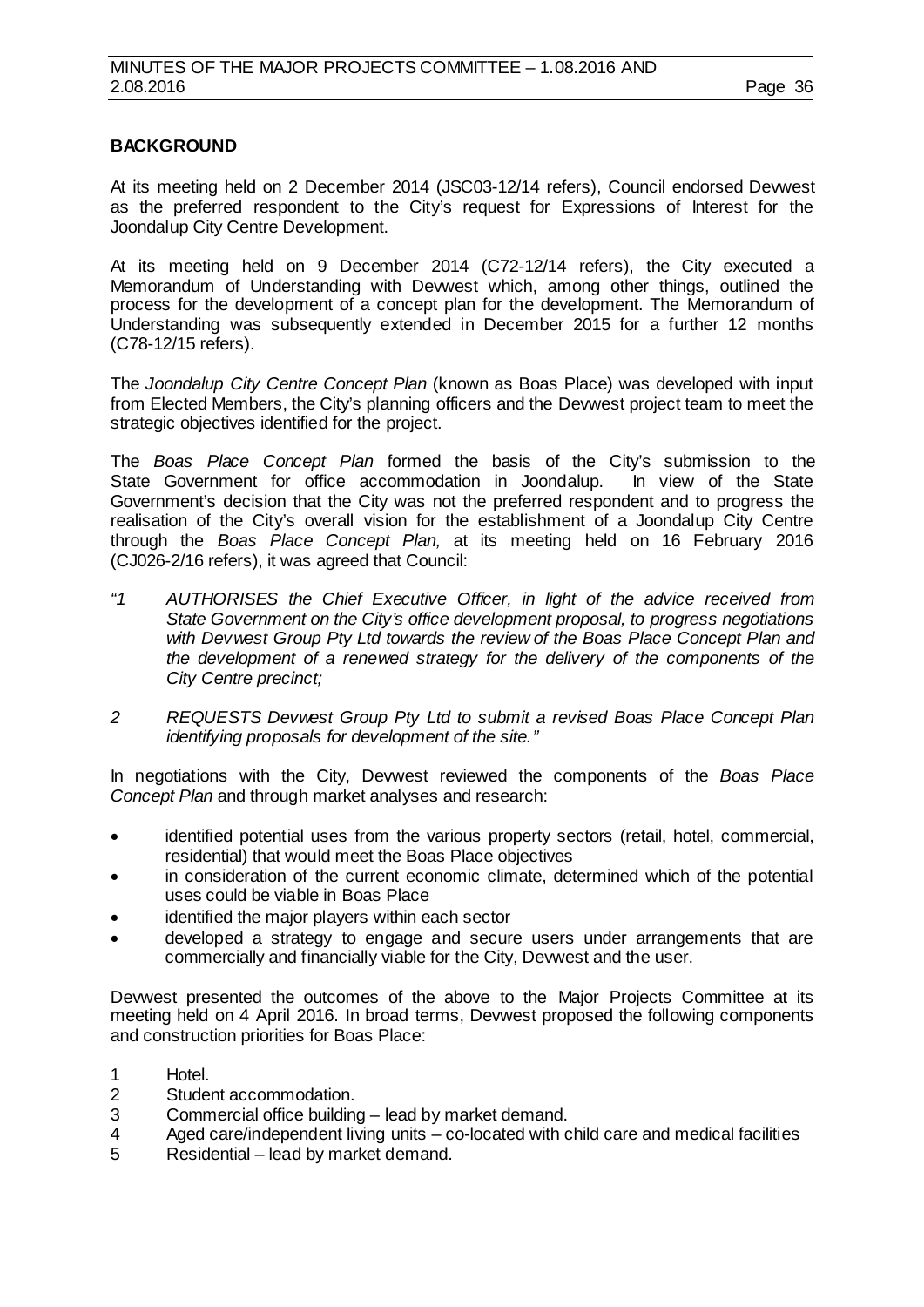A primary objective for this stage of the project was the identification of an appropriate brand name and the creation of an associated brand identity. The Boas Place brand identity will be applied to all sales, marketing and stakeholder communication.

Through a series of workshops the key themes/issues to be addressed in creating the Boas Place brand were identified as well as the actual collateral required for the marketing campaign.

In order for the material collateral to be prepared a more detailed concept plan is required with potential built form and architectural design principles incorporated. This work is being progressed taking cognisance of the draft *Joondalup City Centre Activity Plan* to ensure a holistic planning approach is achieved with the City's objectives for both Boas Place and the *Joondalup City Centre Activity Plan* incorporated.

# **DETAILS**

# **Boas Place Concept Plan Review**

In collaboration with the City and Devwest, architects Woods Bagot have reviewed the *Boas Place Concept Plan*. Taking into consideration negotiations being undertaken by Devwest with potential end users (see below) and the specific built form and density requirements, Woods Bagot have prepared four *Boas Place Concept Plan* options for consideration.

The four options take into consideration the City's strategic objectives for the development, the principles of the draft *Joondalup Activity Centre Plan* and issues raised by members of the Major Projects Committee at previous meetings including, but not limited to:

- creation of a true urban experience in the City Centre
- generous public realm throughout the development
- provision of a range of options for a variety of retail and food and beverage experiences
- access into/out of the development
- clear linkages to the library and civic centre
- site levels
- connectivity with the Joondalup Performing Arts and Cultural Facility site, Jinan Gardens and Central Park
- activation of Central Walk
- incorporation of crime prevention through environmental design (CPTED) principles
- creation of activated spaces
- clear sight lines into and through the development, particularly from Grand Boulevard/ Boas Avenue
- buildings designed and located to actively engage with the public spaces
- minimisation of the shadowing and limited sunlight to the public spaces.

To guide the overall built form of the development Design Guidelines are being developed. The Design Guidelines will provide the framework that, alongside the City's town planning scheme, will allow the planning authority to manage the development of site and provide guidance to design terms to achieve a consistent design approach to the development. The Design Guidelines will outline parameters and guidance relating to uses, building form and scale, materials and composition, public realm, servicing, sunlight/daylight, noise, accessibility and sustainability.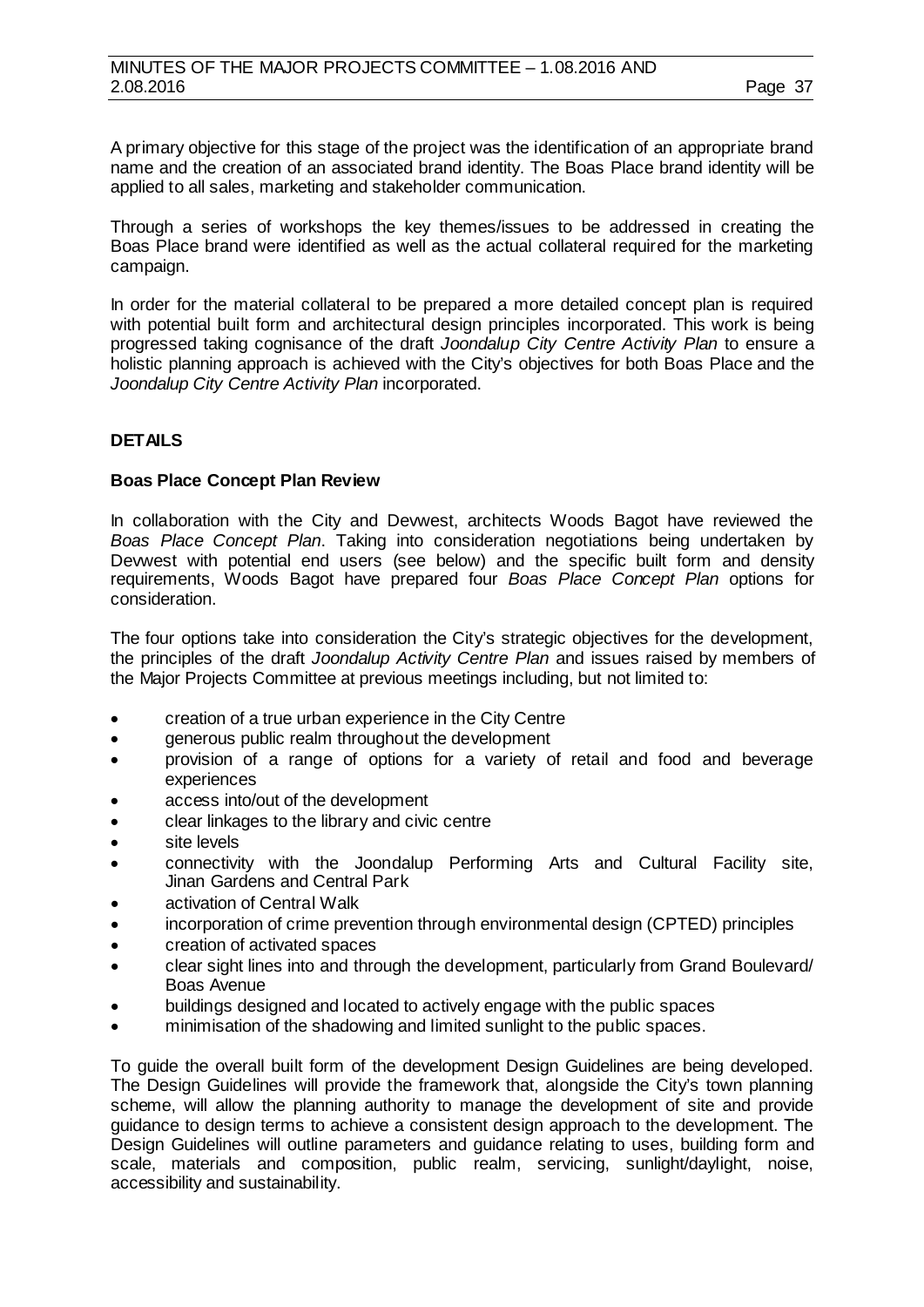The Joondalup City Centre Development is a long term vision and this guidance provides a point of reference for the City and design teams to ensure they are delivering the wider objectives of the vision through consistency of proposals for individual lots. Design Guidelines do not seek to hinder creativity or development but rather to set up a series of principles against which future development can be viewed, critiqued and measured. This will ensure the concept plan and place making aspirations and principles are carried through to detailed design.

Design Guidelines are a tried and tested way of communicating objectives for important development in order to meet the needs of communities and the delivery of local authorities' strategic visions, objectives and outcomes. Local examples of design guidelines include Elizabeth Quay Design Guidelines<sup>[3](#page-37-0)</sup> and Canning Bridge Activity Centre Plan<sup>[4](#page-37-0)</sup>.

More detail and information on the four *Boas Place Concept Plan* options and the proposed Design Guidelines will be presented to the Major Projects Committee by architects Woods Bagot.

# **Potential Components of Boas Place**

Devwest has advanced negotiations with potential end-users of the Boas Place development. These negotiations have concentrated on hoteliers, aged care providers, medical facilities and student accommodation providers.

In keeping with the overall objectives for the development, amendments to the *Boas Place Concept Plan* have been guided by the individual requirements of the potential end-users.

While driven by current market demands, the guiding principle for the component mix is the creation of a dynamic, vibrant City Centre that provides a true urban experience for an eclectic, active community.

As previously reported to the Major Projects Committee at its meeting held on 4 April 2016, the aged care component of the development will include a mix of independent living units and assisted care with assisted, high dependency care making up no more than 20% of the accommodation.

Evolving models of aged care developments are about creating supportive and integrated aged care facilities within urban communities designed to support a lifestyle focussed approach. Current research has shown that such models play a critical role in promoting wellbeing, encouraging positive social inclusion and community connectivity.

New and evolving typologies of development include vertical living aged care models in metropolitan centres where innovation in design provide integrated aged care living that is community engaging, socially responsive and lifestyle focussed.

The proposed "aged care" model for Boas Place is more about providing "support" rather than "care". The distinction between the two is significant; supportive environments provide:

- a sense of place
- adaptable accommodation that is easily customised to support the varied needs of residents
- inclusive, integrated and relevant shared spaces

<span id="page-37-0"></span> $3$  To view the Elizabeth Quay Design Guidelines visit the Metropolitan Redevelopment Authority [website.](http://www.mra.wa.gov.au/projects-and-places/elizabeth-quay/vision/document-finder)<br>4 To view the Canning Bridge Activity Centre Plan visit the City of Melvill[e website.](http://www.melvillecity.com.au/about-melville/future-vision/canning-bridge-structure-plan/Copy+of+canning-bridge-activity-centre-plan)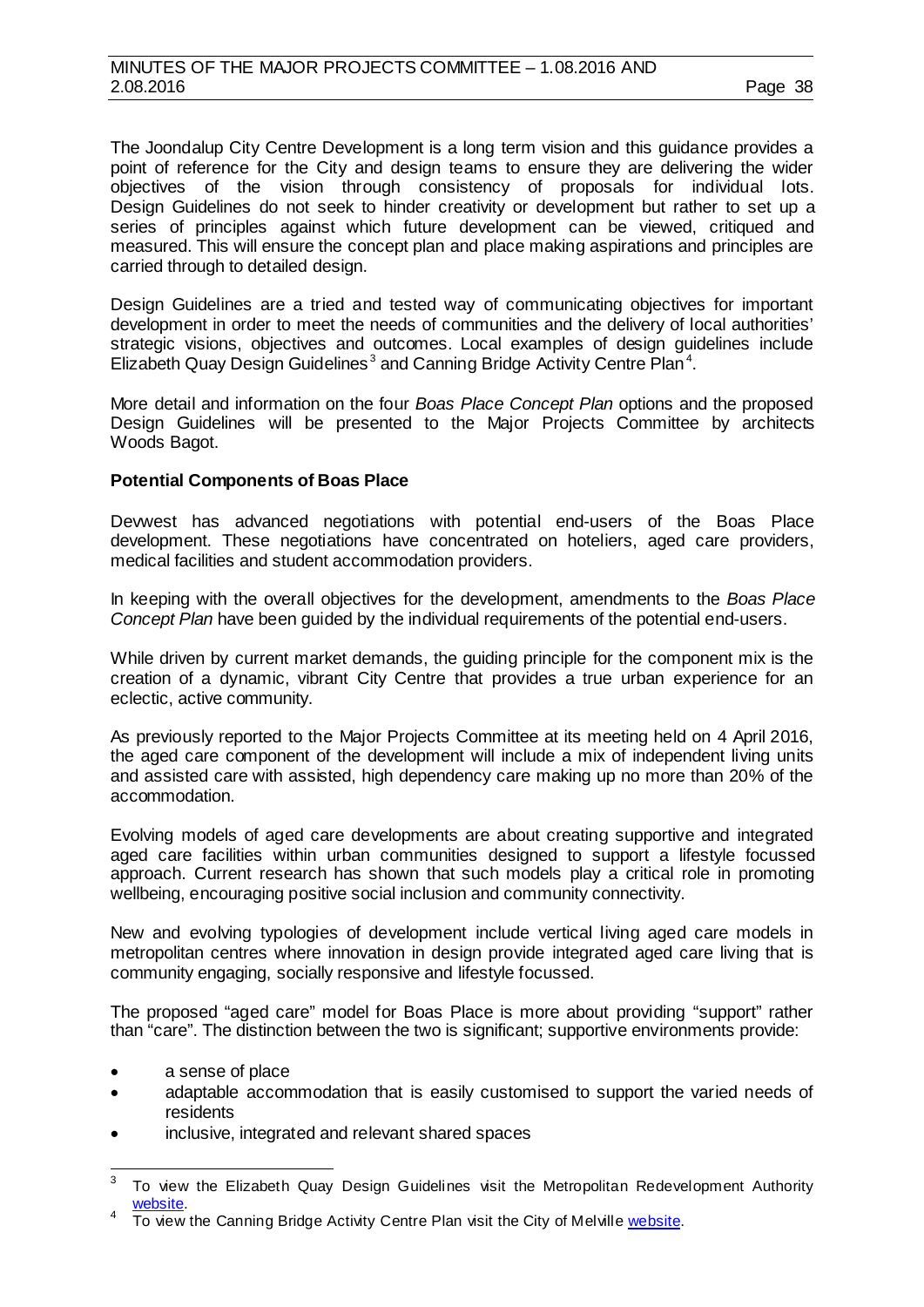- an activated street frontage to promote community connectivity and aid in providing a safe environment
- connectivity with existing infrastructure and amenities to support and nurture the local community.

More detail and information on the status of negotiations with end-users and the different components of Boas Place will be presented to the Major Projects Committee by Devwest.

# **Marketing Strategy**

The heart of any marketing strategy is competitive differentiation. It is important to determine what it is about the Joondalup City Centre that can be leveraged to appeal to the market and promote engagement and action.

The City, in collaboration with Devwest, is developing an appropriate development vision, image and branding for Boas Place which will inform the marketing strategy. The vision, image and branding must be in exact alignment with the City's vision, be long-lasting and hold true to the intent of the development throughout all stages; from attracting investors through to implementation and activation. It must be competitively and distinctively differentiated to aid awareness, understanding and positive engagement while seeking to unify the City's civic, cultural, retail, transport, recreation, education and commercial elements.

Once the marketing strategy is finalised and endorsed by Council, the City's required marketing materials will be prepared. It is proposed that these materials will include:

- "Awareness Brochure" broadly outlining:
	- o the City's vision for the development<br>o how the City supports the developme
	- o how the City supports the development flexible and helpful with approvals  $\circ$  connected businesses
	- o connected businesses<br>o benefits of the area
	-
	- o benefits of the area<br>o case study (for exar o case study (for example SEQTA – why they are based in Joondalup)<br>o other future developments
	- other future developments
- Website (accessible via the City's website).
- 3D Video fly-through providing an artistic impression of what the development may look like, its integration with the Joondalup City Centre and the learning, health and retail precincts.

The above elements form the City's marketing materials. It is anticipated that Devwest will also develop their own marketing materials based on the agreed strategy.

#### **Issues and options considered**

Not applicable.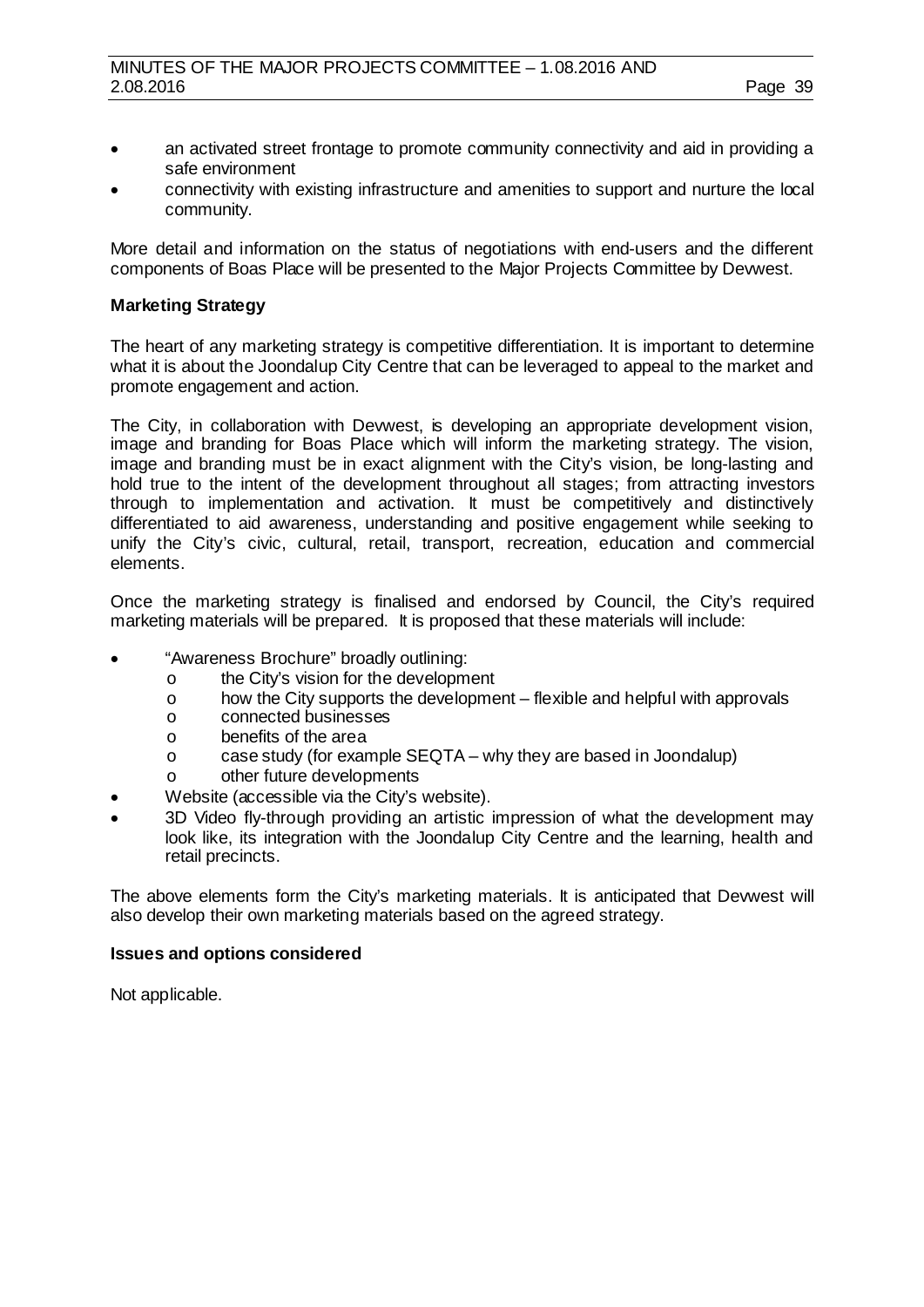# **Legislation / Strategic Community Plan / policy implications**

| Legislation                     | The structure through which the City will facilitate any<br>$\bullet$<br>agreement with Devwest Group Pty Ltd will comply<br>with the City's obligations under the Local Government<br>Act 1995.                            |  |
|---------------------------------|-----------------------------------------------------------------------------------------------------------------------------------------------------------------------------------------------------------------------------|--|
|                                 | The development of the site (Lot 507<br>(90)<br>$\bullet$<br>Boas Avenue, Lot 496 (70) Davidson Terrace and part<br>Lot 497 (102) Boas Avenue, Joondalup) is subject to<br>the provision of District Planning Scheme No. 2. |  |
| <b>Strategic Community Plan</b> |                                                                                                                                                                                                                             |  |
| <b>Key theme</b>                | <b>Quality Urban Development.</b>                                                                                                                                                                                           |  |
| <b>Objective</b>                | City Centre development.                                                                                                                                                                                                    |  |
| <b>Strategic initiative</b>     | Pursue the development of commercial office buildings within<br>the Joondalup City Centre.                                                                                                                                  |  |
| <b>Policy</b>                   | The development of the site is subject to the provisions of the<br>relevant City of Joondalup planning policies.                                                                                                            |  |

# **Risk management considerations**

A risk management assessment will be a required component of the contract documents preparation phase and the business plan process required for any disposal of City owned land.

# **Financial / budget implications**

Current financial year impact

| Account no.          | 220-C1041.                                                   |
|----------------------|--------------------------------------------------------------|
| <b>Budget Item</b>   | Joondalup City Centre Commercial Office Development - 220-2. |
| <b>Budget amount</b> | \$878,011                                                    |
| Amount spent to date | \$10,760                                                     |
| <b>Balance</b>       | \$867,251                                                    |

The approved 2016-17 project budget makes provision for legal advice, other consultancy, subdivision costs and marketing/promotion.

The project acknowledges that a business plan process will be undertaken in accordance with the City's obligations under the *Local Government Act 1995.*

Following completion and approval of the business plan further financial implications can be reported.

All amounts quoted in this report are exclusive of GST.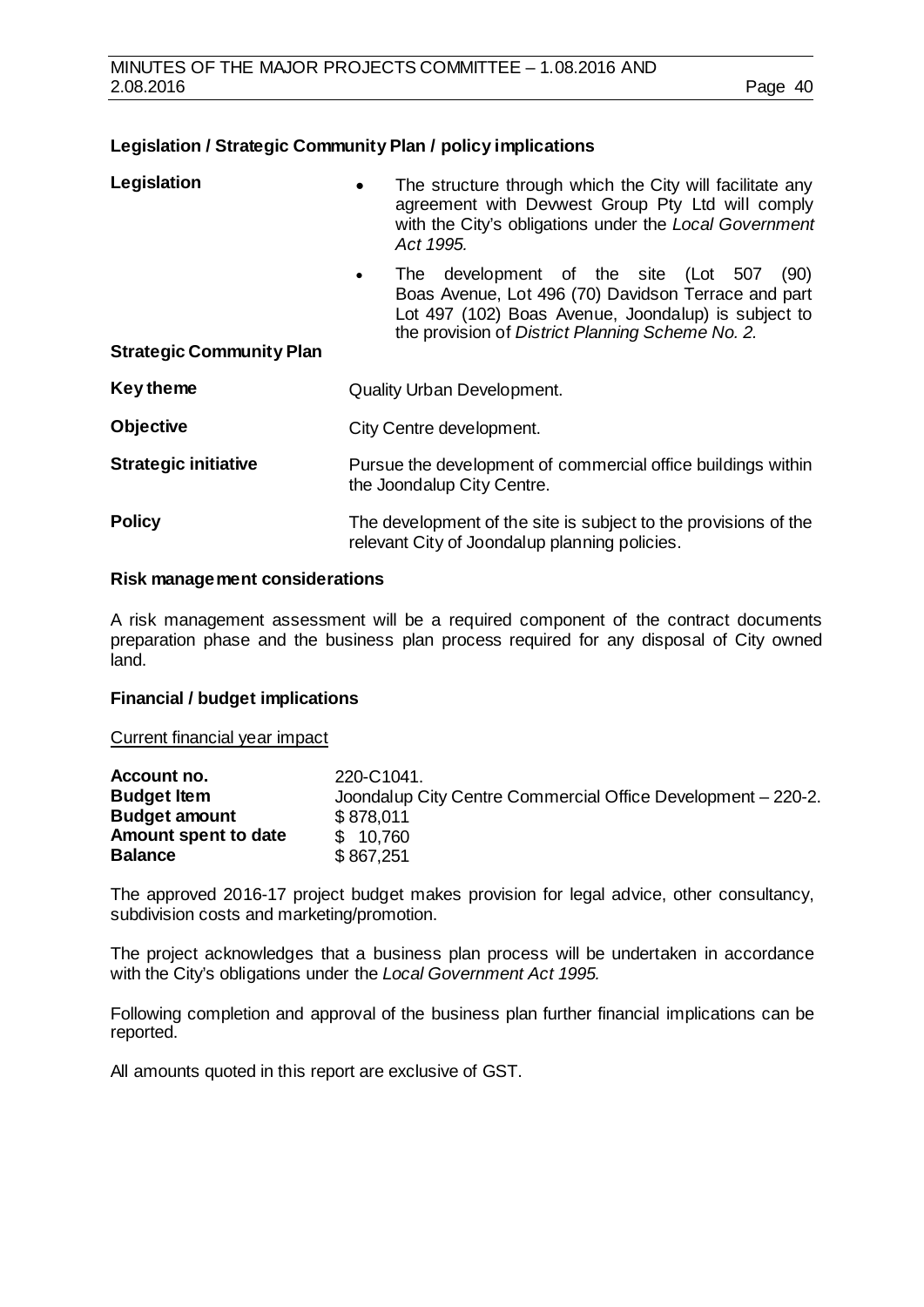# **Regional significance**

The substantial commercial component of the integrated mixed-used development across Lot 507 (90) Boas Avenue and Lot 496 (70) Davidson Terrace, Joondalup will enhance the vitality and vibrancy of the City Centre by increasing the number of people attracted to it for work, retail and commercial purposes. This, together with the attraction of permanent residents to the development, will provide the impetus for the City Centre to grow and become the preferred location for investment in high-order public and private employment generating infrastructure – key performance indicators identified by the State Government for the classification of a "primary centre" articulated in *Directions 2031 and Beyond.*

# **Sustainability implications**

# **Environmental**

Environmental sustainability initiatives will be incorporated into the proposed design of all components of the entire development. The sustainability focus is underpinned by two core principles:

- Enhance the end user experience and provide a high quality environment.
- Reduce operating expenses with sensible solutions that satisfy whole of life considerations.

# Social

The total development of Boas Place will offer a range of attractions and activities for locals, workers, visitors and tourists to see and do, throughout different times of the day, week and year.

Reflecting Joondalup's unique community profile and diverse mix of businesses, educational, health, retail and other uses already present in the Joondalup City Centre, Boas Place will be a destination where everybody feels welcome. Boas Place will provide flexibility in many aspects of the work/life balance and will be a place to work, socialise, network, shop and relax.

#### Economic

The overall economic impacts of the total development of Boas Place include one-off construction impacts and on-going impacts generated by additional employment.

The current *Boas Place Concept Plan* predicts that the total benefit, including flow-on impact, to the Joondalup economy will be 2,920 jobs. It is anticipated that of this number, 63% of the jobs generated will be taken up by local residents (some 1,857). This is likely to have a significant positive impact on the wider Perth metropolitan transport system by improving the employment self-sufficiency of the region.

The total on-going impact on the Australian economy will be in the vicinity of \$648 million in additional output and a total of 3,175 jobs added to the Australian economy.

The addition of 800 State Government officers, located in the new office building on the corner of Shenton Avenue and Davidson Terrace, Joondalup will also benefit the Joondalup City Centre Development. These officers will increase the customer base for the commercial/retail tenants of the development and act as an attractor to potential end-users.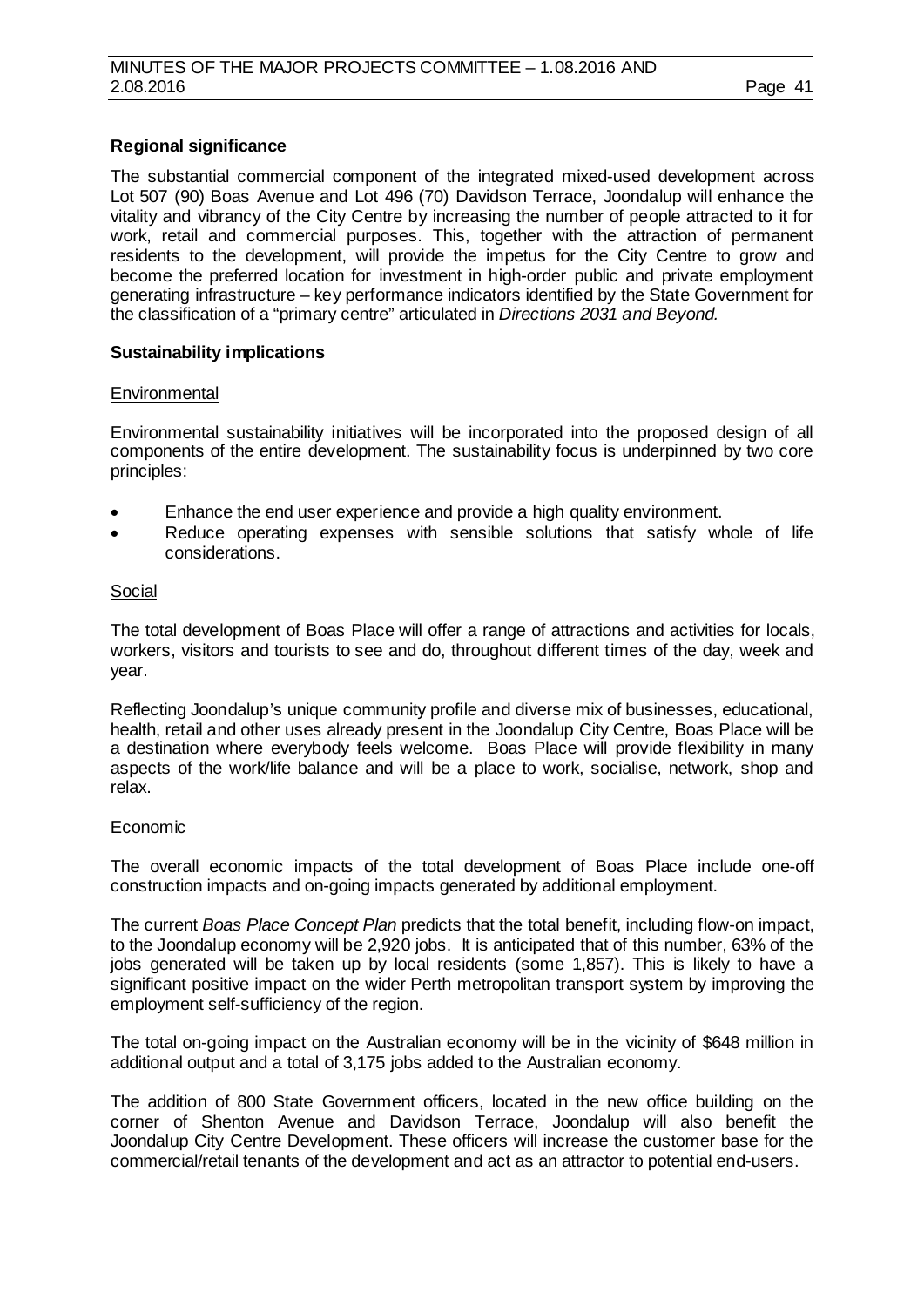# **Consultation**

The review of the *Boas Place Concept Plan* as well as the development of the branding strategy was conducted in collaboration with Devwest, architectural, place making and marketing consultants.

# **COMMENT**

The finalisation of the development concept plan will inform the preparation of Design Guidelines and provide a more articulated picture of the City's vision for the development. In order to successfully market Boas Place, the identification of an appropriate brand name and identity that can be applied to all sales, marketing and stakeholder communication.

# **VOTING REQUIREMENTS**

Simple Majority.

# **OFFICER'S RECOMMENDATION**

That the Major Projects Committee NOTES the Joondalup City Centre Development Project Status Report.

#### **MOVED Cr Chester, SECONDED Cr Hollywood that the Major Projects Committee:**

- **1 NOTES the Joondalup City Centre Development Project Status Report;**
- **2 ENDORSES the amended** *Joondalup City Centre Development Concept Plan*  **Option 4 (SK0010 Rev A) for the purposes of advancing the project.**

## **The Motion was Put and CARRIED (7/0)**

**In favour of the Motion:** Mayor Pickard, Crs Chester, Fishwick, Gobbert, Hollywood, Jones and Norman.

*Messrs Tony Hatt, Chad Ferguson and Damon Ferguson of Devwest Group Pty Ltd and Mr Will Schofield of Woods Bagot Architecture left the room at 10.14pm.*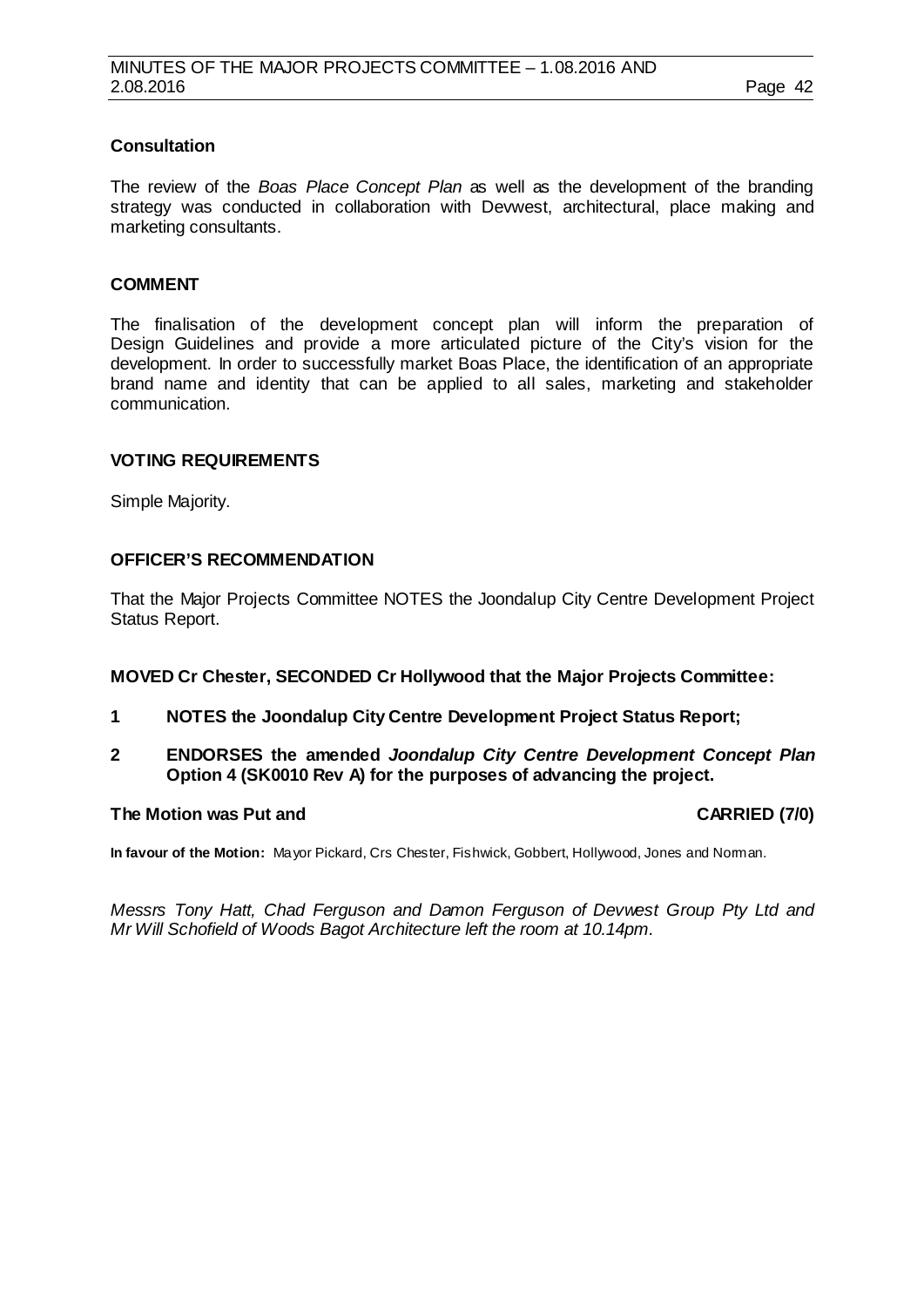# <span id="page-42-0"></span>**PROCEDURAL MOTION – THAT THE MEETING BE ADJOURNED – [08122, 02154]**

**MOVED Cr Norman, SECONDED Cr Fishwick that the meeting be ADJOURNED and RECONVENED on Tuesday 2 August 2016 at 7.00pm to enable further consideration of Item 5 – Confidential – Joondalup City Centre Development – Project Structure/Model.**

#### The Procedural Motion was Put and **CARRIED** (7/0)

**In favour of the Procedural Motion:** Mayor Pickard, Crs Chester, Fishwick, Gobbert, Hollywood, Jones and Noman.

The meeting **ADJOURNED** at 10.16pm on 1 August 2016 with the following committee members being present at that time:

> Mayor Troy Pickard Cr Kerry Hollywood Cr Nige Jones Cr Liam Gobbert Cr Mike Norman Cr John Chester Cr Russ Fishwick, JP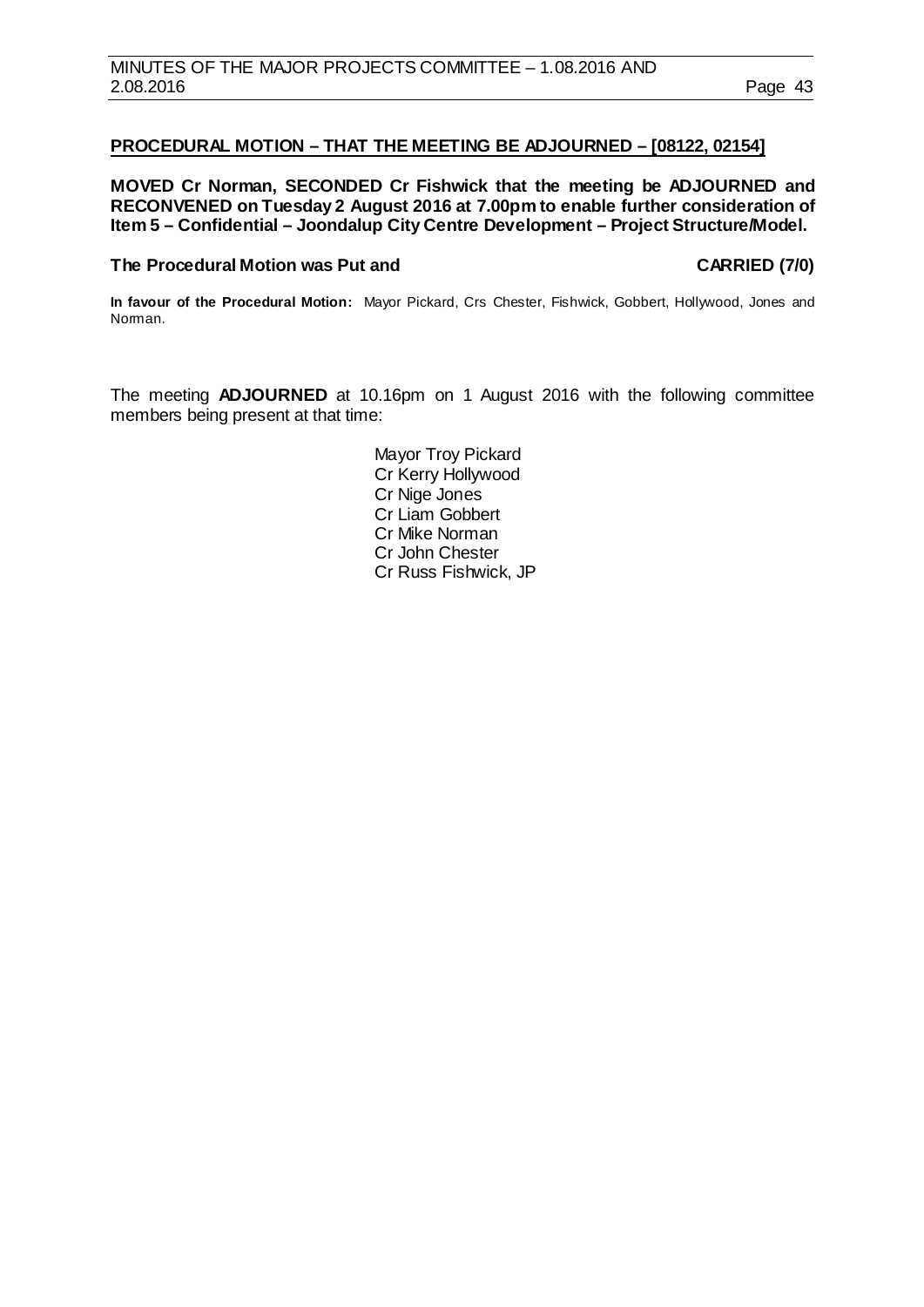# **RESUMPTION OF MEETING**

The Presiding Member declared the **Major Projects Committee** meeting that commenced on 1 August 2016 **RESUMED** at **7.00pm** on **Tuesday 2 August 2016** in Conference Room 1, the following persons being present:

# **ATTENDANCE**

# **Committee Members**

Mayor Troy Pickard *Presiding Member*<br>Cr Kerry Hollywood Deputy Presiding Member **Cr Kerry Hollywood** Cr Nige Jones Cr Liam Gobbert Cr Mike Norman Cr John Chester Cr Russ Fishwick, JP

# **Observers**

Cr Christine Hamilton-Prime Cr Sophie Dwyer Cr Tom McLean, JP

# **Officers**

| Mr Garry Hunt        | <b>Chief Executive Officer</b>              |
|----------------------|---------------------------------------------|
| Mr Mike Tidy         | <b>Director Corporate Services</b>          |
| Ms Dale Page         | Director Planning and Community Development |
| Mr Nico Claassen     | <b>Director Infrastructure Services</b>     |
| Mr Brad Sillence     | Manager Governance                          |
| Mrs Genevieve Hunter | <b>Senior Projects Officer</b>              |
| Mrs Deborah Gouges   | <b>Governance Officer</b>                   |

# **Guest**

In relation to Item 5 – Confidential – Joondalup City Centre Development – Project Structure/Model

Mr Simon Moen Technical Advisor, Partner - Jackson McDonald Lawyers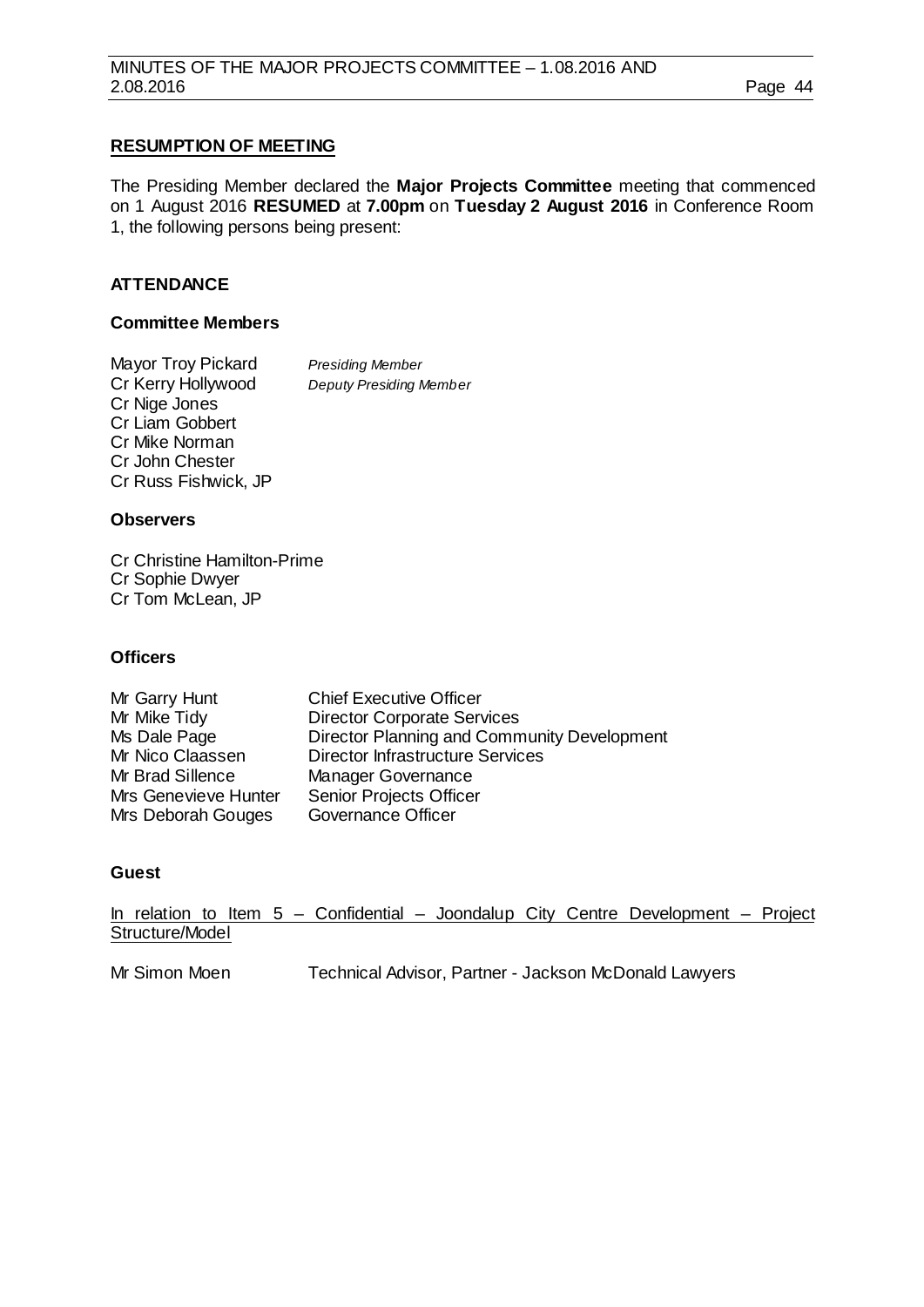# **Disclosure Proximity Interest**

| Name/Position             | <b>Cr Russell Poliwka.</b>                                    |  |  |
|---------------------------|---------------------------------------------------------------|--|--|
| <b>Item No./Subject</b>   | Item $5$ - Confidential – Joondalup City Centre Development – |  |  |
|                           | Project Structure/Model.                                      |  |  |
| Nature of interest        | Proximity Interest.                                           |  |  |
| <b>Extent of Interest</b> | Cr Poliwka owns property opposite the development site.       |  |  |

# <span id="page-44-0"></span>**ITEM 5 CONFIDENTIAL - JOONDALUP CITY CENTRE DEVELOPMENT – PROJECT STRUCTURE / MODEL**

| WARD                                  | <b>North</b>                                                                                                                                                                                     |                                                                                                           |
|---------------------------------------|--------------------------------------------------------------------------------------------------------------------------------------------------------------------------------------------------|-----------------------------------------------------------------------------------------------------------|
| <b>RESPONSIBLE</b><br><b>DIRECTOR</b> | Mr Garry Hunt<br>Office of the CEO                                                                                                                                                               |                                                                                                           |
| <b>FILE NUMBER</b>                    | 103036, 101515                                                                                                                                                                                   |                                                                                                           |
| <b>ATTACHMENTS</b>                    | Attachment 1<br>Attachment 2                                                                                                                                                                     | Legal Advice - Jackson McDonald<br>Proposed Project Structure / Model -<br>Devwest Group Pty Ltd          |
|                                       | (Please Note:                                                                                                                                                                                    | report and attachments<br>The<br>are<br>confidential and will appear in the official<br>Minute Book only) |
| <b>AUTHORITY / DISCRETION</b>         | Executive - The substantial direction setting and oversight<br>role of Council, such as adopting plans and reports,<br>accepting tenders, directing operations, setting and<br>amending budgets. |                                                                                                           |

This report is confidential in accordance with Sections 5.23(2)(d) and 5.23(2)(e)(ii) of the *Local Government Act 1995*, which also permits the meeting to be closed to the public for business relating to the following:

- *(d) legal advice obtained, or which may be obtained, by the local government and which relates to a matter to be discussed at the meeting.*
- *(e)(ii) information that has a commercial value to a person.*

A full report was provided to Elected Members under separate cover. The report is not for publication.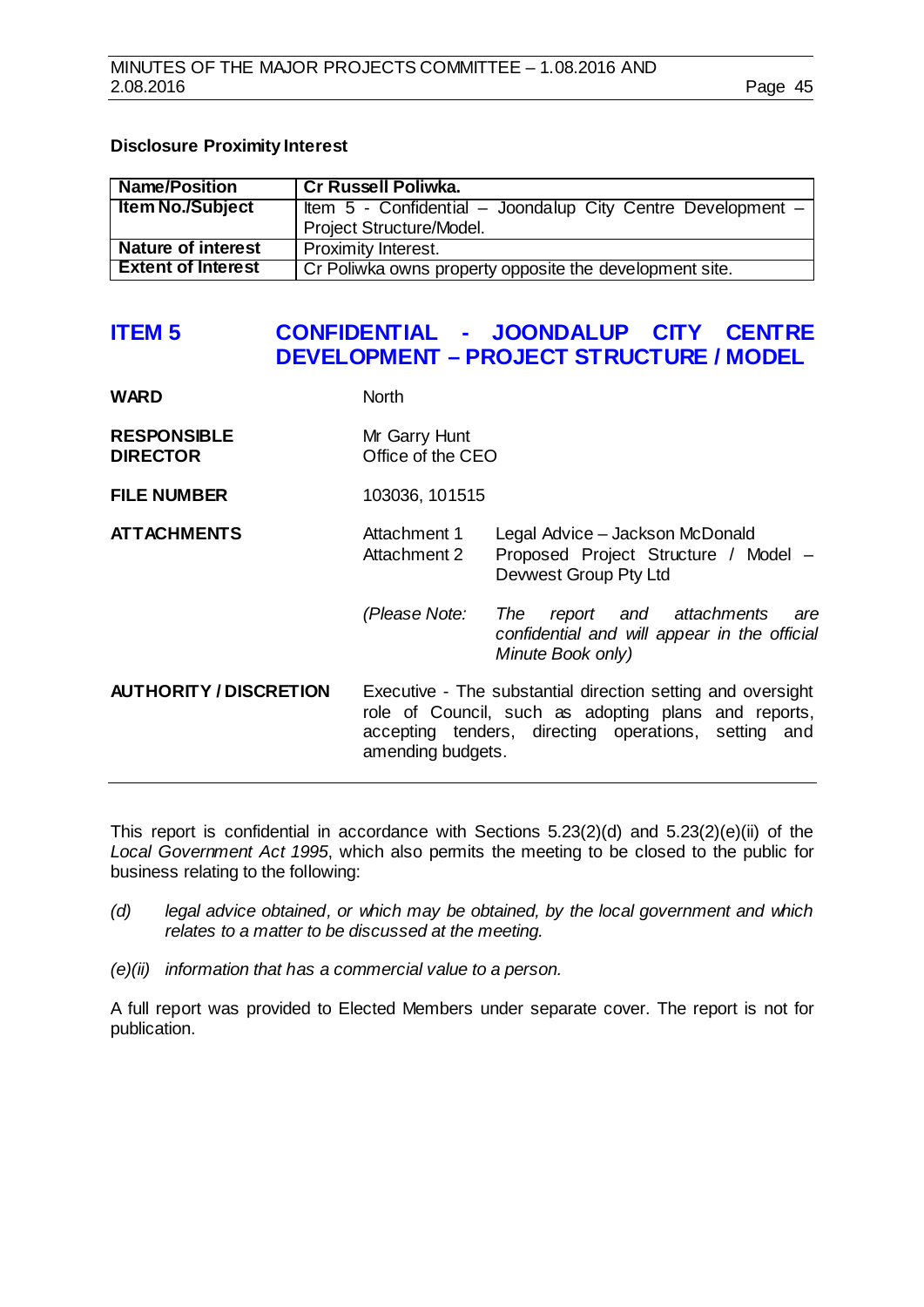**MOVED Cr Gobbert, SECONDED Cr Hollywood that the Major Projects Committee:**

- **1 REQUESTS the Chief Executive Officer to prepare a report on the implications of the City assuming the role of precinct developer, as defined in this Report, for the Joondalup City Centre Development outlining:**
	- **1.1 the anticipated costs to City of assuming the role of precinct developer;**
	- **1.2 the responsibilities of the City as precinct developer;**
- **2 REQUESTS the Chief Executive Officer progress negotiations with Devwest Group Pty Ltd toward agreeing the Heads of Agreement, prior to the expiration date of the Memorandum of Understanding (10 December 2016) based on the legal advice received from Jackson McDonald and outlined in this Report;**
- **3 NOTES that the draft Heads of Agreement will be presented for consideration at a future meeting of the Major Projects Committee.**

#### **The Motion was Put and CARRIED (7/0)**

**In favour of the Motion:** Mayor Pickard, Crs Chester, Fishwick, Gobbert, Hollywood, Jones and Norman.